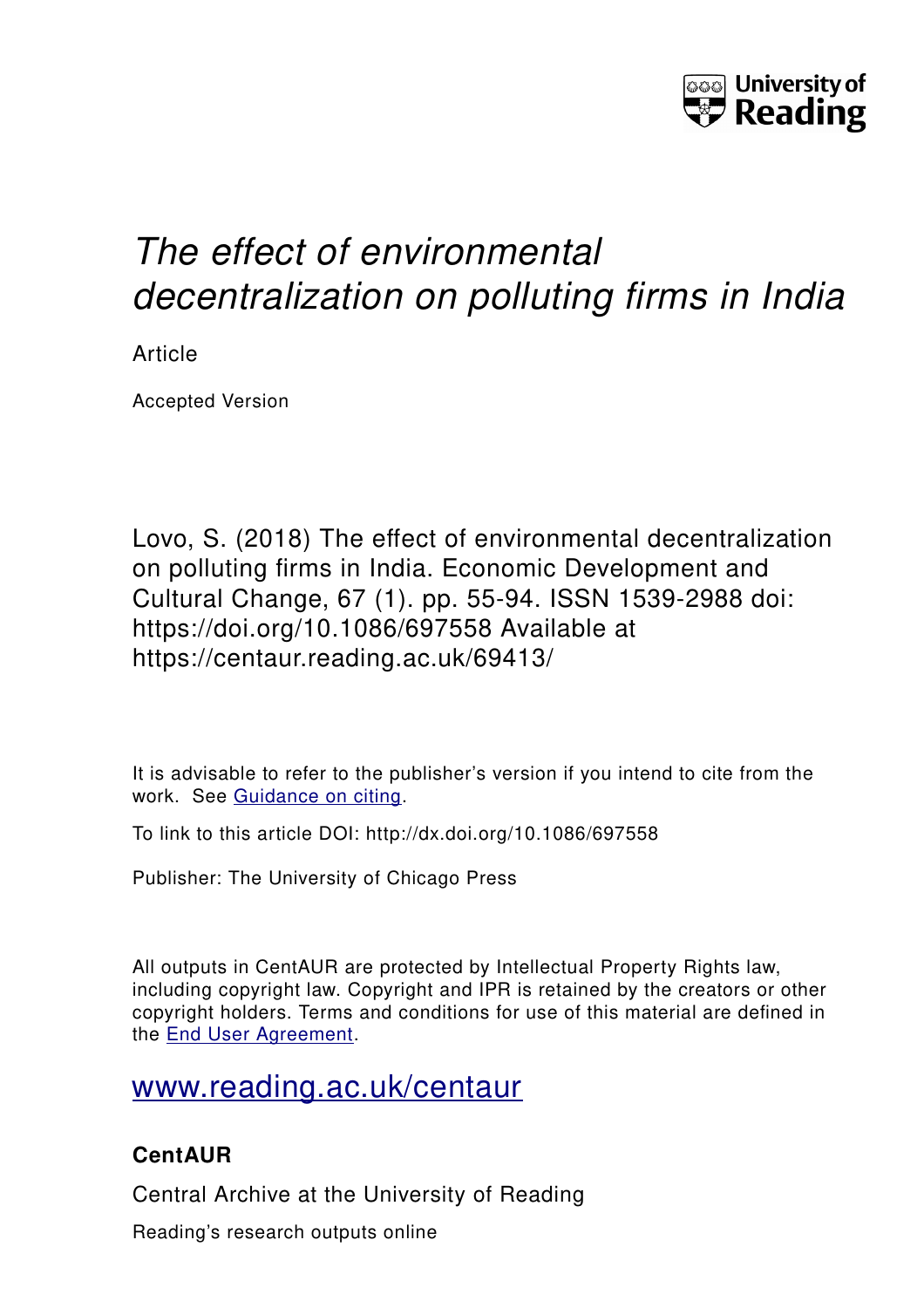# The effect of environmental decentralization on polluting firms in India.

### Stefania Lovo

s.lovo@reading.ac.uk

Department of Economics, University of Reading

March 2015

#### Abstract

This paper examines the effects of the environmental decentralization fostered by a 2006 reform of the Environmental Impact Assessment process in India. It adopts a triple differences approach that compares treated and untreated sectors across states with different level of environmental enforcement. Results based on firm-level data for the period 1998-2012 show that the reform induced a decrease in firm births in states with stricter enforcement. The findings draw attention on the consequences of great disparities in enforcement capacity in a decentralized environment.

Keywords: Decentralization, firm births, environmental enforcement, India.

JEL: O14, Q58

## 1 Introduction

The decentralization of environmental regulation is often justified by the intention to make use of better understanding of local environmental problems, to promote more transparent and efficient use of natural resources and to increase local participation due to higher homogeneity of common needs (Cistulli, 2002). There are, however, well recognized constrains on the successfulness of any decentralization process such as weak administrative or technical capacity, lack of financial resources, poor coordination between national and local policies and the risk of local elite capture. In addition to these trade-offs, spillovers and heterogeneity across localities are crucial in influencing the overall impact of decentralization (Besley and Coate, 2003).

The author would like to thank Hendrik Wolff, Teevrat Garg, Matt Khan, Phoebe Koundouri and the two anonymous referees of this journal for the very helpful comments and suggestions. This research was partially conducted as part of the green growth programme at the Grantham Research Institute on Climate Change and the Environment at the London School of Economics and Political Science, which was funded by the Global Green Growth Institute, as well as the Grantham Foundation for the Protection of the Environment, and the Economic and Social Research Council through the Centre for Climate Change Economics and Policy.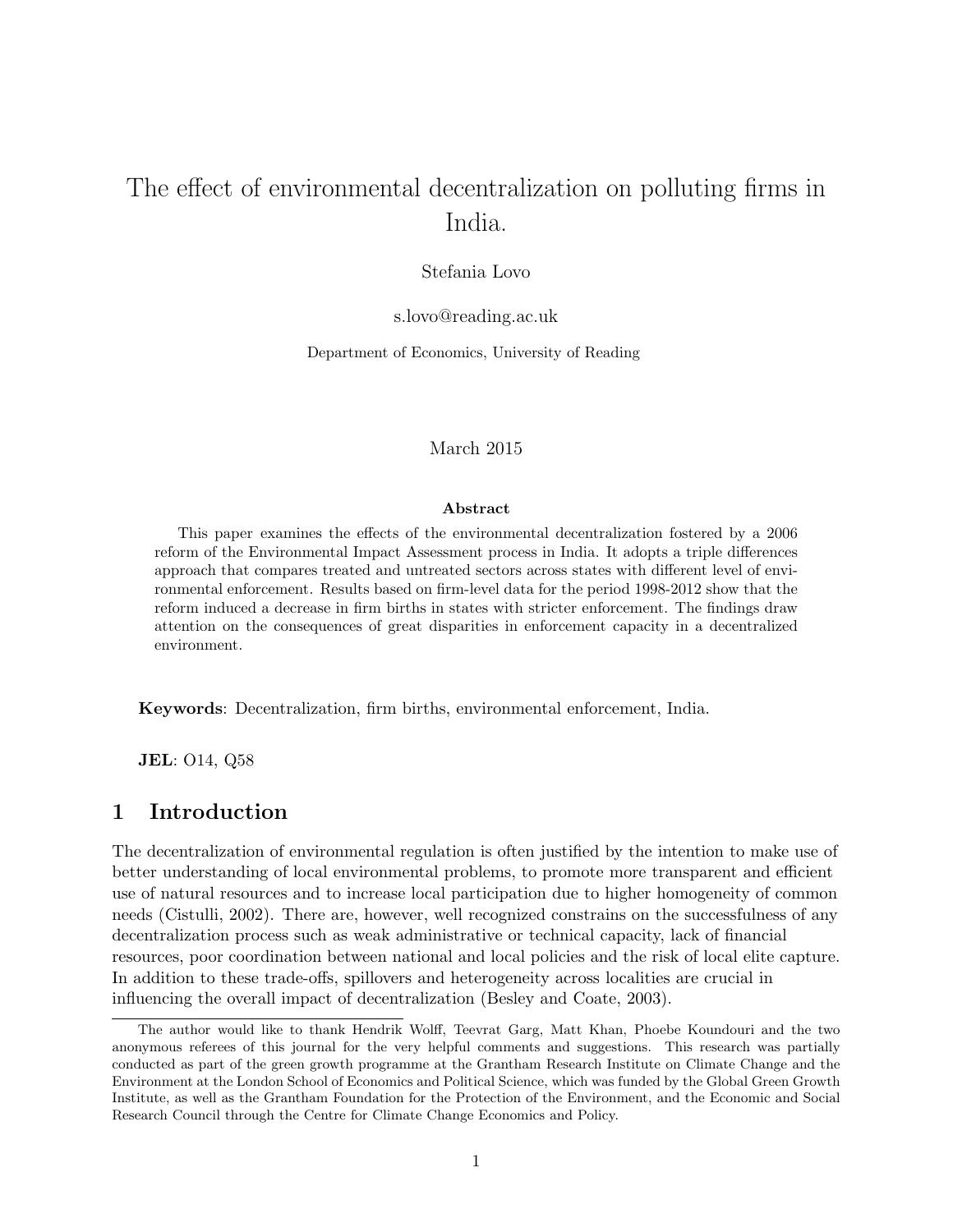In India, environmental standards are decided by the central government but a large part of environmental compliance, monitoring and enforcement is responsibility of state-level Pollution Control Boards (SPCB). This paper examines the effects of further decentralization of environmental decision-making on the birth of polluting firms. All registered polluting firms in India are subject to an Environmental Impact Assessment (EIA). Environmental clearance is necessary for a firm to start operating and determines what pollution control measures should be maintained operative. A 2006 reform of the EIA process delegated the responsibility over environmental clearance of certain activities, previously under the control of the central government, to newly established state-level authorities. The reform, therefore, introduced a new source of variation in entry costs due to differences in the stringency of the EIA across states. Because environmental enforcement has been found to vary notably across states, possibly due to variations in socio-economic and political conditions but also due to state-specific technical and financial constraints (Nandimath, 2009), differences in compliance costs could be large and are expected to affect entry decisions and, ultimately, the distribution of new polluting firms across states.

While the relationship between decentralized environmental regulation and firms' behavior in developed countries, and in particular in the US, has been investigated is several studies, there is very little empirical evidence on developing countries. Developing countries differ substantially from more advanced economies. Not only do they face greater trade-offs between the gains from industrial growth and the related environmental costs but also institutions are substantially different and political economy factors and market failures greatly affect policy making and outcomes (Greenstone and Jack, 2015). This paper contributes to the field by investigating the impact of the 2006 EIA reform that introduced further decentralized environmental regulation in India and examines whether differences in enforcement capacity across states had produced heterogeneous effects on the birth of polluting firms.

The empirical strategy exploits the reform design that assigns only certain polluting activities to decentralized authorities (treated sectors), while for others the assessment remains centralized (untreated sectors). The identification strategy is based on comparing pre- and post-reform patterns of firm births, conditional on the strength of environmental enforcement, between treated and untreated sectors. The inspection of a long series of pre-reform firm births shows that the common trends assumption underlying this triple differences approach holds in the data. Enforcement capacity at the state level is measured using a composite index obtained by aggregating various state-level indicators of institutional quality, civic participation and institutional capacity. The estimations are based on the population of registered firms born during the period 1998-2012. Although the formal sector contributes to only a small fraction of total Indian output, only registered firms are subject to environmental clearance since smaller informal firms tend to operate outside the control of pollution control authorities.

A first assessment of the raw data shows a striking difference in the patterns of firm births between high and low enforcing states in the post-reform period for treated sectors. Regression results confirm the negative impact of state-level enforcement on firm births after the reform, while show no impact for untreated sectors. These findings are associated with an economically relevant slowdown in births of polluting firms close to a 12% reduction. The effect is consistent with an increase in average regulatory stringency driven by states with higher levels of enforcement that tend to be larger, richer, and more developed. A more disaggregated analysis confirms that the estimated decrease in the number of new registered firms can be most likely attributed to an actual reduction in polluting firms rather than a switch to informality. The remainder of the paper is organized as follows. Section 2 provides a brief overview of the relevant literature on environmental decentralization and firm location. Section 3 describes the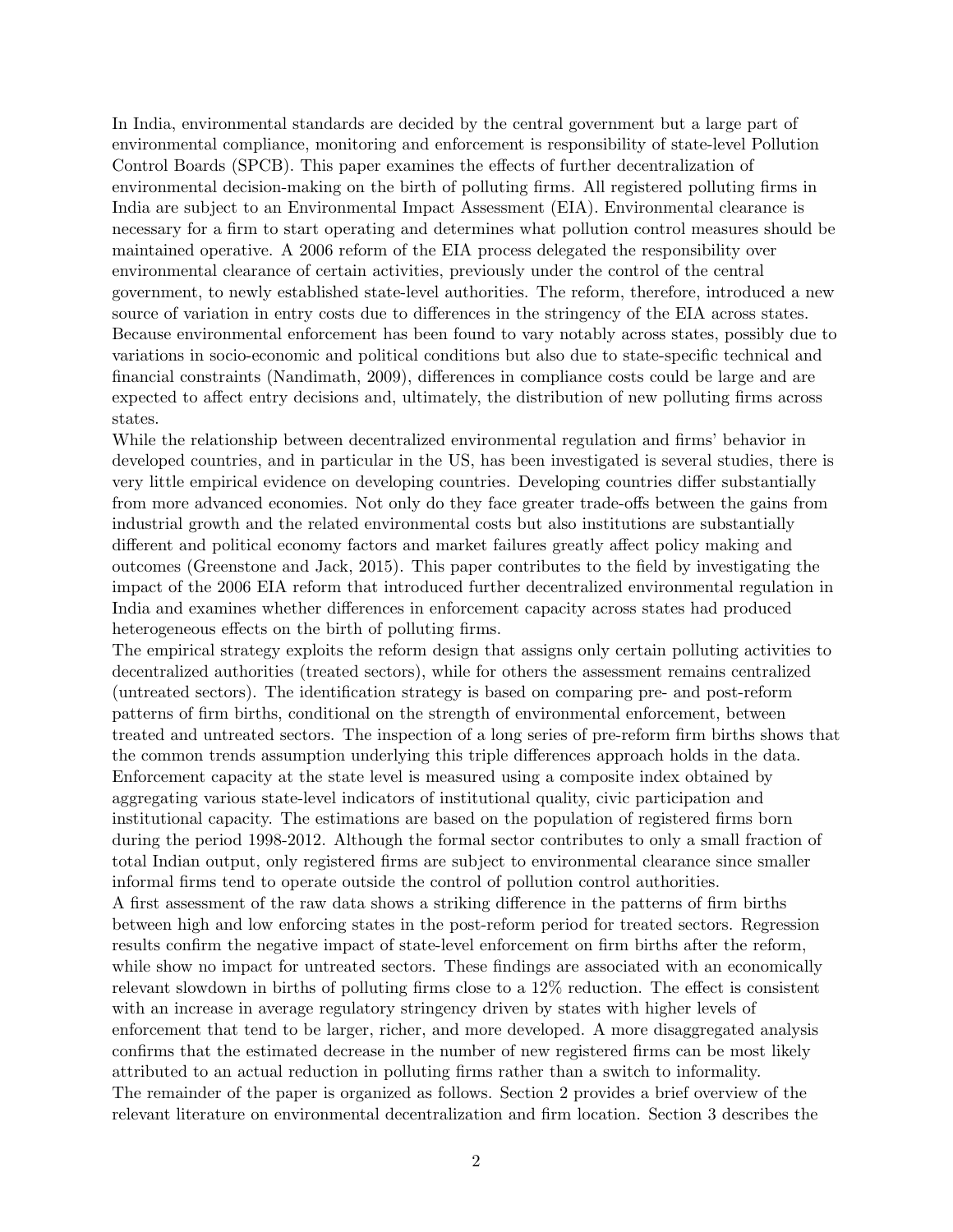policy background and the reform of the EIA process introduced in 2006. The empirical model is presented in section 6 while the data on firm births and environmental enforcement are described in section 4. Section 5 and 7 present the empirical findings and provide support for the validity of the identification strategy. Section 8 provides an economic quantification of the impact of the reform and discusses policy implications. Finally, section 9 concludes.

## 2 Decentralization, environmental regulation and firm location

The empirical literature on the impact of environmental decentralization on firms' behavior has mainly focused on developed countries. Brunnermeier and Levinson (2004) review this literature and find that while earlier cross sectional studies tend to find no significant effect of environmental regulation on firms' decisions, more recent studies that use panel data estimations find evidence of firms responding to variations in regulation within a country. Many empirical studies focus on variations in regulation across counties and states of the United States (List et al., 2003). Becker and Henderson (2000), for example, study variations in air quality regulation across counties and find that there has been a significant relocation of polluting firms from more to less regulated areas. Sigman (2005) shows that the decentralization of environmental authorities in the United States has led to a 4% increase in water degradation downstream of states that had the authority to issue and enforce permits for point source polluters. Very few studies have focused on the impact of environmental decentralization in developing countries. Duvivier and Xiong (2013), for example, studies trans-boundary pollution in China where environmental policy is decentralized. Similarly to India, while the central government sets the standards, local governments are in charge of monitoring and sanctioning. The authors analyze the location choice of polluting firms in one of the most polluted provinces in China and find that polluting firms tend to locate in counties that share a border with another province. Similarly, Lipscomb and Mobarak (2016) analyze river water quality across jurisdictions in Brazil and find a significant strategic polluting behavior around borders.

The first study to analyze firms' location decisions in response to differential environmental regulation across Indian states was conducted by Mani et al. (1997). The study finds that the number of new plants is not affected by the differences in stringency of environmental regulation at the state level. A positive correlation between their measure of enforcement and the number of new plants, however, suggests that the variable might be capturing the quality of state government rather than environmental enforcement. Moreover, the data date back to 1994 when there was very little enforcement of environmental regulation across all states since prosecution could only occur through the judicial system (Lipscomb, 2008). There is, however, evidence of Indian firms adjusting their behavior in response to changes in environmental regulation over time. Lipscomb (2008), for example, analyses the response of multi-product firms to changes in enforcement at the state level. The author finds that firms react to increased stringency by increasing the share of the product portfolio allocated to clean products. High productivity firms invest in new and cleaner products and gain from an increase in enforcement. Kathuria (2007) finds that an increase in informal regulation, measured by local news coverage of pollution-related events and the number of public interest litigations filed, has reduced industrial pollution in the state of Gujarat. On the other hand, however, formal regulation, measured by the number of staff allocated to a state, was found not to affect polluting behavior. Issues surrounding environmental monitoring and compliance in India have also been investigated in Duflo et al. (2013) who look into environmental audits of industrial plants and the frequency of environmental inspections in Gujarat. Finally, besides firm behavior, differences in the effectiveness of air and water pollution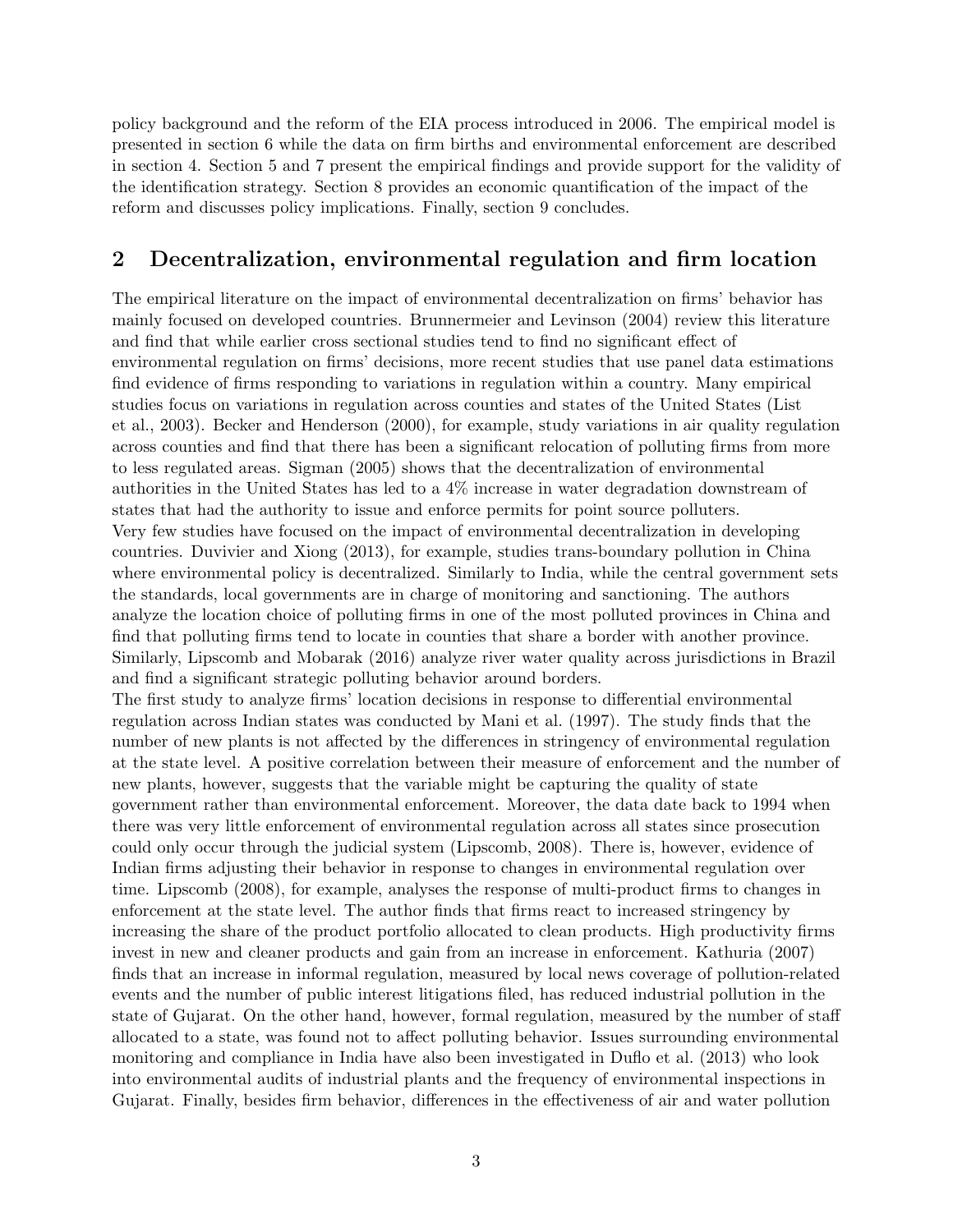regulations across cities in India have also been found to affect health outcomes such as infant mortality (Greenstone and Hanna, 2014).

## 3 Environmental policies in India

Environmental protection rights and duties are incorporated into the Indian Constitution. India has an elaborate set of laws relating to environmental protection that dates back to the Water Act in 1974. The central government, through the Ministry of Environment and Forests (MOEF) and the Central Pollution Control Board (CPCB), is in charge of planning and formulating national policies and standards. Their implementation and enforcement are decentralized and are the responsibility of the State Pollution Control Boards.

In addition, Indian citizens benefit from a unique approach to the enforcement of environmental laws by exercising their constitutional right to a healthy environment in the form of Public Interest Litigations (PILs) before the Court of Justice. PILs have resulted in some environmental improvements on the one side, (Kathuria, 2007) but have also contributed to increase the amount of work for state authorities because of court-ordered directives (OECD, 2006).

A compulsory Environmental Impact Assessment (EIA) was first introduced in India with the Environmental Protection Act of 1986, but became effective only in 1994 when the MOEF passed a major legislative measure (Panigrahi and Amirapu, 2012). The main purpose of the EIA is to inform decision makers and the public about the environmental implications of a particular project. The EIA process has been notably modified with the introduction of the 2006 EIA notification. In particular, the reform introduced two main changes. It put greater emphasis on public participation, through a formal consultation procedure for all firms, and initiated a process of decentralization of the EIA procedure for certain activities. While both changes have the potential to affect firm behavior, this paper focuses on the latter due to methodological constraints that are explained below. The decentralization process has the potential to reduce the burden on the central government and accelerate the approval process. On the other hand, however, the newly created decentralized powers could be misused, if state governments intend to actively pursue industrialization for their respective state, or be ineffective if state authorities lack technical and financial capacity.

For the purpose of assigning polluting projects to the competent authority, the reform classifies projects into two categories based on the potential impacts on human health and natural resources. Projects falling into category A continue to undertake the EIA at the national level (the untreated group), while category B projects are referred to the State Environmental Impact Assessment Authority (SEIAA) of the state in which the project is located and form the treatment group. The classification of projects into treated (B) and untreated (A) activities is based on three main criteria that differ across sectors: type of activity, capacity and location. Because the data used in the analysis do not allow for the identification of the capacity or the exact location of a project, sectors adopting these criteria are considered to include both treated and untreated firms. Therefore, in the analysis that follows sectors are categorized into 5 different groups as described in Table 1. The first group includes sectors that do not have to undertake the EIA since they are not expected to have a considerable impact on the environment. The second and last group (2 and 5) adopt the "activity" criterion that assigns projects to either a state or a central authority based on the type of activity. Any project within the petroleum refining industry (sector 232 in the Table), for instance, should undertake the EIA at the central level, while projects in the integrated paint industry  $(2422 \text{ in the table})$ , are the exclusive responsibility of state authorities. This allows to define the group "Central" composed of firms in sectors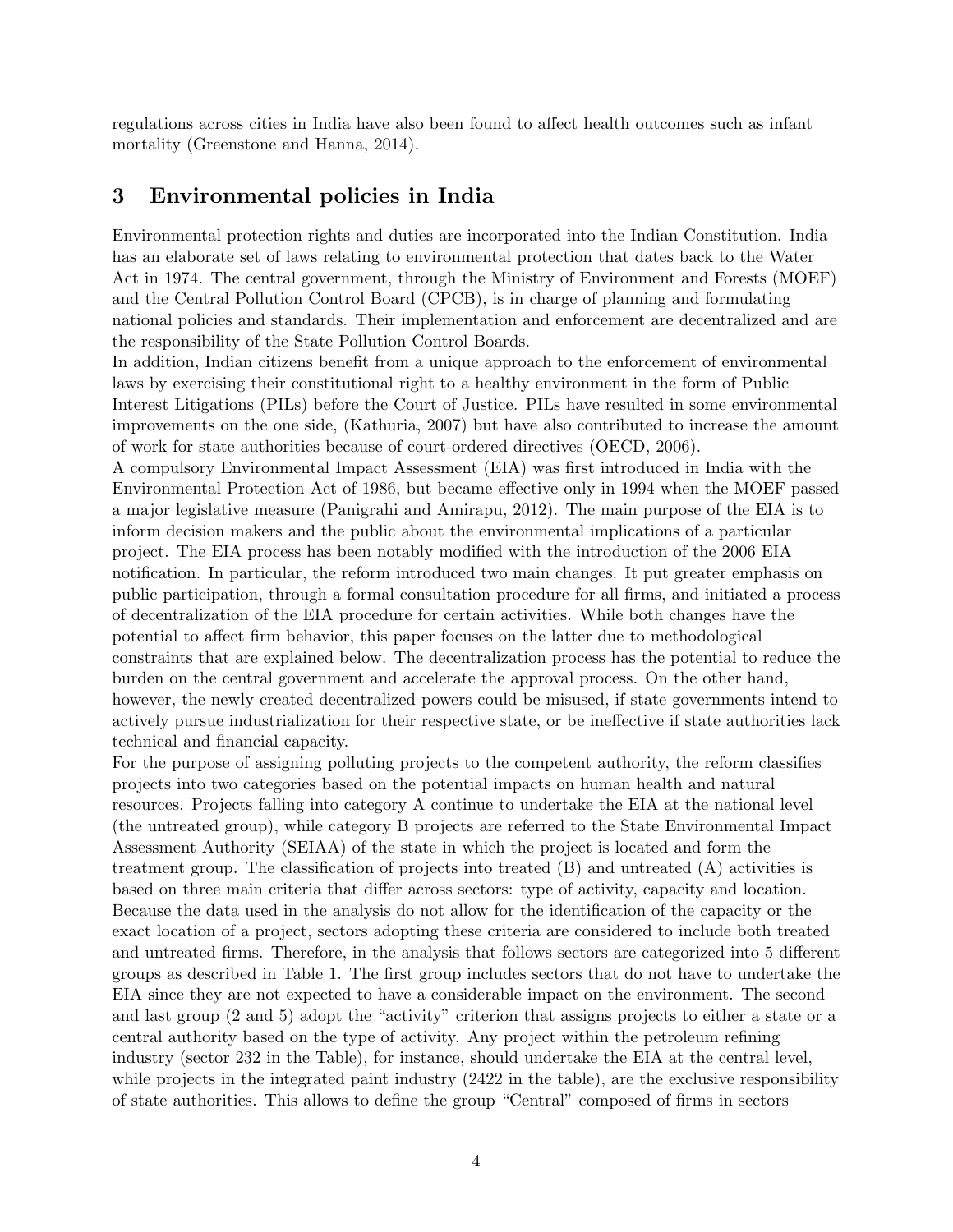| #              | Treatment Group | Category | Criteria                                                                             | Sectors (NIC)                                                                                               |
|----------------|-----------------|----------|--------------------------------------------------------------------------------------|-------------------------------------------------------------------------------------------------------------|
| 1              | No EIA          | No EIA   | subject<br>EIA<br>Not<br>to<br>(control)                                             | All sectors not indi-<br>cated below                                                                        |
| $\mathcal{D}$  | Central         | A        | Activity<br>subject<br>to<br>central-level<br>EI A<br>(untreated)                    | 111, 112, 232, 233,<br>269, 2412, 2421                                                                      |
| 3              | Capacity        | A/B      | State-level EIA<br>if of<br>small capacity<br>(mix)<br>treated/untreated)            | 101, 102, 120, 131,<br>132, 141, 142,<br>155,<br>231, 271, 272,<br>273,<br>401, 451, 452, 453,<br>454, 2694 |
| $\overline{4}$ | <b>ID</b>       | A/B      | State-level EIA if located<br>within industrial district.<br>(mix treated/untreated) | 1911,<br>182.<br>2411,<br>2413, 2423                                                                        |
| 5              | State           | B        | Activity subject to state-<br>level EIA<br>(treated)                                 | $1542, 2101^a,$<br>2102,<br>2422, 2430                                                                      |

Table 1: Classification of sectors according to EIA status

Based on NIC (Indian National Industrial Classification) 2004. <sup>a</sup> Excludes manufacturing of pulp (21011)

unaffected by the decentralization reform (untreated) and the group "State" formed of firms affected by the reform (treatment group). A second criterion distinguishes projects in terms of capacity (group 3). Large coke oven plants (above 150,000 tons per year, 231 in the Table), for example, are under the authority of the central government, small ones are referred to the SEIAA in which the project is located. Because the data used in the empirical analysis do not include information on firms' capacity, it is not possible to distinguish between treated and untreated firms and the group "Capacity" includes a mix of both. An attempt to separate treated and untreated firms will be made using firm size as a proxy for capacity in section 7.1. Finally, a third criterion categorizes projects on the basis of whether they are located within or outside a notified industrial area (group 4). Projects in the leather/skin/hide processing industry (1911 in the Table), for example, are subject to state level EIA only if located within an industrial district/area. Because the exact location of a firm is unknown, the group defined as "Industrial district (ID)" includes both treated and untreated firms.

Table 1 summarizes the five different groups of activities defined in accordance to the criteria mentioned above. The detailed list of activities, as reported in the official 2006 EIA notification, is provided in Table A.1 of the Appendix. SEIAAs were constituted in each state at different points in time and all projects were treated as category A in the absence of a notified state authority. Table A.2 of the Appendix reports the date of establishment of each SEIAA. The EIA process is subdivided into four stages. The first stage (Screening) affects only category B projects and is aimed at determining whether a project requires an EIA report. Projects requiring EIA are categorized as B1 while the others are termed B2 and submit a much shorter application form. The remaining steps apply to both categories of projects. The second stage (Scoping) involves either the central or state authority, depending on whether the project is classified as A or B, in determining the terms of references covering all relevant environmental concerns for the preparation of the EIA. The third stage requires a public consultation through both a public hearing in the proximity of the site and invitations of written responses from the concerned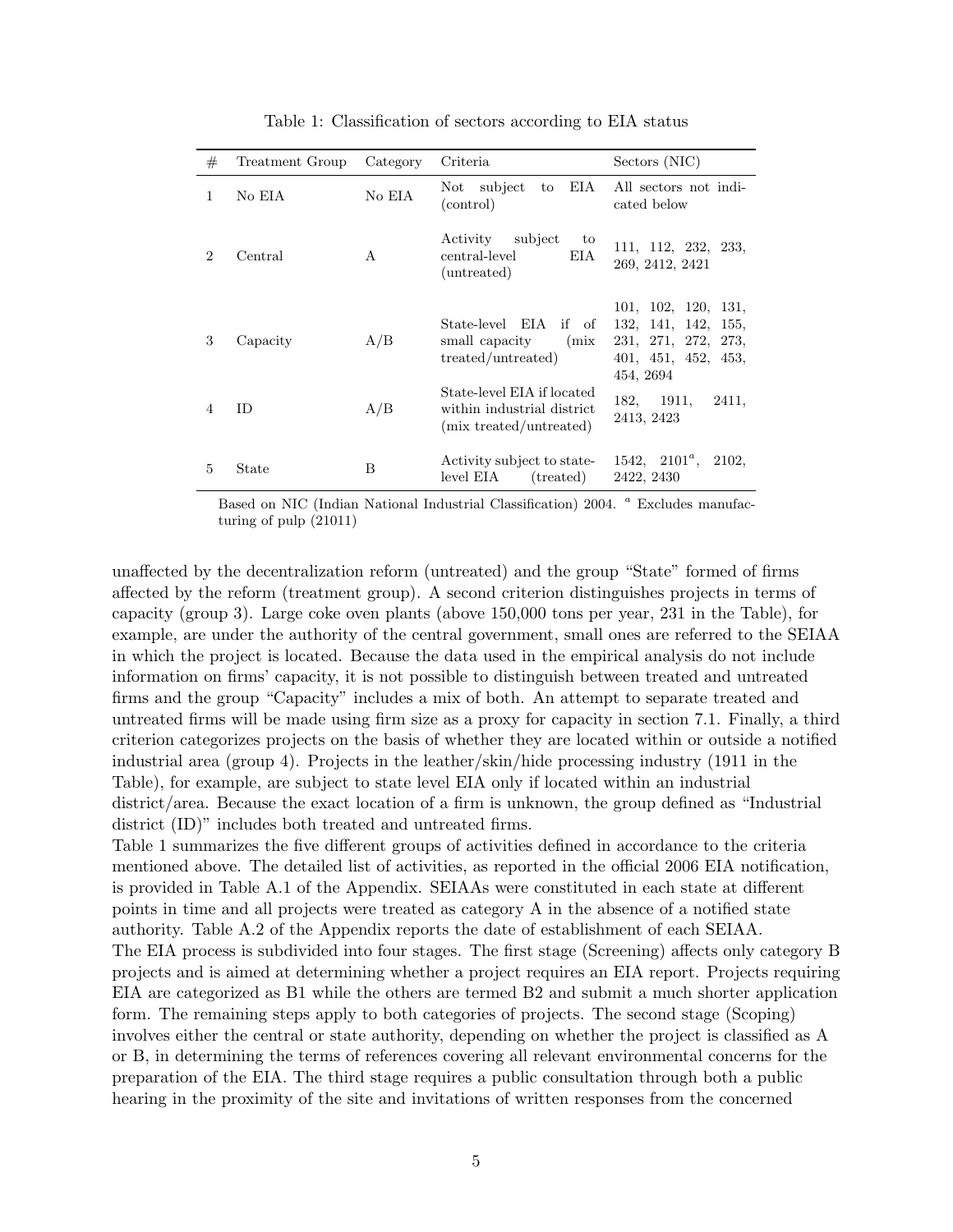stakeholders. The final stage (Appraisal) involves the scrutiny of the EIA application that can result in either approval or  $E_i$  ection of the project. Environmental clearance is granted by the Ministry of Environment and Forests for type A projects and by the SEIAA for type B projects.

## 4 Data

This section describes the data used to measure environmental enforcement across states and the firm-level data used to analyze the relationship between the EIA reform and firm births.

## 4.1 State-level environmental enforcement measures

Although environmental standards for industrial pollution are determined by the central government, evidence suggests that there are large differences across states in terms of enforcement and compliance (OECD (2006); World Bank (2006)). Variations arise from socio-economic differences across states but also from differences in commitment and technical and financial capacity of state-level environmental authorities. The analysis uses five measures of environmental enforcement aimed at capturing state-level differences in institutional capacity, civic participation and institutional quality that are reported in Table 2. The choice of the specific indicators was partly driven by data availability.

Institutional capacity is measured by the number of air monitoring stations. The data, taken from the IndiaStat database, refer to the year 2007 and reveal a significant variation across states, ranging from 2 in Bihar, Meghalaya and Uttarakhand to 42 in Maharashtra.

When formal regulation is weak, informal regulation through civic participation can play an important role. This is particularly true in India where a democratic system allows the formation of groups and NGOs, the press is relatively free and people are empowered with the use of public interest litigations to demand interventions of the judiciary system. These features are particularly relevant for this study since citizens are given an active role in the EIA procedure through a public hearing stage. Three measures of civic participation are adopted: the number of environmentally oriented NGOs, the number of newspaper articles mentioning environmental-related news and the number of judgments passed by the supreme and high courts related to environmental disputes. While civic participation can be thought to be higher in states with low environmental compliance as a response to ineffective formal enforcement, Lal and Jha (1999) argue that NGOs and greater judicial effort are more likely found in Indian states with good governance indicating that strong governance is more conducive to building public awareness about the environment. This argument supports the use of these variables as indicators of greater environmental enforcement.

NGOs play an important role in shaping the socio-political discourse in India and there are several examples of how these organizations have successfully promoted environmental disclosure and raised awareness of governments and the general public  $(UNESCAP, 2000)^{1}$ . The number of environmentally oriented NGOs was also used in Javorcik and Wei (2003) to measure variation in strength of environmental enforcement across countries. Another measure of public concern over environmental issues is represented by the number of newspaper articles covering topics related to industrial pollution. The number of newspaper articles in each state and year was obtained by conducting a search across all English-language Indian newspapers contained in the database Factiva for the period 1998-2006. Each search included a set of common keywords, such as closure, court, order, fine etc., and the name of the State Pollution Control Board, e.g. Bihar

<sup>&</sup>lt;sup>1</sup>The list of Indian NGOs was obtained from an online database: http://ngosindia.com/ accessed in June 2013.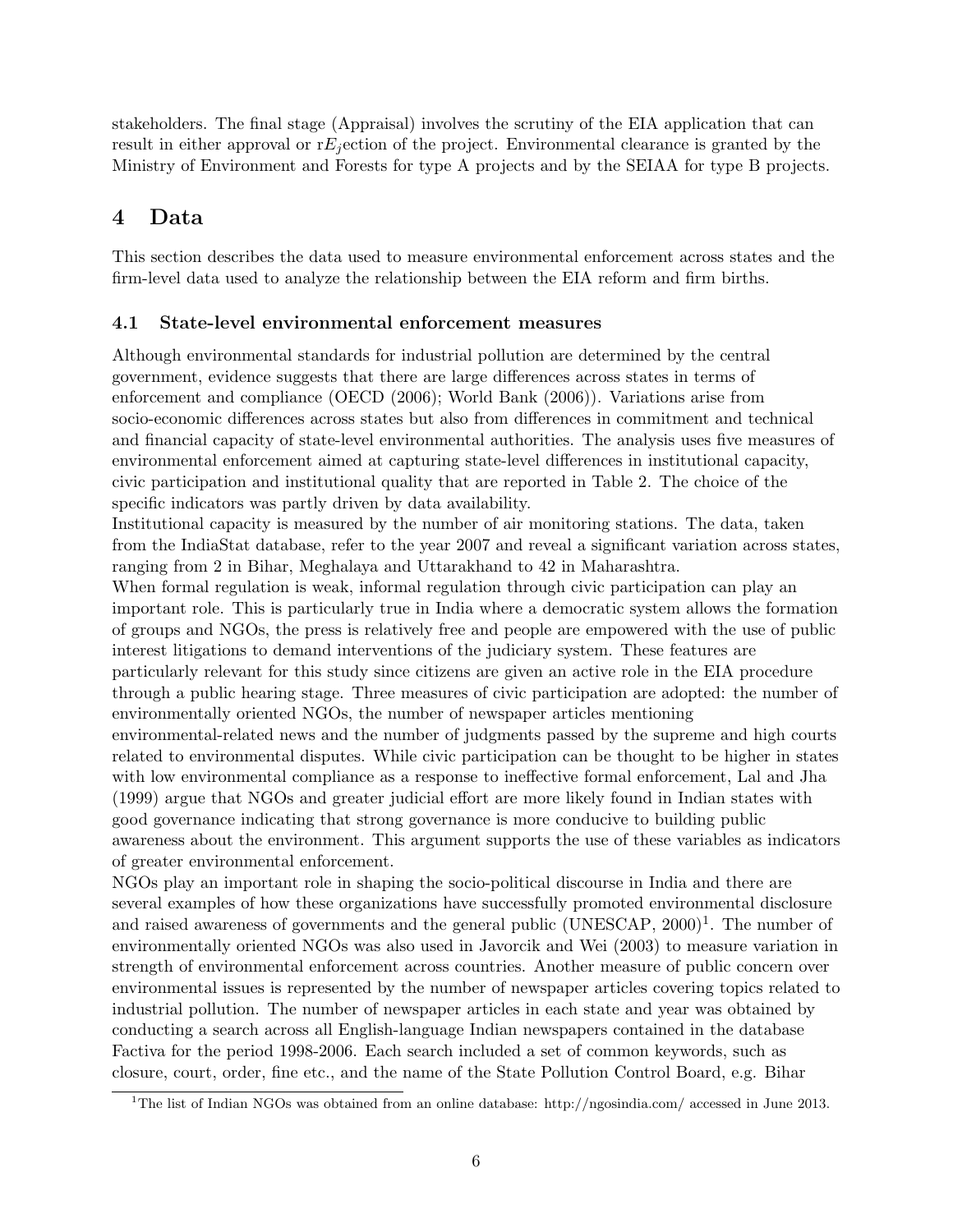| State                         | NGOs<br>2013   | Judgements<br>1998-2006 | Corruption<br>2005     | Articles<br>1998-2007 | <b>Stations</b><br>2007 | Index   |
|-------------------------------|----------------|-------------------------|------------------------|-----------------------|-------------------------|---------|
| Andhra Pradesh                | 29             | $\overline{4}$          | $\overline{4}$         | 213                   | 21                      | 2.50    |
| Assam                         | 7              | $\boldsymbol{0}$        | 15                     | 9                     | 12                      | $-1.55$ |
| Bihar                         | $\overline{2}$ | 3                       | 20                     | 13                    | $\overline{2}$          | $-1.63$ |
| Chandigarh                    | $\overline{2}$ | $\overline{2}$          |                        | $\overline{4}$        | $\bf 5$                 |         |
| Chhattisgarh                  | 3              | $\boldsymbol{0}$        | 6                      | $\overline{4}$        | 9                       | $-1.60$ |
| Delhi                         | 22             | $\overline{2}$          | 11                     | 166                   | 11                      | 0.59    |
| Goa                           | $\overline{0}$ | $\overline{0}$          |                        | 13                    | 3                       |         |
| Gujarat                       | 7              | $\overline{4}$          | 3                      | 146                   | 20                      | 0.99    |
| Haryana                       | 3              | $\mathbf{1}$            | 13                     | 21                    | $\overline{5}$          | $-1.71$ |
| Himachal Pradesh              | $\overline{4}$ | $\overline{2}$          | $\overline{2}$         | 3                     | 11                      | $-0.72$ |
| Jammu & Kashmir               | 6              | $\boldsymbol{0}$        | 19                     | 3                     | 3                       | $-2.22$ |
| Jharkhand                     | $\overline{2}$ | $\overline{0}$          | 14                     | $\overline{5}$        | 6                       | $-2.10$ |
| Karnataka                     | 17             | 3                       | 17                     | 247                   | 14                      | 0.83    |
| Kerala                        | $\overline{7}$ | $\overline{0}$          | $\mathbf{1}$           | 155                   | 16                      | $-0.25$ |
| Madhya Pradesh                | 12             | $\overline{4}$          | 18                     | 43                    | 26                      | 0.59    |
| Maharashtra                   | 26             | 4                       | 5                      | 165                   | 42                      | 3.13    |
| Meghalaya                     | $\mathbf{1}$   | $\overline{0}$          |                        | $\overline{0}$        | $\overline{2}$          |         |
| Odisha                        | 17             | 3                       | 9                      | 8                     | 12                      | 0.10    |
| Puducherry                    | $\mathbf{1}$   | $\overline{0}$          |                        | $\overline{2}$        | 3                       |         |
| Punjab                        | 1              | 1                       | $\overline{7}$         | 25                    | 15                      | $-1.09$ |
| Rajasthan                     | 12             | $\overline{0}$          | 16                     | 6                     | 18                      | $-1.03$ |
| Tamil Nadu                    | 29             | $\overline{2}$          | 12                     | 443                   | 16                      | 2.28    |
| Uttar Pradesh                 | 24             | $\overline{4}$          | 10                     | 111                   | 35                      | 2.27    |
| Uttarakhand                   | 4              | 1                       |                        | $\overline{2}$        | $\overline{2}$          |         |
| West Bengal                   | 15             | $\overline{2}$          | 8                      | 120                   | 21                      | 0.62    |
| Principal Component analysis: |                |                         |                        |                       |                         |         |
| Component                     |                | Eigenvalue              | Proportion of Variance |                       | Cumulative              |         |
| Compl                         |                | 2.730                   | 0.546                  |                       | 0.546                   |         |
| Comp2                         |                | 0.977                   | 0.195                  |                       | 0.742                   |         |
| Comp3                         |                | 0.742                   | 0.148                  |                       | 0.890                   |         |
| Comp4                         |                | 0.384                   | 0.076                  |                       | 0.967                   |         |
| Comp5                         |                | 0.165                   | 0.033                  |                       | 1.000                   |         |
| Variable                      |                | First component         |                        |                       |                         |         |
| NGOs                          |                | 0.538                   |                        |                       |                         |         |
| Judgments                     |                | 0.463                   |                        |                       |                         |         |
| Corruption Index              |                | $-0.226$                |                        |                       |                         |         |
| Total articles                |                | 0.451                   |                        |                       |                         |         |
| Stations                      |                | 0.491                   |                        |                       |                         |         |
|                               |                |                         |                        |                       |                         |         |

Table 2: Environmental enforcement measures and construction of the enforcement index

The bottom part of the table reports the results of the principal component analysis.

The column header indicates the name of the variable and the period of reference.

State Pollution Control Board. The variable is then constructed by calculating the cumulative number of articles referring to each State Pollution Control Board for the entire pre-reform period. Finally, it was noted that Indian citizens can benefit from a unique approach to enforce environmental law by exercising a constitutional right before the Supreme Court and the High Courts in the form of Public Interest Litigations (PIL). Unfortunately, it is not possible to obtain the number of PILs filed in each state, but the number of judgments of the Supreme and High courts offers a reasonable proxy. The list of judgments related to environmental issues for the period 1998-2006 is obtained from the Judgments information system of the Supreme and High courts of India. Judgments are manually assigned to each state based on the location of the firms or the pollution control boards involved in the court case.

To measure institutional quality I use the corruption index at the state-level provided in a study by the Centre for Media Studies issued by Transparency International India for the year 2005 (CMS, 2005). While this index is the preferred measure of corruption, it is not available for the Union territories of Chandigarh, Goa, Meghalaya, Puducherry and Uttarakhand that are,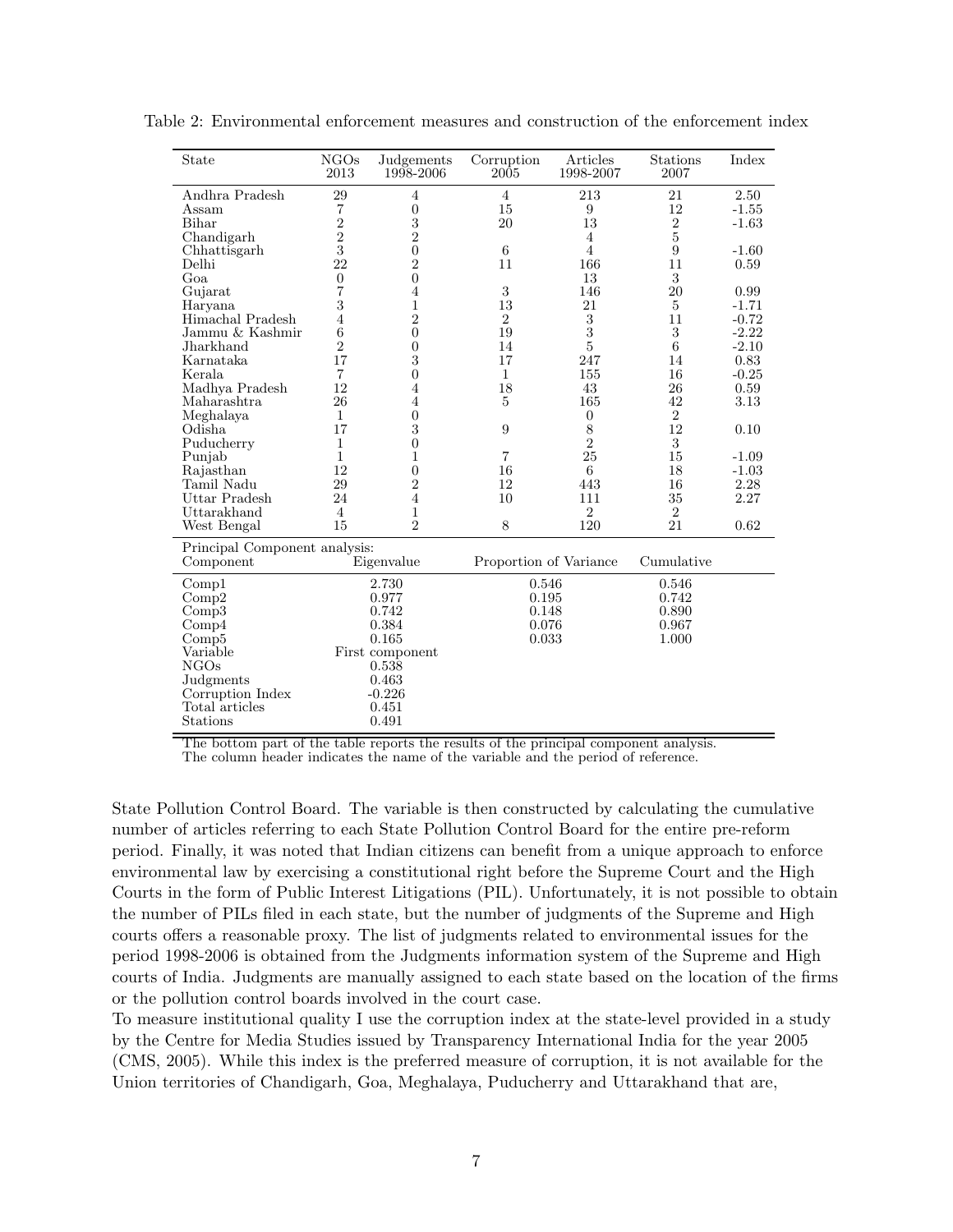therefore excluded from part of the analysis<sup>2</sup>.

All enforcement measures are time-invariant and refer to the pre-reform period with the exception of the number of NGOs<sup>3</sup>. They are aggregated into a unique index of state-level enforcement through principal component analysis. The use of principal component analysis is appealing because the variables are correlated and environmental enforcement is a multifaceted concept that none of the indicators can fully capture. The index conveys the common dimension of the data and should, therefore, provide a better proxy of environmental enforcement than each indicator individually. The bottom part of table 2 shows that, as expected, all measures but the corruption index are positively related to the latent environmental enforcement measure. The first principal component explains about 37% of the total variance in the data. The eigenvalue of the first principal component is above two, thus I retain only the first component as enforcement index. The index ranges between -2.22 and 3.13 and takes higher values in states where environmental enforcement is stronger<sup>4</sup>. As a robustness check, I also construct an alternative enforcement index where all enforcement variables, with the exception of corruption, are divided by the size of the population. The results are reported in Table A.6, Columns 1 and 2, and show similar results.

#### 4.2 Firm-level data

The number of new firms in each sector and year is obtained from the Orbis database of Bureau Van Dijk who publishes data originally provided by the Centre for Monitoring Indian Economy (CMIE). The database covers the universe of registered companies, i.e. all companies, public or private, that are registered under the Companies Act, 1956 at the Registrar of Companies (RoCs). It records about 140,000 companies created between 1998 and the end of 2012. Although registered companies account for only 20% of all firms in India, which tend to be very small and operate under informality, they are the most likely to be subject to pollution controls as only large and medium-sized facilities have the required environmental clearance permits. Most small-scale industries operate without any consent (OECD, 2006).

The analysis considers only companies belonging to the manufacturing and energy sectors. While the database provides very little information on companies characteristics, such as assets, employment etc., it was possible to obtain important information using the corporate identification number (CIN) that the Ministry of Corporation assigns to each registered company and that combines information on the year of establishment, state, 5-digit industry code (National Industrial Classification, NIC), ownership type and a registrar code. In 1998 the Indian Statistical office adopted a substantially different sector classification which also affected the sector definition contained in the CIN code. To avoid problems of misclassification of some firms, the analysis considers only firms established after 1998. This does not constitute a major drawback since prior to 1997 there was very little enforcement of environmental regulation across all states (Lipscomb, 2008).

<sup>&</sup>lt;sup>2</sup>I also obtained the same results (not reported) using an alternative measure of institutional quality constructed as the number of cases of persons arrested under the prevention of corruption act and related sections that have obtained charges. The information is obtained from the India Bureau of Crime and was available for all states. Similar results are also obtained excluding corruption from the enforcement index.

<sup>3</sup>The use of post-reform data on NGOs' could be of potential concern. The results by individual component reported in Table 4, however, show similar results across indicators suggesting that the use of a post-reform measure of NGOs is not of particular concern.

<sup>&</sup>lt;sup>4</sup>There are various and highly heterogeneous rules of thumbs to determine the minimum sample size for principal component analysis (Giovannini et al., 2005). Some rules suggest a minimum of 3 or 5 observations per variable. In this case, given that the analysis covers 20 states, the reliability of the index could be in doubt. To provide further support to the results I also constructed an index that gives equal weights to all standardized variables. The results are reported in Table A.6, Columns 3 and 4, and lead to very similar conclusions.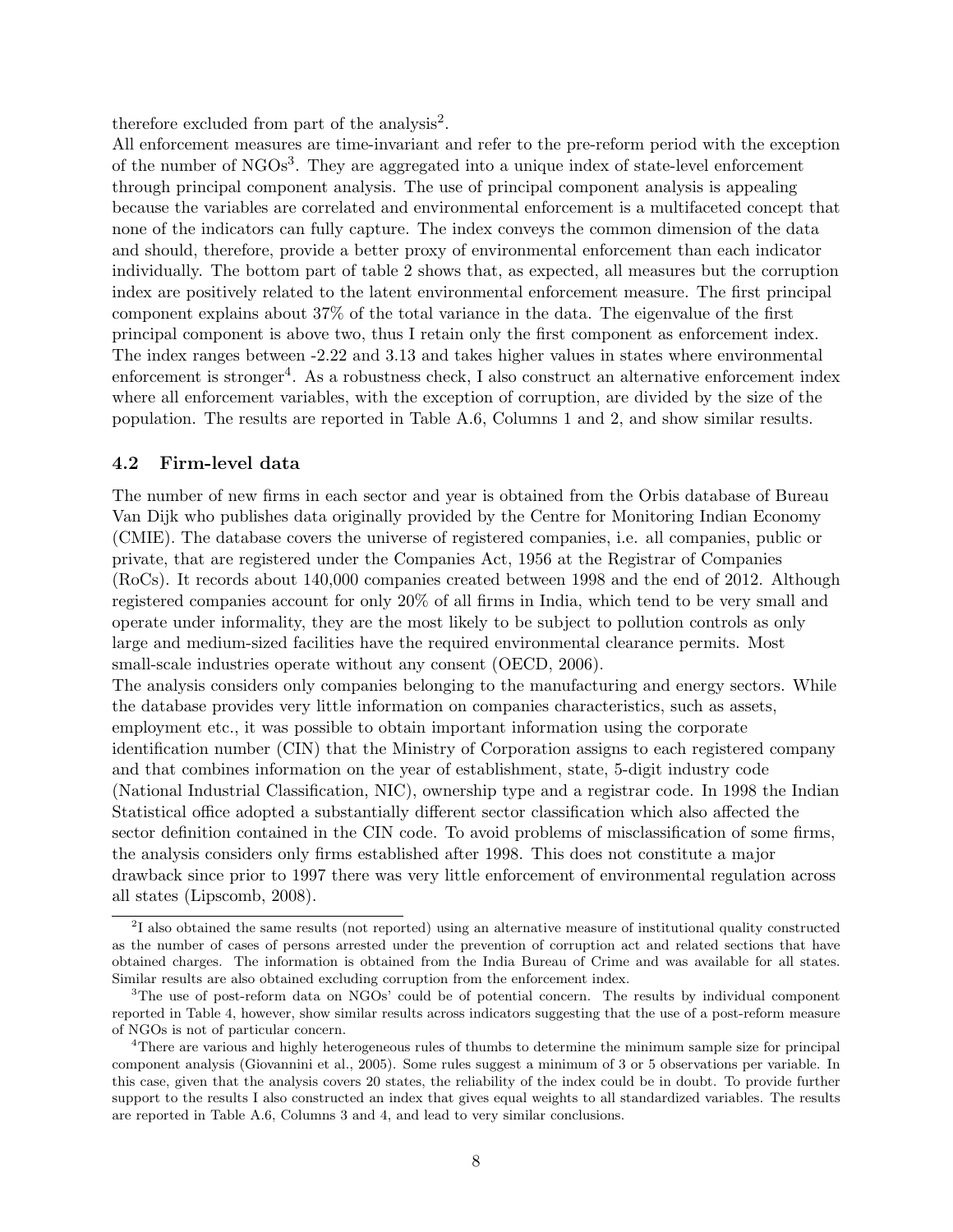A birth is defined as the registration of a new company in the Registrar of Companies of the Ministry of Corporation<sup>5</sup>. Companies are assigned to the five groups reported in Table 1 based on the sector they operate in. Unfortunately, it is not always possible to assign a particular activity or project listed in the 2006 EIA notification to a specific sector. Projects/activities descriptions are sometimes too broad or too narrow to perfectly match a sector as defined in standard industrial classifications. It was, however, possible to recover some useful information from a previous draft of the EIA notification, which was circulated few months before the official approval of the reform, which provides a concordance table between sectors classification and activities using the National Industrial Classification (NIC). The concordance table was later removed from the official EIA notification. The list provided in the draft notification was supplemented by manually matching activities that did not report a corresponding sector code. The matching of sectors to activities was conducted at the 5-digit level and, when possible, sectors were aggregated at the highest level that allowed a one-to-one matching between activities and sectors. The entire list of sector-activity concordance used in the analysis is reported in Table A.1 of the Appendix while a summary is provided in Table 1. Some sub-sectors were dropped because of ambiguous matching with listed activities and are reported in Table A.3 of the appendix. Similar results are, however, obtained when these sectors are included and matched to the most plausible activity.

| Year  | Without EIA | Central-level | Capacity | ID    | State-level | Total  |
|-------|-------------|---------------|----------|-------|-------------|--------|
| 1998  | 2346        | 160           | 1045     | 399   | 98          | 4048   |
| 1999  | 2438        | 208           | 1273     | 483   | 131         | 4533   |
| 2000  | 1780        | 154           | 1038     | 422   | 85          | 3479   |
| 2001  | 1497        | 115           | 1128     | 343   | 95          | 3178   |
| 2002  | 1747        | 154           | 1400     | 458   | 92          | 3851   |
| 2003  | 2284        | 207           | 2200     | 590   | 111         | 5392   |
| 2004  | 3133        | 225           | 3660     | 706   | 167         | 7891   |
| 2005  | 4097        | 335           | 5799     | 952   | 200         | 11383  |
| 2006  | 3966        | 351           | 6556     | 877   | 214         | 11964  |
| 2007  | 4944        | 337           | 7084     | 1020  | 161         | 13546  |
| 2008  | 4802        | 397           | 7984     | 833   | 155         | 14171  |
| 2009  | 5058        | 350           | 4653     | 699   | 126         | 10886  |
| 2010  | 6792        | 437           | 7297     | 980   | 187         | 15693  |
| 2011  | 7405        | 477           | 7045     | 1226  | 193         | 16346  |
| 2012  | 6534        | 404           | 5232     | 1007  | 117         | 13294  |
| Total | 58823       | 4311          | 63394    | 10995 | 2132        | 139655 |

Table 3: Number of new firms by category and year of incorporation

Source: author's calculations based on Orbis dataset.

The information contained in the Orbis database does not allow for the identification of a company's capacity or whether it was located within or outside an established industrial district. Therefore, it was not possible to distinguish whether a company belonging to groups 3 and 4 (defined as Capacity and ID) had undertaken the EIA at the central or state level. One attempt to distinguish large from small companies will, however, be made below using a measure of firm size. The number of births in each group and year is reported in Table 3. The same information is

 $5$ There is the possibility that a merger between two existing firms could be treated as a new entry if a new CIN is assigned. Nevertheless, I do not expect this to have a quantitatively relevant impact on the results given the limited number of firms with "amalgamated" status in the data (about 1%). In addition, a change in the main activity during the period of analysis can also result in a new CIN been assigned to the company. Nevertheless, I do not expect this to have a significant influence on the results either, given that such a restructuring had to occur within a limited time span from the birth of a firm to affect the analysis, and so should not be frequently encountered in the data.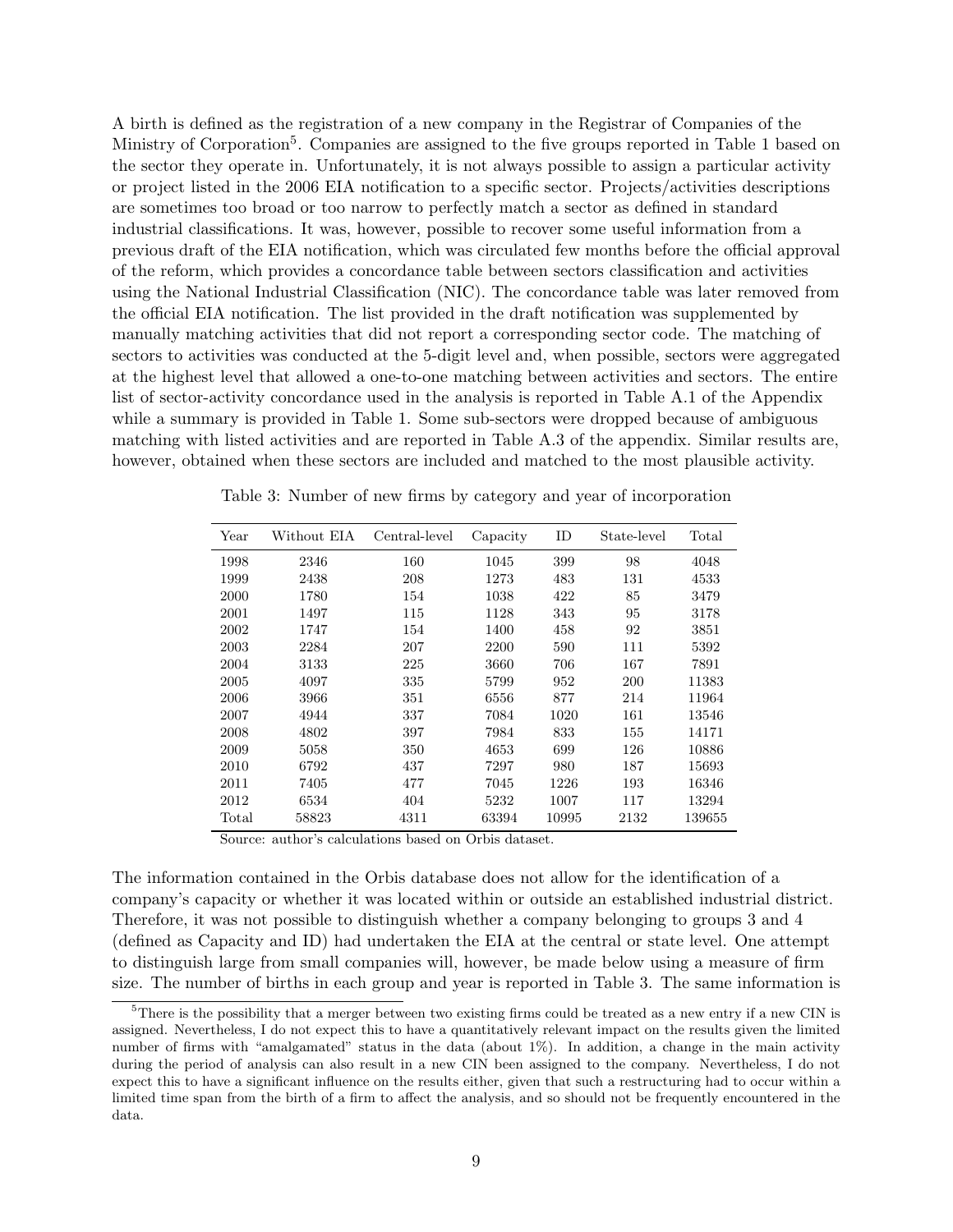reported by state and year in Table A.4 of the Appendix. I excluded the states and union territories of Andaman and Nicobar, Lakshadweep, Manipur, Mizoram, Nagaland, Tripura, Daman and Diu, Dadra and Nagar Haveli and Arunachal Pradesh because of insufficient firm level data and the lack of information on most enforcement measures. These states, however, represent only about 1% of the Indian population.

### 4.3 Control variables

Regressions include a set of control variables such as the number of new special economic zones (SEZs) in polluting sectors by sector-state and year, obtained from the Department of Commerce of the Ministry of Commerce and Industry, electricity prices, and changes in minimum wages in polluting sectors, which are both provided by IndiaStat. They also include average wages by year and state that are provided by the Ministry of Statistics and Programme Implementation (Government of India, 2012) and are calculated from the Annual Survey of Industries that collects information on medium and large firms in India. Wages are deflated using state-level price indexes (source: IndiaStat).

## 5 Firm births and environmental enforcement

This section begins with some motivating evidence based on the relationship between state-level enforcement and firm births across treated and untreated sectors.

Figure 1 plots the raw data and compares trends in births of polluting firms by level of enforcement and treatment groups. The underlying trends in births by group are depicted in Figure 3 of the Appendix. The graphs report 3-year moving averages of the number of new firms, since annual values were too noisy in particular for the State group. States are classified into low and high enforcing states (bottom and top 6 states respectively) and the data are normalized by 2006 values. All panels show fairly similar trends in the pre-reform period between high and low enforcing states. On the other hand, for sectors affected by decentralization (panel b c and d), the patterns diverge after the implementation of the reform. In particular, while firm births in low enforcing states followed pre-reform trends, it is possible to observe a slowdown in births in high enforcing states. These compelling patterns in the data suggest that decentralization was associated with relatively fewer firm births in states with stricter environmental enforcement. Before turning to the regression analysis in the next section, Figure 2 provides a more formal visual assessment of the effects of the reform. It also offers the opportunity to test the assumption of common trends underlying the estimations that follow. The graphs are derived from regressing the number of firm births on a full set of state-by-sector fixed effects and a triple interaction term between the enforcement index, group dummies and year fixed effects. Each panel plots the resulting time-varying coefficients and the respective 95 percent confidence interval. They show the impact of environmental enforcement on firm births over time for each group, as indicated in the title of each graph. The comparison group is the No-EIA group that comprises non-polluting sectors.

Figure 2 shows evidence that the reform has altered the relationship between firm births and state-level environmental enforcement in sectors under the competence of state-level authorities (panel d). For these treated sectors, higher enforcement at the state-level led to a decrease in firm births after the implementation of the reform. It is also possible to notice a sharp decline for the Industrial District group (panel c), although the effect does not persist. There is no evidence of impact, instead, for the Capacity group. Nevertheless, these two latter groups include a mix of treated and untreated firms so the absence of a significant impact overall might still hide some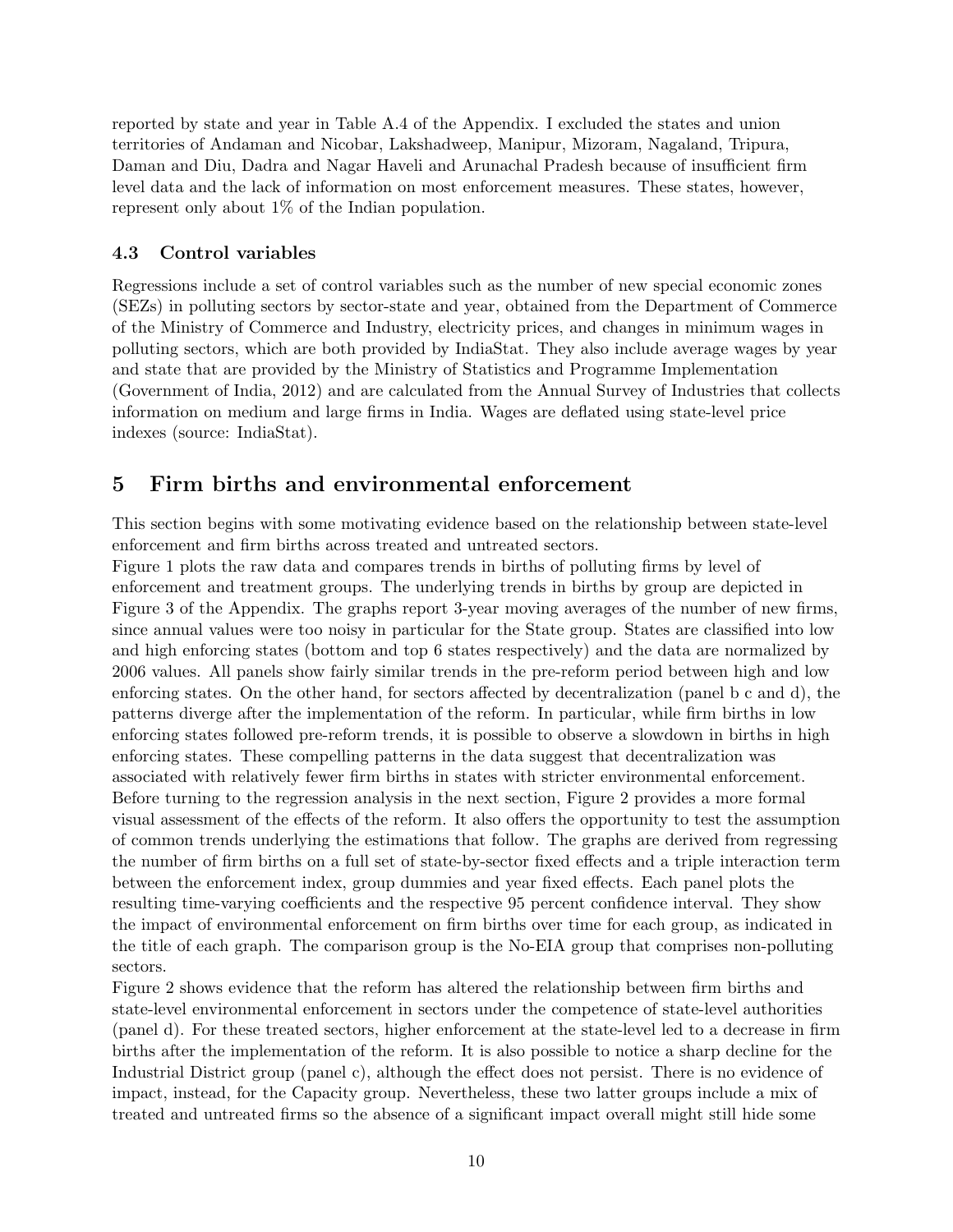

Figure 1: Number of new polluting firms by groups and enforcement level

Author's calculation based on the Orbis database. The plots are based on 3-year moving averages. The number of new firms is divided by 2006 values so that a value of 1.3 indicates an increase in firm births of 30% with respect to 2006.

effects that I will try to partly capture in the next section by using firm size as a proxy for capacity.

The empirical analysis that follows focuses on the impact of decentralization for which the above graphs serve as a test of the parallel trends hypothesis. Both panels support the validity of the empirical design showing no evidence of differential effects of enforcement across groups before 2006. The identification of the effect of public consultations, which affected all polluting activities, would require stronger assumptions, i.e. parallel trends across groups rather than across groups and enforcement levels, that are not fully met by all groups, hence the focus on decentralization only.

## 6 Empirical model

This section presents the empirical framework used to estimate the impact of the 2006 EIA reform on the birth of polluting firms. It adopts a triple differences approach where the control group includes non-polluting sectors (group 1), and the treated sectors are those included in groups 3, 4 and 5. An additional group of untreated polluting firms is also included separately (group 2). While environmental clearance is required for both new firms and the expansion or modernization of existing polluting firms, the empirical analysis considers only the creation of new firms. While high start-up costs due to environmental clearance have a direct negative effect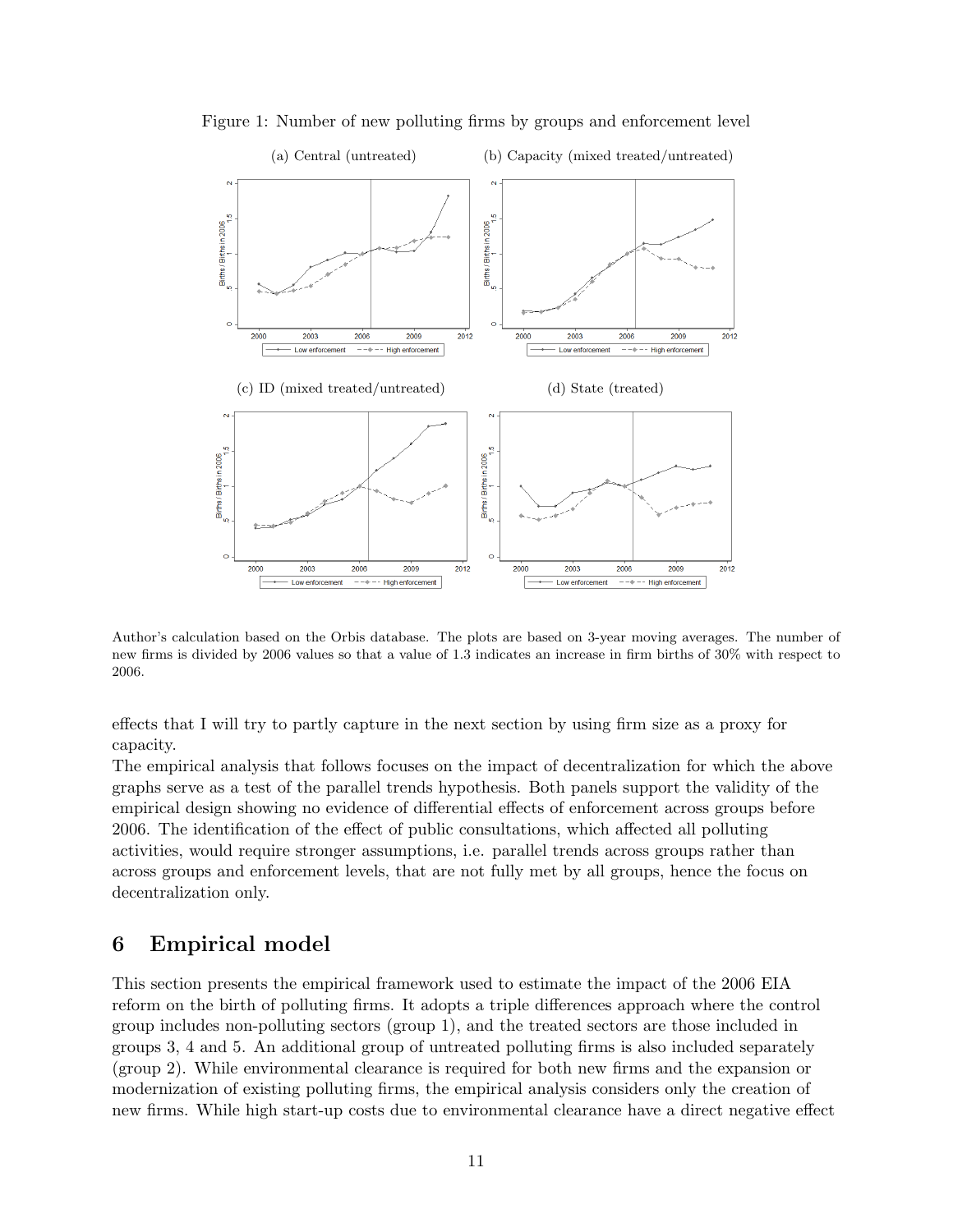

Figure 2: Event study: the effect of the EIA reform on firm births

Author's calculation based on the Orbis database. The plots are created by regressing the log of new firms by sectorstate on a full set of event time indicators interacted with the state-level enforcement index and group dummies controlling for state-by-year fixed effects. The comparison group is the No-EIA group. The dashed line indicates 95% confidence interval.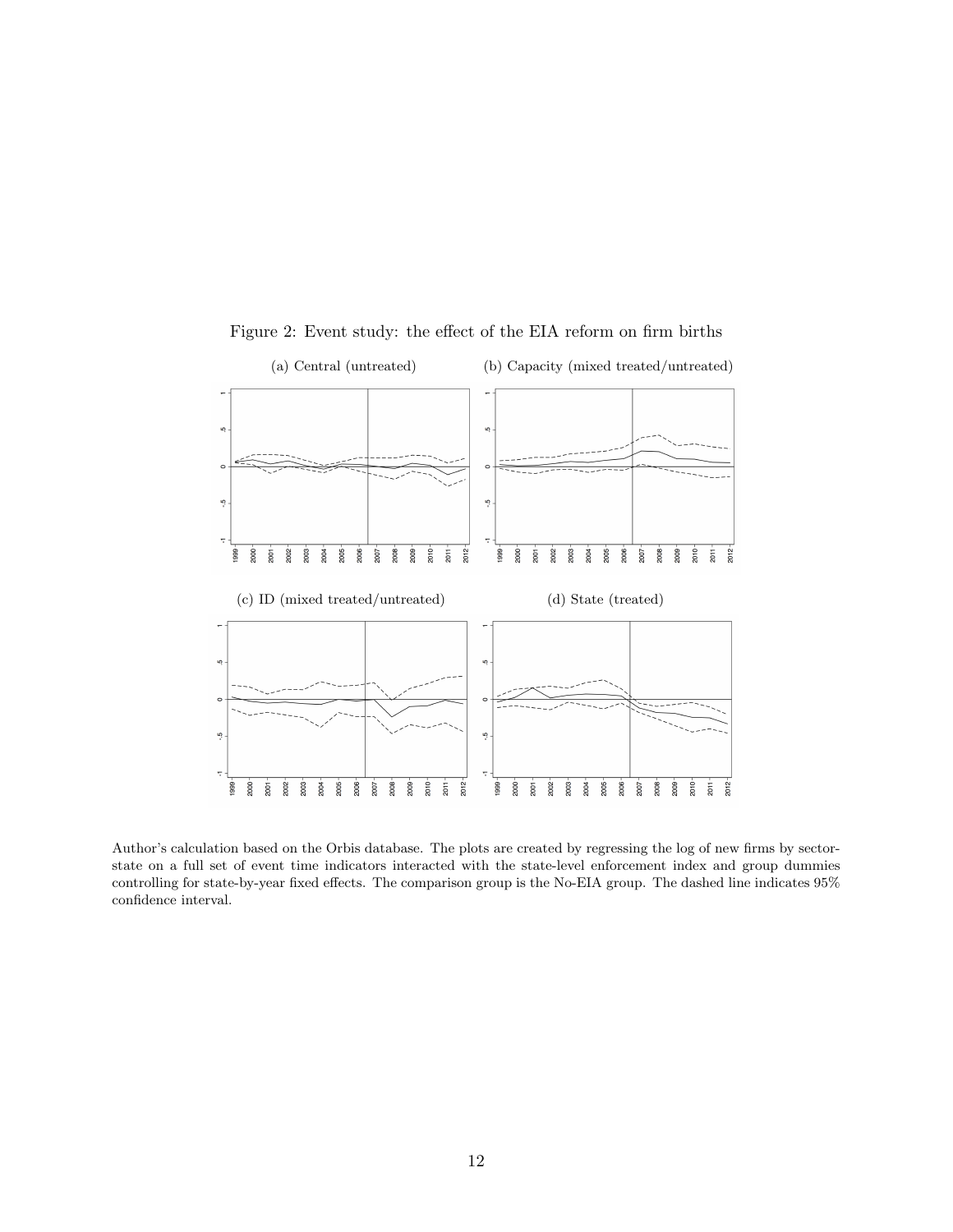on entry, firm exit can also be affected but only indirectly through less competition or low incentives to grow. Hence, this paper focuses only on firm entry as further discussed below. The baseline regression is the following:

$$
n_{ijt} = \beta_1 (D_t \times E_j) + \beta_2 (D_t \times E_j \times G_i) + \alpha' \mathbf{x}_{ijt}
$$
  
+  $\rho'_0 \mathbf{w}_t + \rho'_1 (\mathbf{w}_t \times G_i) + \gamma' \mathbf{d}_{ij} + \epsilon_{ijt},$  (1)

where  $n_{ijt}$  is the number of new firms in sector i, state j and year t,  $\mathbf{x}_{ijt}$  is a vector of control variables,  $\mathbf{d}_{ij}$  is a set of state-sector fixed effects and  $\mathbf{w}_t$  are time fixed effects.  $D_t$  is a dummy variable taking value one for the years following the implementation of the EIA notification. The treatment effect is allowed to be heterogeneous depending on the level of enforcement in each state,  $E_j$ . Finally,  $G_i$  is a vector of binary variables indicating the treatment group as reported in Table 1. The excluded group is composed by non-polluting sectors that do not undertake the EIA (group 1: No EIA). I expect the coefficient of the triple interaction term,  $\beta_2$ , to differ between sectors treated by decentralization (group 5: State) and untreated sectors (group 2: Central). In particular, I expect environmental enforcement at the state level to have a larger negative effect on the birth of polluting firms in treated sectors. For groups 3 (Capacity) and 4 (ID) the effect is expected to be smaller as they contain a mixture of treated and untreated firms. This approach, de facto, compares the average number of new firms born before and after the implementation of the EIA reform, conditioned on the level of enforcement in each state. Whether firms tended to prefer low enforcing states also prior to the reform, because of low

supervision and monitoring costs, does not affect the results as long as this behavior was uniform across groups. A formal test is provided in the next section.

The expected effect of this decentralization process is twofold. Some states might impose more stringent conditions than those imposed previously by the central government resulting in a reduction of births in high enforcing states (deterrence). On the other hand, some states might conduct a less strict EIA in order to promote industrialization, or due to technical and financial constraints, facilitating the birth of new polluting firms (attraction). Both forces lead to relative lower birth rates in higher-enforcing states compared to lower-enforcing states. Because the relevance of the initial start-up costs varies across sectors, depending on the type and size of the pollution control measures required, the effect of the reform is likely to be more visible in sectors where the influence of such fixed costs is higher. Unfortunately, it is not possible to identify which sectors are likely to incur greater costs, under enforcement, given the lack of systematic information on the types and costs of pollution control requirements by sector. Therefore, the model assumes homogeneous effects across sectors. Moreover, to reduce the scope for reverse causality due to enforcement capacity being affected by the number of firms applying for environmental clearance, for example because of technical constraints or increased public awareness, the level of enforcement across states is fixed to pre-reform levels.

The model is estimated both using a simple semi-log linear estimator (OLS) and a Poisson pseudo-maximum-likelihood estimator with robust standard errors (Wooldridge, 1991). The latter allows for the discreteness of the dependent variable and the large number of zeros. The estimator produces consistent estimates under relatively weaker assumptions than a standard Poisson model, but has difficulties to converge when a large number of fixed effects are included. Because the model includes state-sector and year fixed effects it is not possible to identify the effects of pure location, time and sector-specific variables. All specifications will control for the average share of new firms by state<sup>6</sup> since the level of enforcement could be correlated with other

<sup>&</sup>lt;sup>6</sup>This is a state-level measure computed by averaging the shares of firms born in a given state and sector over the total number of births in the sector. The simple average ensures that the state-level measure is neutral to the importance of a particular sector in a given state.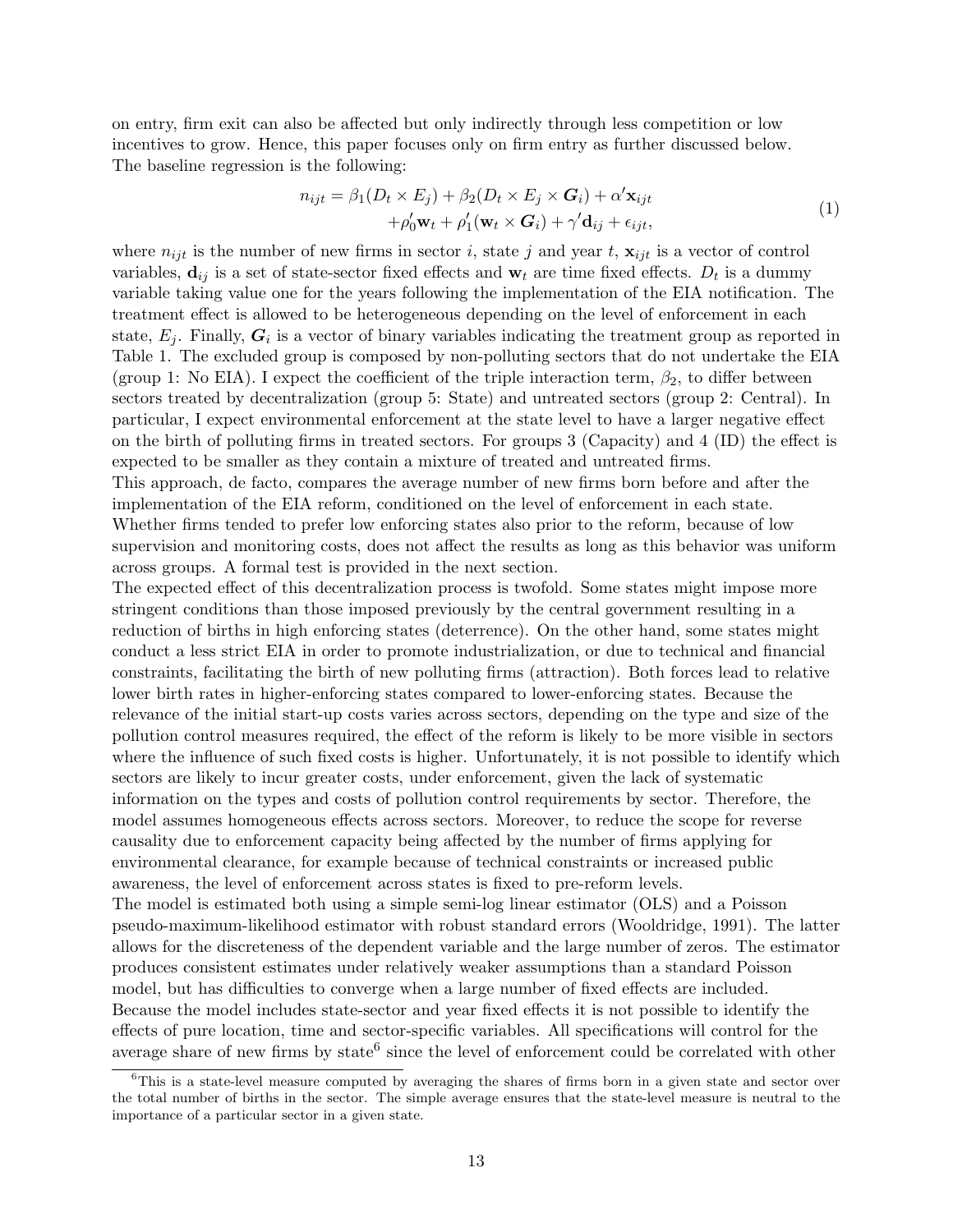institutional characteristics leading to states experiencing differential growth rates, and the total number of new firms in a sector. These linear controls, however, are also substituted by sector-year and state-year fixed effects. Additional controls will be discussed in the next sections. Although the EIA reform was introduced in September 2006, the decentralization process could not actually take place unless a SEIAA was created. Because most of the SEIAAs were established between 2007 and 2008 (table A.2 in the appendix), the variable  $D_t$  will take value one for the post-2007 period. Using a common treatment year for all states helps avoiding endogeneity issues, for example due to poorer states having lower enforcement levels and delaying the creation of the SEIAA. Moreover, the creation of a SEIAA can have spillover effects in states where the authority has not yet been established due to cross-border relocations of firms. Nevertheless, results are also shown using the actual year of establishment of the SEIAA (Table A.5 of the Appendix).

#### 6.1 Identification issues

At the aggregate level, enforcement capacity can be both the cause and the consequence of firms' location choices. A larger number of polluting firms may increase the awareness of the public and the media about pollution and lead to increasing pressure to control pollution. On the other hand, however, more polluting firms may put pressure on the capacity of state-level authorities to deal with non-compliance and reduce the ability of the authorities to monitor and punish polluters. By considering only the number of new firms created each year in each state and sector this problem is substantially reduced. Moreover, the measures of enforcement considered in the regressions are time-invariant and, therefore, do not lead to a spurious correlation between changes in enforcement over time and changes in the number of new firms. They also refer to the pre-reform period and are, therefore, not influenced by the reform. Although all specifications control for the presence of state, location and year-level unobservables, unobserved heterogeneity could still be a concern. Nevertheless, the regressor of central interest is a three-way interaction term, between state-level enforcement, a dummy variable indicating the post-implementation period and a group dummy, and is less subject to endogeneity problems. Moreover, the results are tested for robustness to the inclusion of additional control variables that should capture other sources of unobserved variation over time, such as changes in minimum and average real wages, electricity prices, the number of special economic zones, and sector and state by year fixed effects. In cross-sectional studies of environmental regulation it is often argued that failing to control for corruption creates a problem of omitted variable bias (Dean et al., 2009). High corruption often implies lower environmental stringency but may also act as a deterrent for new investments. This is not a concern in this study. Corruption is included as a measure of environmental stringency since it is the best available measure of the quality of state-level institutions and it is likely that its effect as deterrent for new businesses should not vary before and after the implementation of the EIA notification between treatment groups.

## 7 Empirical results

This section begins presenting the results of estimating Equation 1 using the simplest linear model. The results are reported in Table 4. Columns 2 to 6 show the effects of each of the five individual enforcement measures included in the environmental enforcement index used in Column 1. All specifications include state-by-sector and year fixed effects. The dependent variable is the log of new firms in each sector-state cell. A set of group dummies indicates whether the sectors are non-polluting (No EIA, the omitted baseline) or subject to different EIA criteria (Central, Capacity, ID and State). These dummies are interacted with the post-reform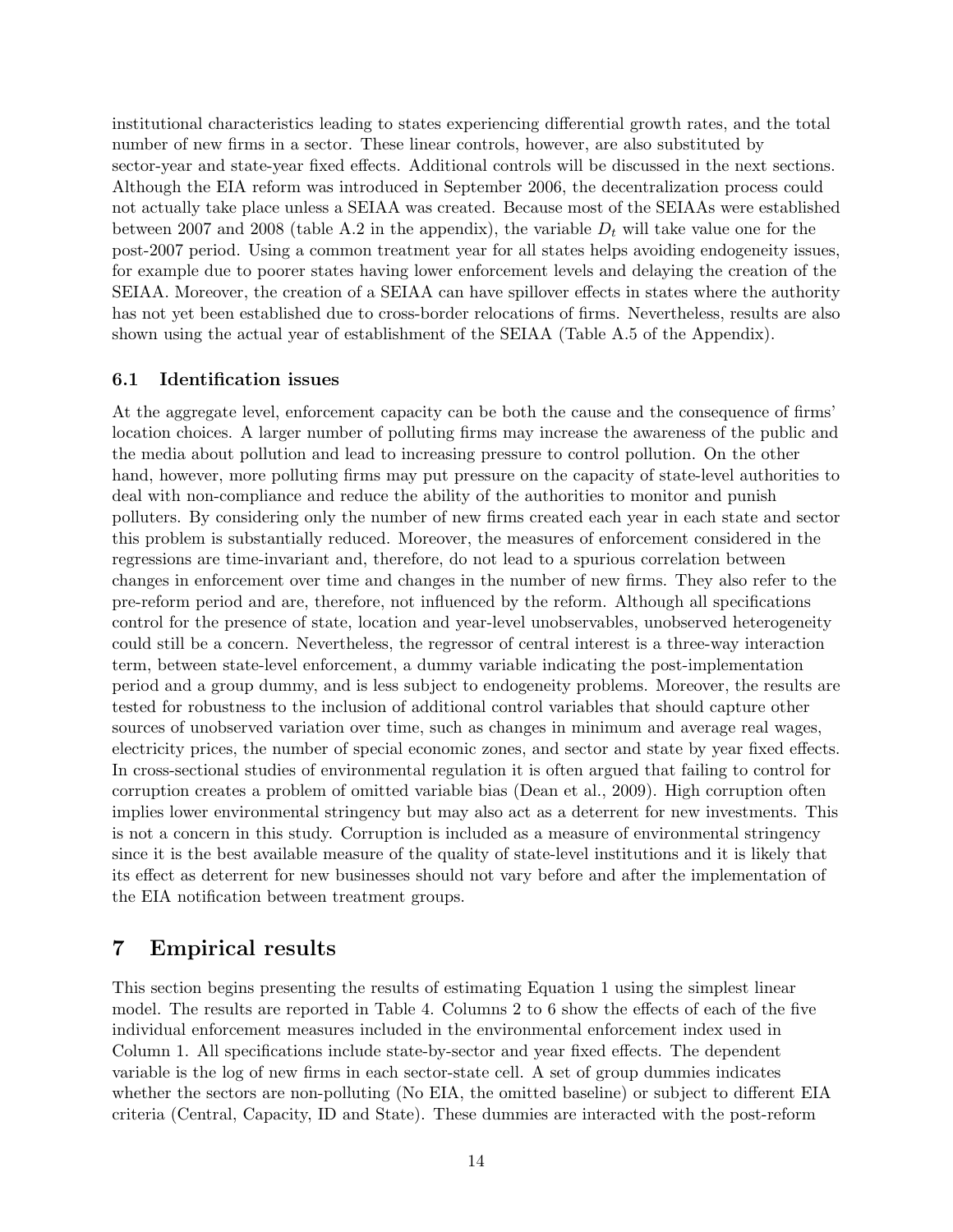dummy  $(D_t)$  and the enforcement index at the state level  $(E_i)$  to estimate how firm births have been affected by the reform depending on the enforcement capacity of states. Standard errors are clustered at the state level. Moreover, to further deal with potential serial correlation at the treatment level, I follow Bertrand et al. (2004) and obtain similar results using bootstrapped standard errors and averages of pre- and post-reform data (Table A.7 of the Appendix).

| Dependent variable: log of new firms by sector            |            |             |             |            |             |            |
|-----------------------------------------------------------|------------|-------------|-------------|------------|-------------|------------|
|                                                           | (1)        | (2)         | (3)         | (4)        | (5)         | (6)        |
|                                                           | Index      | <b>NGOs</b> | Judgments   | Corruption | <b>News</b> | Monitor    |
| $D_t$ x Central (A)                                       | $-0.162**$ | $-0.102$    | $-0.148***$ | $-0.139**$ | $-0.125*$   | $-0.139**$ |
|                                                           | (0.060)    | (0.078)     | (0.042)     | (0.049)    | (0.062)     | (0.057)    |
| $D_t$ x Capacity (A/B)                                    | $-0.080$   | $-0.099$    | $-0.088*$   | $-0.092*$  | $-0.093*$   | $-0.125**$ |
|                                                           | (0.061)    | (0.058)     | (0.051)     | (0.052)    | (0.054)     | (0.050)    |
| $D_t$ x ID $(A/B)$                                        | 0.095      | 0.135       | $0.112*$    | 0.042      | $0.144**$   | 0.063      |
|                                                           | (0.067)    | (0.089)     | (0.055)     | (0.062)    | (0.065)     | (0.072)    |
| $D_t$ x State (B)                                         | 0.078      | 0.123       | 0.054       | $-0.101$   | 0.016       | $-0.025$   |
|                                                           | (0.055)    | (0.089)     | (0.065)     | (0.077)    | (0.067)     | (0.083)    |
| $D_t \times E_i$                                          | 0.019      | $0.010**$   | 0.043       | $0.012*$   | $0.001**$   | $-0.001$   |
|                                                           | (0.035)    | (0.004)     | (0.028)     | (0.006)    | (0.000)     | (0.004)    |
| $D_t$ x $E_i$ x Central (A)                               | 0.045      | $-0.002$    | 0.033       | $-0.019$   | 0.000       | 0.004      |
|                                                           | (0.032)    | (0.006)     | (0.033)     | (0.012)    | (0.000)     | (0.005)    |
| $D_t$ x $E_j$ x Capacity (A/B)                            | 0.020      | 0.006       | $-0.001$    | $-0.013$   | 0.000       | 0.008      |
|                                                           | (0.027)    | (0.004)     | (0.025)     | (0.008)    | (0.000)     | (0.005)    |
| $D_t$ x $E_i$ x ID (A/B)                                  | $-0.068*$  | $-0.013*$   | $-0.078*$   | 0.010      | $-0.001***$ | $-0.002$   |
|                                                           | (0.039)    | (0.007)     | (0.038)     | (0.012)    | (0.000)     | (0.005)    |
| $D_t$ x $E_i$ x State (B)                                 | $-0.152**$ | $-0.028***$ | $-0.152***$ | 0.002      | $-0.001**$  | $-0.009*$  |
|                                                           | (0.055)    | (0.007)     | (0.043)     | (0.017)    | (0.000)     | (0.005)    |
| State-Sector FE                                           | Yes        | Yes         | Yes         | Yes        | Yes         | Yes        |
| Year FE                                                   | Yes        | Yes         | Yes         | Yes        | Yes         | Yes        |
| Observations                                              | 11709      | 12749       | 12749       | 11709      | 12749       | 12749      |
| State-sectors                                             | 1411       | 1676        | 1676        | 1411       | 1676        | 1676       |
| P-value of t-test for coefficients of triple interactions |            |             |             |            |             |            |
| $Central = Capacity$                                      | 0.284      | 0.238       | 0.347       | 0.579      | 0.411       | 0.435      |
| $Central = ID$                                            | 0.006      | 0.303       | 0.026       | 0.077      | 0.001       | 0.289      |
| $Central = State$                                         | 0.005      | 0.013       | 0.000       | 0.283      | 0.005       | 0.081      |

Table 4: Base results: log-linear model. Impact of the EIA reform by groups

Standard errors clustered at the state level in parentheses. \*  $p < 0.1$ , \*\*  $p < 0.05$ , \*\*\*  $p < 0.01$ . This table reports only the relevant interaction terms. All specifications are, however, estimated including all interaction terms as reported in Equation 1. They also include the average share of new firms in each state-year and the total number of new firms in each sector-year, which have been omitted from the table.  $D_t$  is a dummy indicating the post-reform period and  $E_j$  is enforcement at state-level. These are interacted with category dummies: Central, Capacity, ID and State. The omitted category is "No EIA" (non-polluting firms). The enforcement measure used in each specification is indicated in the column header. Individual measures of enforcement are standardized to have mean zero.

Results show that the decentralization of the EIA process has led to a relative decrease in firm births in states with higher environmental enforcement for treated sectors. Considering Column 1, the strength of environmental enforcement is shown to have a larger negative effect, after the reform, for firms in sectors of exclusive competence of SEIAA authorities (State, category B). The coefficient of the triple interaction term for the State group is negative and statistically different from that of the untreated group (Central), as shown by the t-tests reported at the bottom of the table. The overall effect of the reform for the State group can be computed considering the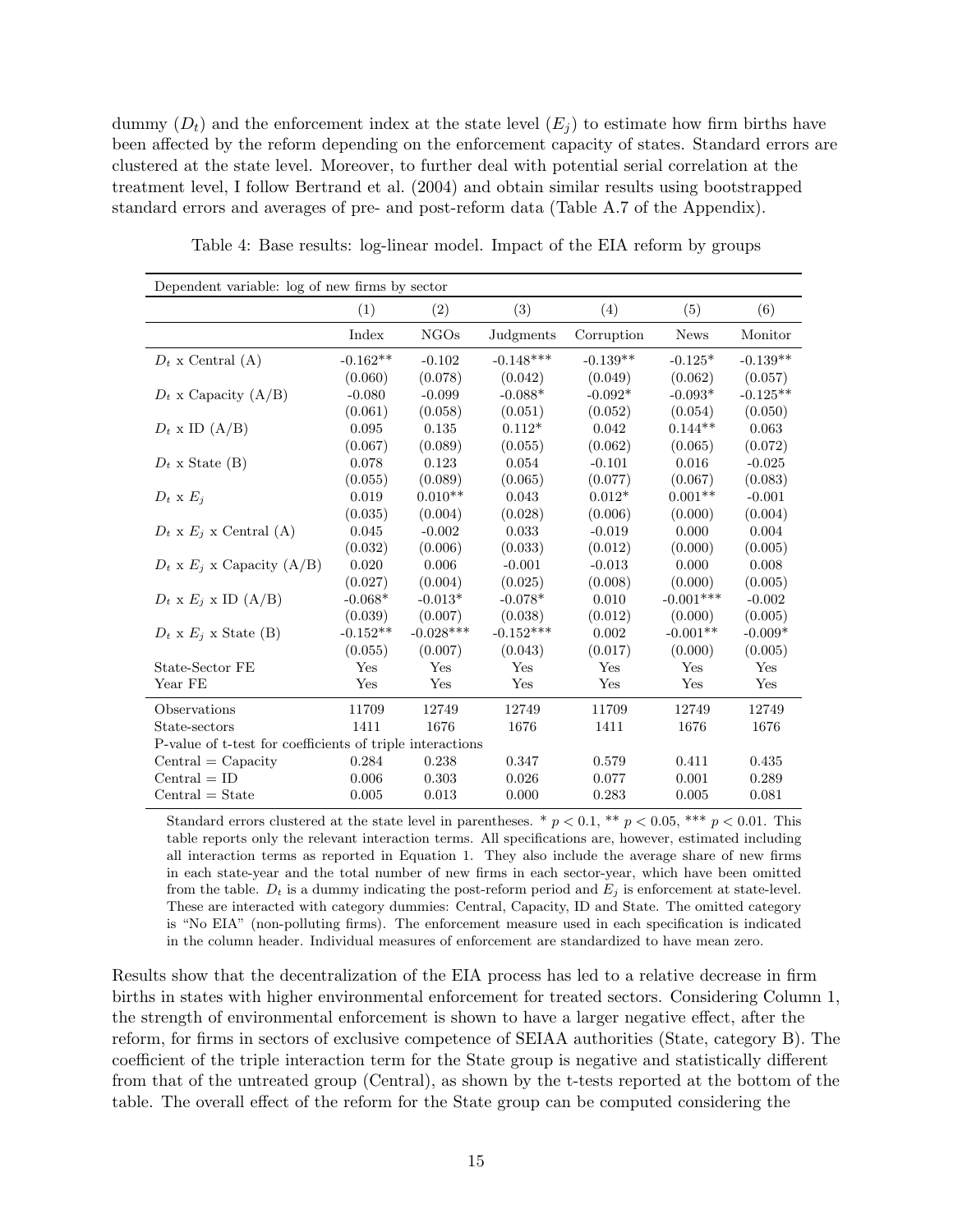coefficient of the interaction term " $D_t \times$  State (B)" (not significant) and of the triple interaction term " $D_t \times E_j \times$  State (B)"<sup>7</sup>. The insignificant coefficient of the " $D_t \times$  State (B)" term suggests that for a state of average enforcement capacity, decentralization did not strengthen pollution control<sup>8</sup>. However, because the enforcement index ranges between -2.22 and 3.13, results indicate that the reform led to an increase in births in low enforcing states and a decrease in births in high-enforcing states with respect to the baseline. The effect is economically relevant. A one-standard deviation (1.6) increase in the enforcement index produces a 17% decrease in the number of new firms. A similar effect is also found for firms subject to state-level EIA if located within an industrial district while the coefficient related to the third group of sectors (Capacity) is very small and not statistically significant. This latter group comprises a mix of treated and untreated firms that are subject to state-level EIA only if of small capacity. The results seem to suggest that most companies are of large capacity and, therefore, unaffected by the reform. This issue will be explored further below. The results are consistent across all different individual measures of enforcement, although, in few instances, some coefficients are not significant<sup>9</sup>. Table 5 tests the robustness of the results to the inclusion of additional control variables. The first column control for the number of new special economic zones (SEZs) in polluting sectors by sector-state and year. SEZs offer notable advantages, such as tax exemptions, to new firms. India is one the first countries to recognize the importance of SEZs and the first zone was created in 1965. The Indian government passed the SEZ act in 2005 in order to increase investors' confidence. The bill was implemented in 2006 and brought about a simplification of the bureaucratic procedures. While most of the SEZs involve only the information technology sectors (55%) it is still important to consider those that concerned polluting sectors (about 20% including general multi-product SEZs) as they could induce possible confounding effects if omitted. The creation of a SEZ has a positive impact on the number of new firms while the results pertaining the reform remain almost unchanged.

Results reported in Columns 2 and 3 of Table 5 are obtained after controlling for the average wage in each state and year, and changes in minimum wages in polluting sectors. The inclusion of these variables does not significantly affect the results. Changes in average wages do not have a significant effect on firm births. While wages are usually found to be an important determinant of firms' location decisions, their poor performance in these specifications could be attributed to the limited variation in real wages over time.

The specification reported in Column 4 controls for changes in electricity prices that could affect location choices and be also potentially correlated with environmental enforcement. Differences in electricity prices, however, are likely to weakly reflect the commitment towards the environment of Indian states. Energy prices are instead a powerful political tool. Higher prices for the commercial and industrial sectors are often imposed to subsidize the agricultural sector and the rural poor, in particular in the proximity of state elections (Badiani et al., 2012). The results are

<sup>&</sup>lt;sup>7</sup>The overall effects depends on the level of enforcement according to the following relationship:  $\frac{\delta n_{ijt}}{\delta D_t} = 0.078$  $0.152 \times E_i$ .

<sup>&</sup>lt;sup>8</sup>The negative and significant coefficient of " $D_t \times$  Central (A)", combined with the insignificant interaction term, would suggest that sectors in the Central group experienced a generalized decline in firm births in the post reform period across all states independently of the level of enforcement. This effect could be picking up the impact of the first component of the reform, i.e. a greater emphasis on public consultation that affected all polluting activities (both A and B projects), including those under the competence of the central authorities. This coefficient, however, is not stable. It changes sign or becomes insignificant in following specifications (Poisson estimates). Moreover, this interpretation requires stronger identification assumptions as described in section 5. I, therefore, prefer to treat this result with caution.

<sup>9</sup>Similar results are obtained for all enforcement measures when excluding the Union territories for which corruption data are not available.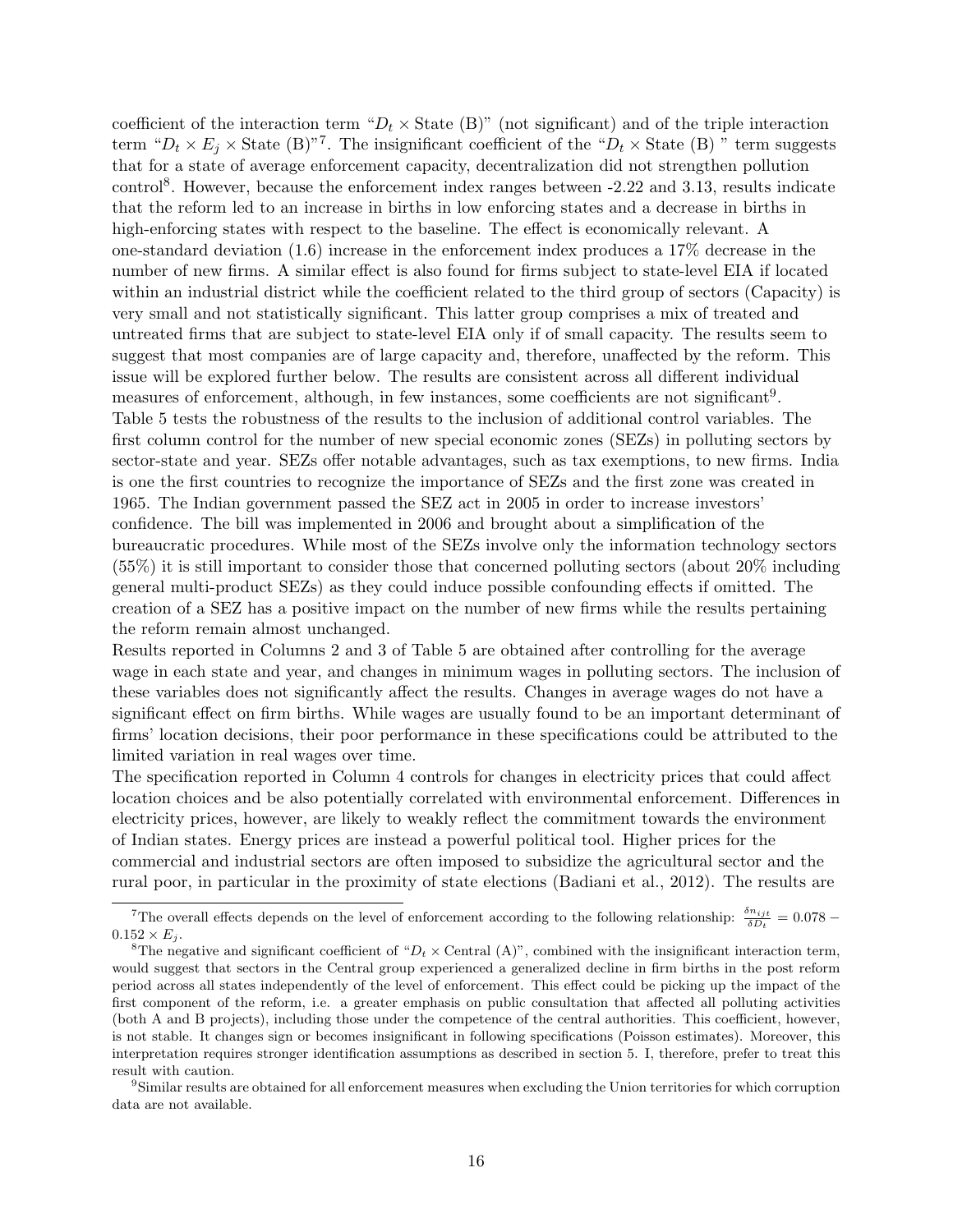| Dependent variable: log of new firms by sector            |                     |                     |                     |                     |                     |                       |                       |
|-----------------------------------------------------------|---------------------|---------------------|---------------------|---------------------|---------------------|-----------------------|-----------------------|
|                                                           | (1)                 | (2)                 | (3)                 | (4)                 | (5)                 | (6)                   | $(7)^a$               |
| $D_t$ x Central (A)                                       | $-0.158**$          | $-0.159**$          | $-0.164**$          | $-0.163**$          | $-0.144**$          | $0.835***$            | $0.674**$             |
|                                                           | (0.059)             | (0.059)             | (0.059)             | (0.058)             | (0.062)             | (0.229)<br>$2.201***$ | (0.285)<br>$2.189***$ |
| $D_t$ x Capacity (A/B)                                    | $-0.073$<br>(0.060) | $-0.073$<br>(0.058) | $-0.087$<br>(0.060) | $-0.085$<br>(0.061) | $-0.034$<br>(0.056) | (0.437)               |                       |
| $D_t$ x ID $(A/B)$                                        | 0.094               | 0.094               | 0.074               | 0.078               | 0.109               | $0.944**$             | (0.452)<br>$1.242**$  |
|                                                           | (0.067)             | (0.067)             | (0.076)             | (0.077)             | (0.067)             | (0.342)               | (0.462)               |
| $D_t$ x State (B)                                         | 0.083               | 0.082               | 0.080               | 0.076               | $-0.035$            | $1.289*$              | $1.671**$             |
|                                                           | (0.056)             | (0.056)             | (0.056)             | (0.055)             | (0.065)             | (0.638)               | (0.640)               |
| $D_t \times E_i$                                          | 0.006               | 0.006               | 0.006               | 0.016               | $0.106***$          | $0.168***$            | $0.046***$            |
|                                                           | (0.035)             | (0.035)             | (0.035)             | (0.037)             | (0.013)             | (0.021)               | (0.008)               |
| $D_t$ x $E_j$ x Central (A)                               | 0.049               | 0.049               | 0.050               | 0.050               | 0.043               | 0.030                 | 0.014                 |
|                                                           | (0.032)             | (0.032)             | (0.032)             | (0.032)             | (0.034)             | (0.032)               | (0.010)               |
| $D_t$ x $E_j$ x Capacity (A/B)                            | 0.023               | 0.022               | 0.021               | 0.020               | $-0.007$            | $-0.010$              | $-0.001$              |
|                                                           | (0.027)             | (0.027)             | (0.027)             | (0.027)             | (0.026)             | (0.033)               | (0.009)               |
| $D_t$ x $E_i$ x ID (A/B)                                  | $-0.072*$           | $-0.072*$           | $-0.074*$           | $-0.077*$           | $-0.077*$           | $-0.098**$            | $-0.028*$             |
|                                                           | (0.039)             | (0.039)             | (0.040)             | (0.040)             | (0.044)             | (0.044)               | (0.015)               |
| $D_t \times E_i \times$ State (B)                         | $-0.149**$          | $-0.149**$          | $-0.150**$          | $-0.149**$          | $-0.100*$           | $-0.128**$            | $-0.036**$            |
|                                                           | (0.056)             | (0.056)             | (0.056)             | (0.056)             | (0.050)             | (0.052)               | (0.015)               |
| <b>SEZ</b>                                                | $0.036*$            | $0.035*$            | $0.035*$            | $0.034*$            |                     |                       |                       |
|                                                           | (0.020)             | (0.019)             | (0.019)             | (0.018)             |                     |                       |                       |
| Average wages                                             |                     | 18.566              | 23.737              | $-0.046$            |                     |                       |                       |
| Minimum wage                                              |                     | (67.354)            | (67.076)<br>0.001   | (74.909)<br>0.001   |                     |                       |                       |
|                                                           |                     |                     | (0.000)             | (0.000)             |                     |                       |                       |
| Electricity price                                         |                     |                     |                     | $-0.399*$           |                     |                       |                       |
|                                                           |                     |                     |                     | (0.219)             |                     |                       |                       |
| State-Sector FE                                           | Yes                 | Yes                 | Yes                 | $_{\rm Yes}$        | Yes                 | <b>Yes</b>            | Yes                   |
| Year FE                                                   | Yes                 | Yes                 | Yes                 | Yes                 | Yes                 | Yes                   | Yes                   |
| State-year FE                                             | No                  | No                  | No                  | No                  | Yes                 | Yes                   | Yes                   |
| Sector-year FE                                            | No                  | No                  | No                  | No                  | No                  | Yes                   | Yes                   |
| Observations                                              | 11709               | 11709               | 11709               | 11709               | 11709               | 11709                 | 11709                 |
| State-sectors                                             | 1411                | 1411                | 1411                | 1411                | 1411                | 1411                  | 1411                  |
| P-value of t-test for coefficients of triple interactions |                     |                     |                     |                     |                     |                       |                       |
| $Central = Capacity$                                      | 0.267               | 0.247               | 0.203               | 0.185               | 0.071               | 0.130                 | 0.079                 |
| $Central = ID$                                            | 0.003               | 0.003               | 0.003               | 0.003               | 0.006               | 0.003                 | 0.002                 |
| $Central = State$                                         | 0.005               | 0.005               | 0.005               | 0.004               | 0.014               | 0.008                 | 0.002                 |

Table 5: Log-linear model: additional control variables

Standard errors clustered at the state level in parentheses. \*  $p < 0.1$ , \*\*  $p < 0.05$ , \*\*\*  $p < 0.01$ . This table reports only the relevant interactions terms. All specifications are, however, estimated including all interaction terms as reported in Equation 1.  $D_t$  is a dummy indicating the post-reform period and  $E_i$  is the enforcement index at state-level. These are interacted with category dummies: Central, Capacity, ID and State. The omitted category is "No EIA" (non-polluting firms). <sup>a</sup> In Column 7 the enforcement index indicates the rank of a state where 1 indicates the state with the lowest level of enforcement and 20 the state with the highest level of the ranking.

robust to the inclusion of electricity prices that are found to have a negative effect on firm births. The results obtained so far have helped to deal with the concern that variations in environmental enforcement across states could proxy for differences in other state level unobservable characteristics. It is, however, possible that some differences in the policy environment remain unmeasured. The results reported in Columns 5 and 6 substitute linear controls with state-by-year and sector-by-year fixed effects and show similar effects. Finally, the last column uses the ranking of states by level of enforcement rather than the actual values of the index. Results show that moving up one position in the ranking decreases the number of firm births by 3.6% on average.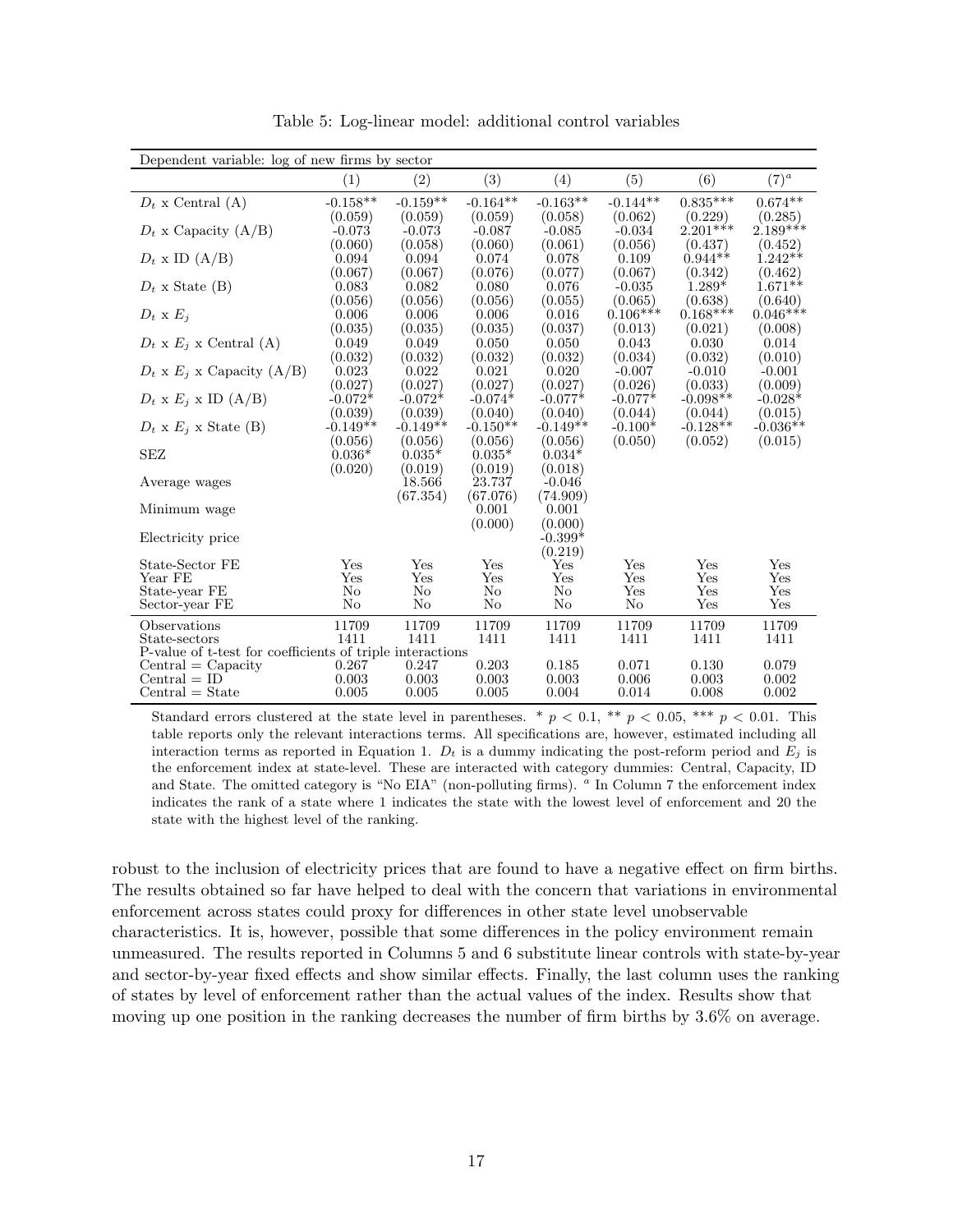Table 6: Poisson Pseudo-maximum likelihood model: base specification and additional control variables. Impact of the EIA reform by Table 6: Poisson Pseudo-maximum likelihood model: base specification and additional control variables. Impact of the EIA reform by groups

| Number<br>Dependent variable:                                                                                              |                                                                                                                                                                                                                                                                                                                                                                                                                                                                                                                                      | of new firms by sector                                                                                                                                                                                                                                                                                                           |                                                                                                                                                                                                                                                                                                                                                            |                                                                                                                                                                                                                                                                                                                                                                                                                                                                                                              |                                       |                                                        |                                             |                                                         |
|----------------------------------------------------------------------------------------------------------------------------|--------------------------------------------------------------------------------------------------------------------------------------------------------------------------------------------------------------------------------------------------------------------------------------------------------------------------------------------------------------------------------------------------------------------------------------------------------------------------------------------------------------------------------------|----------------------------------------------------------------------------------------------------------------------------------------------------------------------------------------------------------------------------------------------------------------------------------------------------------------------------------|------------------------------------------------------------------------------------------------------------------------------------------------------------------------------------------------------------------------------------------------------------------------------------------------------------------------------------------------------------|--------------------------------------------------------------------------------------------------------------------------------------------------------------------------------------------------------------------------------------------------------------------------------------------------------------------------------------------------------------------------------------------------------------------------------------------------------------------------------------------------------------|---------------------------------------|--------------------------------------------------------|---------------------------------------------|---------------------------------------------------------|
|                                                                                                                            |                                                                                                                                                                                                                                                                                                                                                                                                                                                                                                                                      |                                                                                                                                                                                                                                                                                                                                  |                                                                                                                                                                                                                                                                                                                                                            |                                                                                                                                                                                                                                                                                                                                                                                                                                                                                                              |                                       |                                                        |                                             |                                                         |
| $D_t\ge \rm{Centra}$                                                                                                       |                                                                                                                                                                                                                                                                                                                                                                                                                                                                                                                                      |                                                                                                                                                                                                                                                                                                                                  |                                                                                                                                                                                                                                                                                                                                                            |                                                                                                                                                                                                                                                                                                                                                                                                                                                                                                              |                                       |                                                        |                                             |                                                         |
|                                                                                                                            |                                                                                                                                                                                                                                                                                                                                                                                                                                                                                                                                      |                                                                                                                                                                                                                                                                                                                                  |                                                                                                                                                                                                                                                                                                                                                            |                                                                                                                                                                                                                                                                                                                                                                                                                                                                                                              |                                       |                                                        |                                             |                                                         |
| $D_t \times$ Capacity $(A/B)$                                                                                              |                                                                                                                                                                                                                                                                                                                                                                                                                                                                                                                                      |                                                                                                                                                                                                                                                                                                                                  |                                                                                                                                                                                                                                                                                                                                                            |                                                                                                                                                                                                                                                                                                                                                                                                                                                                                                              |                                       |                                                        |                                             |                                                         |
|                                                                                                                            |                                                                                                                                                                                                                                                                                                                                                                                                                                                                                                                                      |                                                                                                                                                                                                                                                                                                                                  |                                                                                                                                                                                                                                                                                                                                                            |                                                                                                                                                                                                                                                                                                                                                                                                                                                                                                              |                                       |                                                        |                                             |                                                         |
| $D_t \times \text{ID} \; (A/B)$                                                                                            |                                                                                                                                                                                                                                                                                                                                                                                                                                                                                                                                      |                                                                                                                                                                                                                                                                                                                                  |                                                                                                                                                                                                                                                                                                                                                            |                                                                                                                                                                                                                                                                                                                                                                                                                                                                                                              |                                       |                                                        |                                             |                                                         |
|                                                                                                                            |                                                                                                                                                                                                                                                                                                                                                                                                                                                                                                                                      |                                                                                                                                                                                                                                                                                                                                  |                                                                                                                                                                                                                                                                                                                                                            |                                                                                                                                                                                                                                                                                                                                                                                                                                                                                                              |                                       |                                                        |                                             |                                                         |
| $D_t$ x State (B)                                                                                                          |                                                                                                                                                                                                                                                                                                                                                                                                                                                                                                                                      |                                                                                                                                                                                                                                                                                                                                  |                                                                                                                                                                                                                                                                                                                                                            |                                                                                                                                                                                                                                                                                                                                                                                                                                                                                                              |                                       |                                                        |                                             |                                                         |
|                                                                                                                            |                                                                                                                                                                                                                                                                                                                                                                                                                                                                                                                                      |                                                                                                                                                                                                                                                                                                                                  |                                                                                                                                                                                                                                                                                                                                                            |                                                                                                                                                                                                                                                                                                                                                                                                                                                                                                              |                                       |                                                        |                                             |                                                         |
| $D_t \ge E$                                                                                                                |                                                                                                                                                                                                                                                                                                                                                                                                                                                                                                                                      |                                                                                                                                                                                                                                                                                                                                  |                                                                                                                                                                                                                                                                                                                                                            |                                                                                                                                                                                                                                                                                                                                                                                                                                                                                                              |                                       |                                                        |                                             |                                                         |
|                                                                                                                            |                                                                                                                                                                                                                                                                                                                                                                                                                                                                                                                                      |                                                                                                                                                                                                                                                                                                                                  |                                                                                                                                                                                                                                                                                                                                                            |                                                                                                                                                                                                                                                                                                                                                                                                                                                                                                              |                                       |                                                        |                                             |                                                         |
| $D_t \times E_i \times$ Centra                                                                                             |                                                                                                                                                                                                                                                                                                                                                                                                                                                                                                                                      |                                                                                                                                                                                                                                                                                                                                  |                                                                                                                                                                                                                                                                                                                                                            |                                                                                                                                                                                                                                                                                                                                                                                                                                                                                                              |                                       |                                                        |                                             |                                                         |
|                                                                                                                            |                                                                                                                                                                                                                                                                                                                                                                                                                                                                                                                                      |                                                                                                                                                                                                                                                                                                                                  |                                                                                                                                                                                                                                                                                                                                                            |                                                                                                                                                                                                                                                                                                                                                                                                                                                                                                              |                                       |                                                        |                                             |                                                         |
| $E_j$ x Capacity<br>$D_t$ x                                                                                                |                                                                                                                                                                                                                                                                                                                                                                                                                                                                                                                                      |                                                                                                                                                                                                                                                                                                                                  |                                                                                                                                                                                                                                                                                                                                                            |                                                                                                                                                                                                                                                                                                                                                                                                                                                                                                              |                                       |                                                        |                                             |                                                         |
|                                                                                                                            |                                                                                                                                                                                                                                                                                                                                                                                                                                                                                                                                      |                                                                                                                                                                                                                                                                                                                                  |                                                                                                                                                                                                                                                                                                                                                            |                                                                                                                                                                                                                                                                                                                                                                                                                                                                                                              |                                       |                                                        |                                             |                                                         |
| $E_i \times \text{ID} \; (A/B)$<br>$D_t$ x                                                                                 |                                                                                                                                                                                                                                                                                                                                                                                                                                                                                                                                      |                                                                                                                                                                                                                                                                                                                                  |                                                                                                                                                                                                                                                                                                                                                            |                                                                                                                                                                                                                                                                                                                                                                                                                                                                                                              |                                       |                                                        |                                             |                                                         |
|                                                                                                                            |                                                                                                                                                                                                                                                                                                                                                                                                                                                                                                                                      |                                                                                                                                                                                                                                                                                                                                  |                                                                                                                                                                                                                                                                                                                                                            |                                                                                                                                                                                                                                                                                                                                                                                                                                                                                                              |                                       |                                                        |                                             |                                                         |
| x State (B)<br>$E_j$<br>$D_t$ $\ge$                                                                                        | $\begin{array}{c} \text{(1)} \\ \text{(1)} \\ \text{(2)} \\ \text{(3)} \\ \text{(4)} \\ \text{(5)} \\ \text{(6)} \\ \text{(7)} \\ \text{(8)} \\ \text{(9)} \\ \text{(1)} \\ \text{(1)} \\ \text{(1)} \\ \text{(2)} \\ \text{(3)} \\ \text{(4)} \\ \text{(5)} \\ \text{(6)} \\ \text{(7)} \\ \text{(8)} \\ \text{(9)} \\ \text{(9)} \\ \text{(9)} \\ \text{(9)} \\ \text{(9)} \\ \text{(9)} \\ \text{(9)} \\ \text{(9)} \\ \text{(9)} \\ \text{(9)} \\ \text{(9)} \\ \text{(9)} \\ \text{(9)} \\ \text{(9)} \\ \text{(9)} \\ \text{($ |                                                                                                                                                                                                                                                                                                                                  |                                                                                                                                                                                                                                                                                                                                                            |                                                                                                                                                                                                                                                                                                                                                                                                                                                                                                              |                                       |                                                        |                                             |                                                         |
|                                                                                                                            |                                                                                                                                                                                                                                                                                                                                                                                                                                                                                                                                      |                                                                                                                                                                                                                                                                                                                                  |                                                                                                                                                                                                                                                                                                                                                            |                                                                                                                                                                                                                                                                                                                                                                                                                                                                                                              |                                       |                                                        |                                             |                                                         |
| <b>SEZ</b>                                                                                                                 |                                                                                                                                                                                                                                                                                                                                                                                                                                                                                                                                      | $\begin{array}{l} (2)\\ (3)\\ (1192)\\ (1194)\\ (1194)\\ (1194)\\ (1194)\\ (1194)\\ (1194)\\ (1194)\\ (1194)\\ (1194)\\ (1194)\\ (1194)\\ (1194)\\ (1194)\\ (1194)\\ (1194)\\ (1194)\\ (1194)\\ (1194)\\ (1194)\\ (1194)\\ (1194)\\ (1194)\\ (1194)\\ (1194)\\ (1194)\\ (1194)\\ (1194)\\ (1194)\\ (1$                           | $\begin{array}{r} (3) \\ (3) \\ (4) \\ (5) \\ (6) \\ (7) \\ (9) \\ (9) \\ (1,1) \\ (1,1) \\ (1,1) \\ (1,1) \\ (1,1) \\ (1,1) \\ (1,1) \\ (1,1) \\ (1,1) \\ (1,1) \\ (1,1) \\ (1,1) \\ (1,1) \\ (1,1) \\ (1,1) \\ (1,1) \\ (1,1) \\ (1,1) \\ (1,1) \\ (1,1) \\ (1,1) \\ (1,1) \\ (1,1) \\ (1,1) \\ (1,1) \\ (1,1) \\ (1,1) \\ (1,1) \\ (1,1) \\ (1,1) \\ ($ | $\begin{array}{c} \left( \begin{matrix} 1 \\ -1 \\ -1 \\ -1 \end{matrix} \right) \begin{matrix} 2 \\ 3 \\ -1 \\ -1 \end{matrix} \end{matrix} \begin{matrix} 2 \\ 3 \\ 1 \\ 2 \end{matrix} \end{matrix} \begin{matrix} 2 \\ 3 \\ 2 \\ 3 \\ -1 \end{matrix} \begin{matrix} 2 \\ 1 \\ 2 \\ -1 \end{matrix} \end{matrix} \begin{matrix} 2 \\ 3 \\ 2 \\ 1 \\ -1 \end{matrix} \begin{matrix} 2 \\ 1 \\ -1 \\ 2 \end{matrix} \end{matrix} \begin{matrix} 2 \\ 3 \\ 2 \\ 2 \\ -1 \end{matrix} \begin{matrix} 2 \\ 3$ | GOSCOCOCOCOCOCOCOCOCOCOCOCO E LA FILI |                                                        | COS COSTOROGO COROCO COROROGO COR ALITIANIS |                                                         |
|                                                                                                                            |                                                                                                                                                                                                                                                                                                                                                                                                                                                                                                                                      |                                                                                                                                                                                                                                                                                                                                  |                                                                                                                                                                                                                                                                                                                                                            |                                                                                                                                                                                                                                                                                                                                                                                                                                                                                                              |                                       |                                                        |                                             |                                                         |
| Average wages                                                                                                              |                                                                                                                                                                                                                                                                                                                                                                                                                                                                                                                                      |                                                                                                                                                                                                                                                                                                                                  |                                                                                                                                                                                                                                                                                                                                                            |                                                                                                                                                                                                                                                                                                                                                                                                                                                                                                              |                                       |                                                        |                                             |                                                         |
|                                                                                                                            |                                                                                                                                                                                                                                                                                                                                                                                                                                                                                                                                      |                                                                                                                                                                                                                                                                                                                                  |                                                                                                                                                                                                                                                                                                                                                            |                                                                                                                                                                                                                                                                                                                                                                                                                                                                                                              |                                       |                                                        |                                             |                                                         |
| Minimum wage                                                                                                               |                                                                                                                                                                                                                                                                                                                                                                                                                                                                                                                                      |                                                                                                                                                                                                                                                                                                                                  |                                                                                                                                                                                                                                                                                                                                                            |                                                                                                                                                                                                                                                                                                                                                                                                                                                                                                              |                                       |                                                        |                                             |                                                         |
|                                                                                                                            |                                                                                                                                                                                                                                                                                                                                                                                                                                                                                                                                      |                                                                                                                                                                                                                                                                                                                                  |                                                                                                                                                                                                                                                                                                                                                            |                                                                                                                                                                                                                                                                                                                                                                                                                                                                                                              |                                       |                                                        |                                             |                                                         |
| Electricity price                                                                                                          |                                                                                                                                                                                                                                                                                                                                                                                                                                                                                                                                      |                                                                                                                                                                                                                                                                                                                                  |                                                                                                                                                                                                                                                                                                                                                            |                                                                                                                                                                                                                                                                                                                                                                                                                                                                                                              |                                       |                                                        |                                             |                                                         |
|                                                                                                                            |                                                                                                                                                                                                                                                                                                                                                                                                                                                                                                                                      |                                                                                                                                                                                                                                                                                                                                  |                                                                                                                                                                                                                                                                                                                                                            |                                                                                                                                                                                                                                                                                                                                                                                                                                                                                                              |                                       |                                                        |                                             |                                                         |
| State-sector FE<br>Year FE                                                                                                 |                                                                                                                                                                                                                                                                                                                                                                                                                                                                                                                                      |                                                                                                                                                                                                                                                                                                                                  |                                                                                                                                                                                                                                                                                                                                                            |                                                                                                                                                                                                                                                                                                                                                                                                                                                                                                              |                                       |                                                        |                                             |                                                         |
| State time-trend                                                                                                           |                                                                                                                                                                                                                                                                                                                                                                                                                                                                                                                                      |                                                                                                                                                                                                                                                                                                                                  |                                                                                                                                                                                                                                                                                                                                                            |                                                                                                                                                                                                                                                                                                                                                                                                                                                                                                              |                                       |                                                        |                                             |                                                         |
| Sector time-trend                                                                                                          |                                                                                                                                                                                                                                                                                                                                                                                                                                                                                                                                      |                                                                                                                                                                                                                                                                                                                                  | <b>Yes</b><br>Xes<br>Zhon<br>Zhon<br>Zhon                                                                                                                                                                                                                                                                                                                  | <b>Y<sub>X</sub></b><br>YX<br>ZHEE                                                                                                                                                                                                                                                                                                                                                                                                                                                                           |                                       |                                                        |                                             |                                                         |
| Observations                                                                                                               |                                                                                                                                                                                                                                                                                                                                                                                                                                                                                                                                      |                                                                                                                                                                                                                                                                                                                                  |                                                                                                                                                                                                                                                                                                                                                            |                                                                                                                                                                                                                                                                                                                                                                                                                                                                                                              |                                       |                                                        |                                             |                                                         |
| State-sectors                                                                                                              | $\frac{\text{Yes}}{\text{No}}\ \frac{\text{No}}{\text{21165}}\ \text{M0}\ \text{M11}\ \text{M11}\ \text{M21} \ \text{is of triple}$                                                                                                                                                                                                                                                                                                                                                                                                  |                                                                                                                                                                                                                                                                                                                                  |                                                                                                                                                                                                                                                                                                                                                            |                                                                                                                                                                                                                                                                                                                                                                                                                                                                                                              |                                       |                                                        |                                             |                                                         |
| P-value of t-test for                                                                                                      |                                                                                                                                                                                                                                                                                                                                                                                                                                                                                                                                      |                                                                                                                                                                                                                                                                                                                                  |                                                                                                                                                                                                                                                                                                                                                            |                                                                                                                                                                                                                                                                                                                                                                                                                                                                                                              |                                       |                                                        |                                             |                                                         |
| $\mathop{\rm Capacity}\limits_{\prod}$<br>$\parallel$<br>Central                                                           |                                                                                                                                                                                                                                                                                                                                                                                                                                                                                                                                      |                                                                                                                                                                                                                                                                                                                                  |                                                                                                                                                                                                                                                                                                                                                            |                                                                                                                                                                                                                                                                                                                                                                                                                                                                                                              |                                       |                                                        |                                             |                                                         |
| State<br>$\parallel$<br>Central<br>Central                                                                                 | $\begin{array}{c} 0.105 \\ 0.035 \\ 0.035 \end{array}$                                                                                                                                                                                                                                                                                                                                                                                                                                                                               | $\begin{array}{l} \rm Yes\\ \rm Yes\\ \rm No\\ \rm N=0\\ \rm M=11\\ \rm 1411\\ \rm 1411\\ \rm 0.078\\ \rm 0.036\\ \rm 0.036\\ \rm 0.036\\ \rm 0.036\\ \rm 0.036\\ \rm 0.036\\ \rm 0.036\\ \rm 0.036\\ \rm 0.036\\ \rm 0.036\\ \rm 0.036\\ \rm 0.036\\ \rm 0.036\\ \rm 0.036\\ \rm 0.036\\ \rm 0.036\\ \rm 0.036\\ \rm 0.036\\ \$ | 0.073<br>0.019<br>0.033                                                                                                                                                                                                                                                                                                                                    | $\begin{array}{c} 0.072 \\ 0.018 \\ 0.033 \end{array}$                                                                                                                                                                                                                                                                                                                                                                                                                                                       | 0.072<br>0.020<br>0.034               | $\begin{array}{c} 0.110 \\ 0.003 \\ 0.076 \end{array}$ | 0.215<br>0.035<br>0.052                     | $\begin{array}{c} 0.021 \\ 0.0065 \\ 0.065 \end{array}$ |
| $\vert\vert$                                                                                                               |                                                                                                                                                                                                                                                                                                                                                                                                                                                                                                                                      |                                                                                                                                                                                                                                                                                                                                  |                                                                                                                                                                                                                                                                                                                                                            |                                                                                                                                                                                                                                                                                                                                                                                                                                                                                                              |                                       |                                                        |                                             |                                                         |
| Standard errors clustered at the state level in parentheses                                                                |                                                                                                                                                                                                                                                                                                                                                                                                                                                                                                                                      |                                                                                                                                                                                                                                                                                                                                  |                                                                                                                                                                                                                                                                                                                                                            | $\stackrel{*}{\ast}$<br>$< 0.1$<br>$\boldsymbol{a}$                                                                                                                                                                                                                                                                                                                                                                                                                                                          | < 0.05<br>$\boldsymbol{a}$            | *** $p < 0.01$ .                                       |                                             | This table reports only                                 |
| the relevant interactions terms. All specifications are, however, estimated including all interaction terms as reported in |                                                                                                                                                                                                                                                                                                                                                                                                                                                                                                                                      |                                                                                                                                                                                                                                                                                                                                  |                                                                                                                                                                                                                                                                                                                                                            |                                                                                                                                                                                                                                                                                                                                                                                                                                                                                                              |                                       |                                                        |                                             |                                                         |

each sector-year, which have been omitted from the table.  $D_t$  is a dummy indicating the post-reform period and  $E_j$  is the enforcement index at state-level. These are interacted with category dummies: Central, Capacity, and recovering mechanism certifiers. An appointmentation are, move our, commeters minimum and the total number of new firms in Equation 1. They also include the average share of new firms in each state-year and the total n omitted category is "No EIA" (non-polluting firms).  $^a$  In Column 9 the enforcement index indicates the rank of a state where 1 indicates the state with the lowest level of enforcement and 20 the state with the highest level of the ranking.<br>Specifications with sector-by-year and state-by-year fixed effects are not reported because the model the relevant interactions terms. All specifications are, however, estimated including all interaction terms as reported in Equation 1. They also include the average share of new firms in each state-year and the total number of new firms in the enforcement index at state-level. These are interacted with category dummies: Central, Capacity, ID and State. The In Column 9 the enforcement index indicates the rank of a state where 1 indicates the state with the lowest level of enforcement and 20 the state with the highest level of the ranking. Specifications with sector-by-year and state-by-year fixed effects are not reported because the model could not converge.  $D_t$  is a dummy indicating the post-reform period and each sector-year, which have been omitted from the table. omitted category is "No EIA" (non-polluting firms).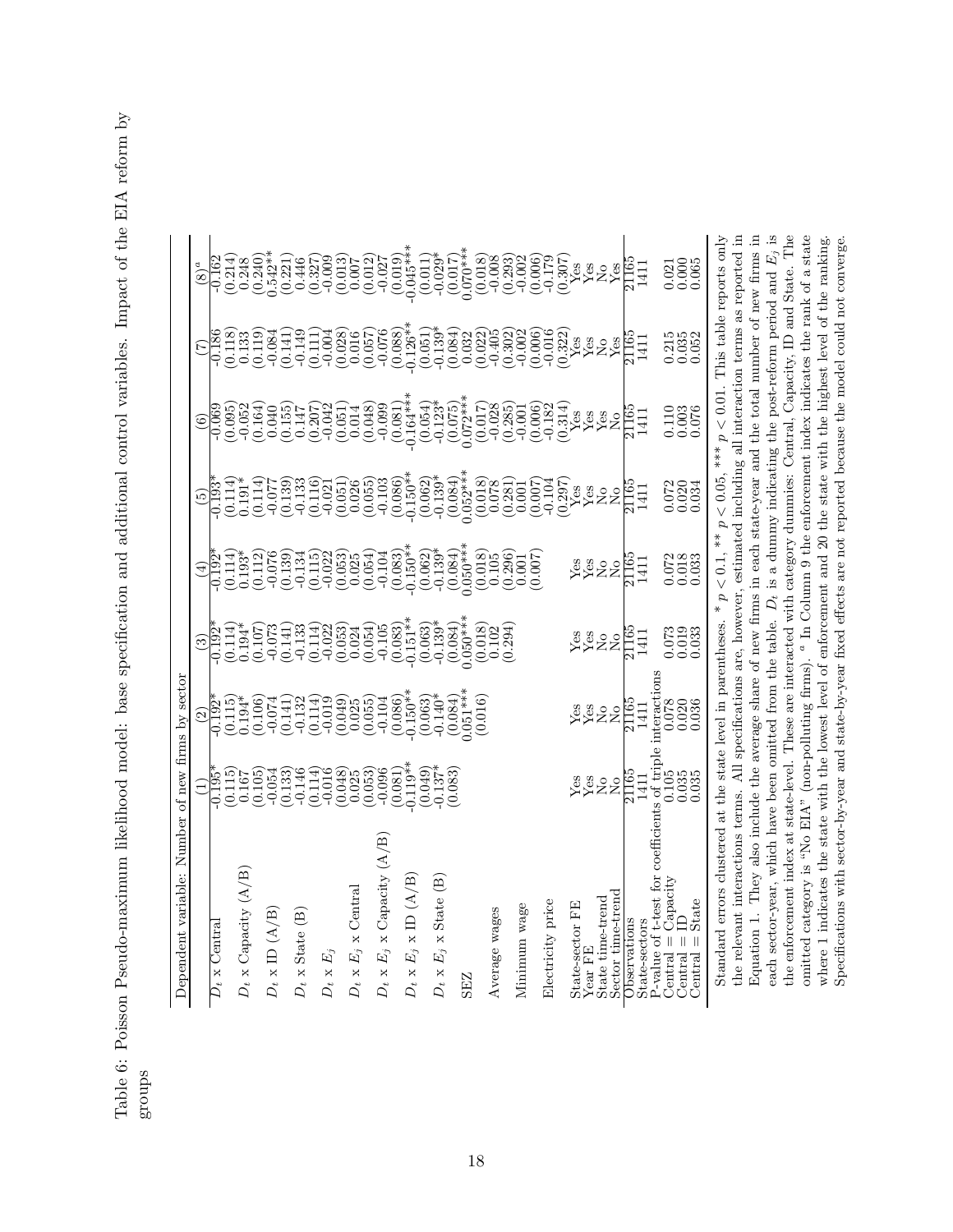Table 6 reports the results obtained using the Poisson pseudo-maximum-likelihood estimator. These results also support the central hypothesis: decentralization has produced a relative decrease in firm births in states with greater enforcement capacity. The results are robust to the inclusion of the additional control variables, previously described, as reported in Columns 2 to 6. An additional robustness check involves a placebo difference in difference exercise considering firm births in pre-treatment period. Table A.8 of the Appendix reports the estimates of three specifications that consider 2003, 2004 and 2005 as fake treatment events. The estimates of the interaction terms from the placebo tests are not statistically different from zero in all specifications.

#### 7.1 Small versus large capacity firms

|                                                           | (1)             | (2)          |
|-----------------------------------------------------------|-----------------|--------------|
| Dependent variable:                                       | Log (new firms) | New firms    |
| Method:                                                   | OLS             | Poisson      |
| $D_t$ x Central                                           | $-0.178***$     | $-0.013$     |
|                                                           | (0.057)         | (0.080)      |
| $D_t$ x Large                                             | -0.023          | 0.018        |
|                                                           | (0.072)         | (0.054)      |
| $D_t$ x Small                                             | $-0.068$        | 0.187        |
|                                                           | (0.057)         | (0.122)      |
| $D_t \times EI$                                           | 0.062           | 0.117        |
|                                                           | (0.084)         | (0.077)      |
| $D_t$ x State                                             | 0.049           | $0.204***$   |
|                                                           | (0.071)         | (0.070)      |
| $D_t$ x $E_j$                                             | 0.003           | $-0.066$     |
|                                                           | (0.031)         | (0.042)      |
| $D_t$ x $E_j$ x Central (A)                               | 0.052           | 0.012        |
|                                                           | (0.033)         | (0.066)      |
| $D_t$ x $E_j$ x Large (A)                                 | 0.017           | $-0.031$     |
|                                                           | (0.043)         | (0.041)      |
| $D_t$ x $E_j$ x Small (B)                                 | $-0.019$        | $-0.205*$    |
|                                                           | (0.028)         | (0.120)      |
| $D_t \times E_j \times EI(A/B)$                           | $-0.078*$       | $-0.145***$  |
|                                                           | (0.038)         | (0.048)      |
| $D_t \times E_i \times$ State (B)                         | $-0.149**$      | $-0.120***$  |
|                                                           | (0.056)         | (0.042)      |
| State-sector FE                                           | Yes             | Yes          |
| Year FE                                                   | Yes             | Yes          |
| State time-trend                                          | Yes             | $_{\rm Yes}$ |
| Sector time-trend                                         | $_{\rm Yes}$    | No           |
| Observations                                              | 12553           | 23449        |
| Sector-state                                              | 1418            | 1603         |
| P-value of t-test for coefficients of triple interactions |                 |              |
| $Central = Large$                                         | 0.462           | 0.436        |
| $Central = Small$                                         | 0.015           | 0.072        |
| $\text{Central} = \text{ID}$                              | 0.003           | $0.010\,$    |
| $Central = State$                                         | 0.005           | 0.021        |

Table 7: Small versus large companies in the "Capacity" group

Standard errors are clustered at the state level.  $p < 0.1$ , \*\*  $p < 0.05$ , \*\*\*  $p < 0.01$ . This table reports only the relevant interactions terms.  $D_t$  is a dummy indicating the post-reform period and  $E_j$  is the enforcement index at state-level. These are interacted with category dummies: Central, Capacity, ID and State. The omitted category is "No EIA" (nonpolluting firms).

The Capacity group includes a mix of treated and untreated firms since new firms are subject to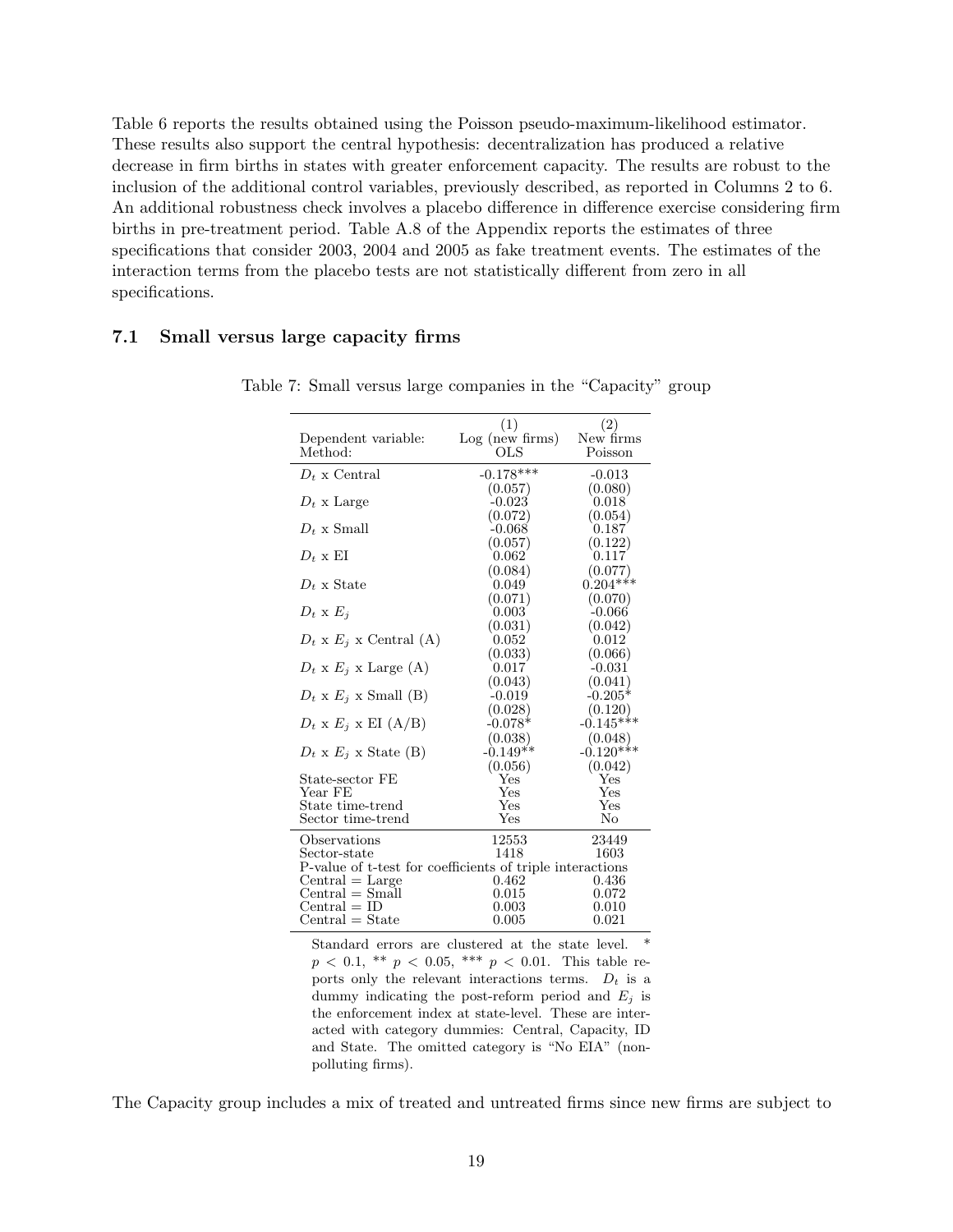state-level EIA based on capacity, which is not observed in the data. In this section, I use firm size as a proxy for capacity in an attempt to separate treated from untreated firms. In particular, I consider the classification of companies constructed by Bureau van Dijk, the commercial provider of the Orbis database (Kalemli-Ozcan et al., 2015). This classification allows the distinction between small, medium and large firms and is based on a mix of information on annual turnover, operating revenues or employees $10$ . Although this classification is not intended to measure capacity it can provide a reasonable approximation. The results reported in Table 7 show that the effect is indeed negative and much larger for small firms, i.e. those more likely to be subject to state-level EIA. The effect is more evident considering the Poisson pseudo-maximum-likelihood estimation. This confirms once again that the observed negative effects can be attributed to the decentralization process that has affected only certain polluting activities such as small firms in selected sectors (listed in Table 1 under Capacity group).

## 8 Discussion and policy implications

The results obtained so far point towards a negative effect of state-level environmental enforcement on firm births after decentralization. This conclusion is reinforced when considering the possibility that states applying a more stringent environmental clearance process may attempt to mitigate its negative effects by offering financial incentives to new plants. Overall, the decrease in the number of polluting firms in high-enforcing states has been substantially larger than the increase experienced by low enforcing states given the smaller size of their economies. A simple back-of-the-envelope estimation of the overall impact of decentralization can be obtained by predicting state-level changes in firm births using the coefficients of the interactions terms multiplied by the enforcement index. The impact is economically relevant. About 1200 new firms where established in sectors belonging to the State group across all India in the pre-reform period (from 1998 to 2006) versus 930 in the post-reform period. The estimate indicates that as many as 250 (20%) additional new firms would have been created in the absence of decentralization over the entire post-reform period. The impact becomes significantly larger, in absolute terms, when considering the ID group. The reform has reduced the number of new polluting firms by 10% (530 unborn firms) in sectors belonging to the ID group. Overall, this suggests a 12% decrease in the number of new polluting firms across both groups.

Some simple correlations suggest that lower enforcing states tend to be poorer and with lower levels of education. If differences in the stringency of the EIA process were to trigger a strategic response from polluting firms intending to enjoy less strict assessments, these states could benefit from the increased comparative advantage in polluting sectors (Kahn and Mansur, 2013). Nevertheless, the negative consequences of pollution on health and related socio-economic outcomes, as described in Graff Zivin and Neidell (2013), could be substantial and could significantly offset the benefits.

Unfortunately, it is not possible to produce welfare considerations or infer the overall impact of the reform on pollution as this would require pollution data on both accepted and  $rE_i$  ected projects, and on previously established firms. The pre-reform EIA was considered to be relatively lax (Jha-Thakur, 2011) and given the anecdotal evidence on the proliferation of unchecked polluting firms, the results show that the reform has been successful in limiting the creation of new polluting activities. Nevertheless, pre-existing firms could now pollute more or stay in business longer as a result of a decrease in firm births with negative implications for the

 $10$ Using actual data on employees, turnover or assets from the Orbis dataset was not possible given the high number of missing data-points in these variables.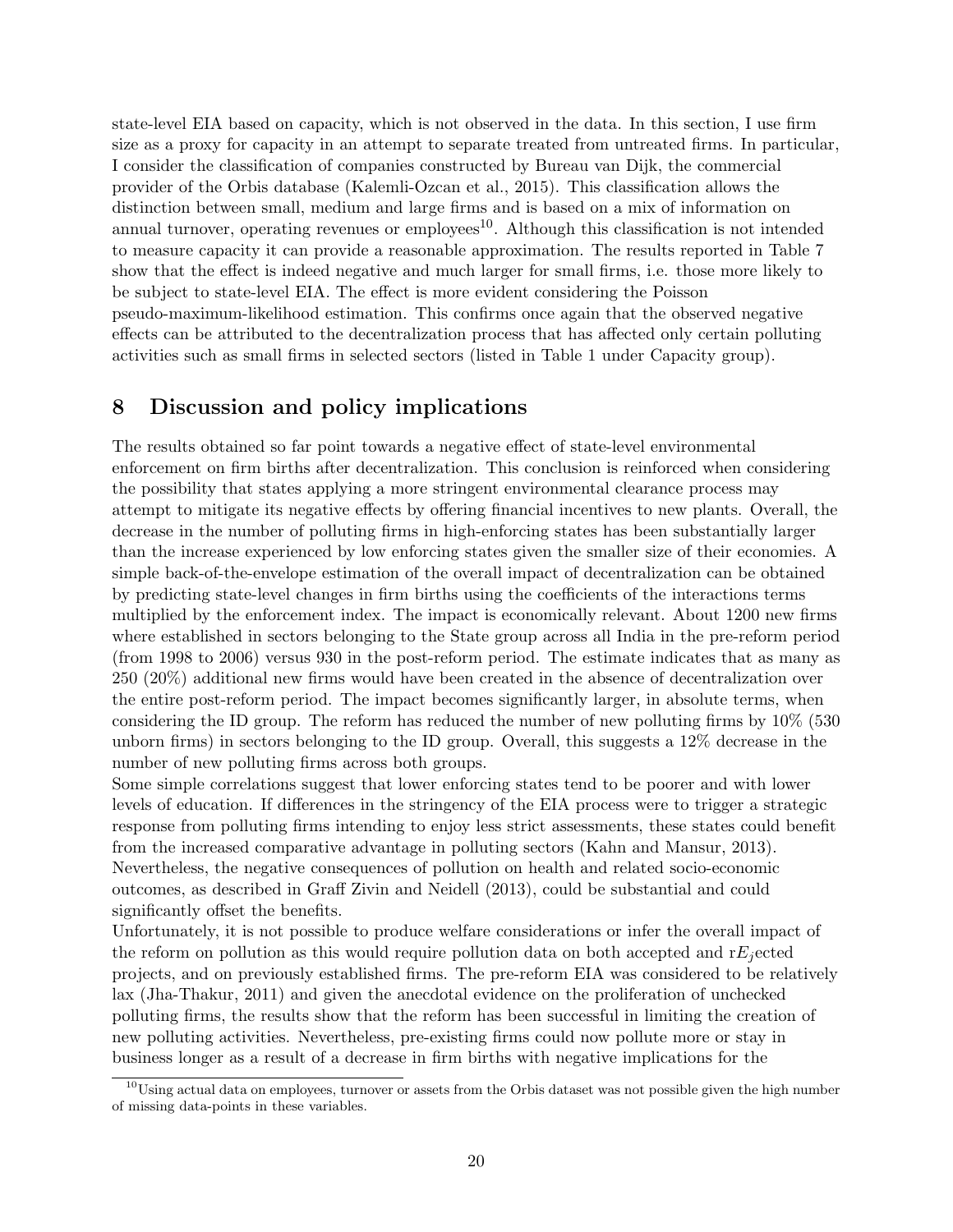environment. While firm entry is likely to be directly affected by the reform, as it increases initial sunk costs, the study of firm exit could also provide useful insights. Various hypothesis can be formulated about the impact of the reform on exit. On the one hand, as mentioned earlier, if the reform reduces competition from new firms it could reduce exits. On the other hand, however, because modernization and expansion projects are also subjected to the new regulation, it could also negatively affect survival. Unfortunately, while the date of entry is clearly indicated in the firm registration code (CIN), exit is not easily identifiable in the dataset and could be confounded with temporary closure or lack of reporting. I, therefore, have to defer these issues to future research with more accurate information on exits.

It is also worth noting that the decentralization process has so far only involved sectors with relatively lower polluting capacity. This has important implications for both the extent of the impact of the current reform and a possible further expansion of the decentralization process towards more polluting sectors. On the one hand, the impact of the examined decentralization process on pollution might be small given the relatively lower pollution intensity of the affected sectors. On the other hand, expanding the process to sectors with greater polluting potential could either lead to an even greater reduction in firm births since abatement costs are substantially higher for these activities or, for the same reason, a greater spatial relocation towards low enforcing states. The impact on firm births and pollution of a further expansion of the reform is, therefore, ambiguous.

#### 8.1 Informality

Although the analysis considers only registered firms, the presence of a large informal economy raises the concern that the estimated decline in firm births could have translated into an increase in informality, which implies no gains in terms of pollution reduction. Moreover, the presence of informality in some sectors more than in others might have affected the results. In an attempt to provide some empirical evidence on the role of informality, I gathered data on the incidence of informality by sectors from Nataraj (2010). Although the latest information refers to 1999 (table A.9 of the Appendix), it is reasonable to expect that the broad categorization into low and high informality sectors did not substantially change over a decade. I then decomposed the results by sector for the group State and ID, where both high and low informality sectors are present. The Capacity and Central groups are instead mainly characterized by sectors with low incidence of informality. Results are reported in Table 8 and show a greater negative impact of enforcement in sectors with low levels of informality. First, these results suggest that the observed differences between the untreated (Central) and treated groups are not driven by a larger presence of highly informal sectors in the latter groups. Second, this suggestive evidence could point towards an actual decrease in firm births rather than an increase in informality since enforcement is found to affect firm births in sectors where switching to informality is a less feasible option. The Factories Act of 1948 requires all firms with more than 10 employees to register (20 workers if not using electricity). Most sectors showing low-level of informality tend to be more capital-good oriented and/or characterized by larger production scales that facilitate detection by the authorities and would also unlikely avoid public scrutiny in terms of environmental impact. Informality, however, could also be driven by economic convenience considerations that could be altered by the reform. A stricter EIA procedure, for example, could impose a higher burden on new firms sufficient to justify informality, and so the avoidance of environmental compliance costs, even in sectors where it is a less common practice. Nevertheless, La Porta and Shleifer (2014), by comparing formal and informal firms in several countries including India, find that formal firms are quite distinct from informal ones and hardly any of the formal firms had ever been informal. Formal entrepreneurs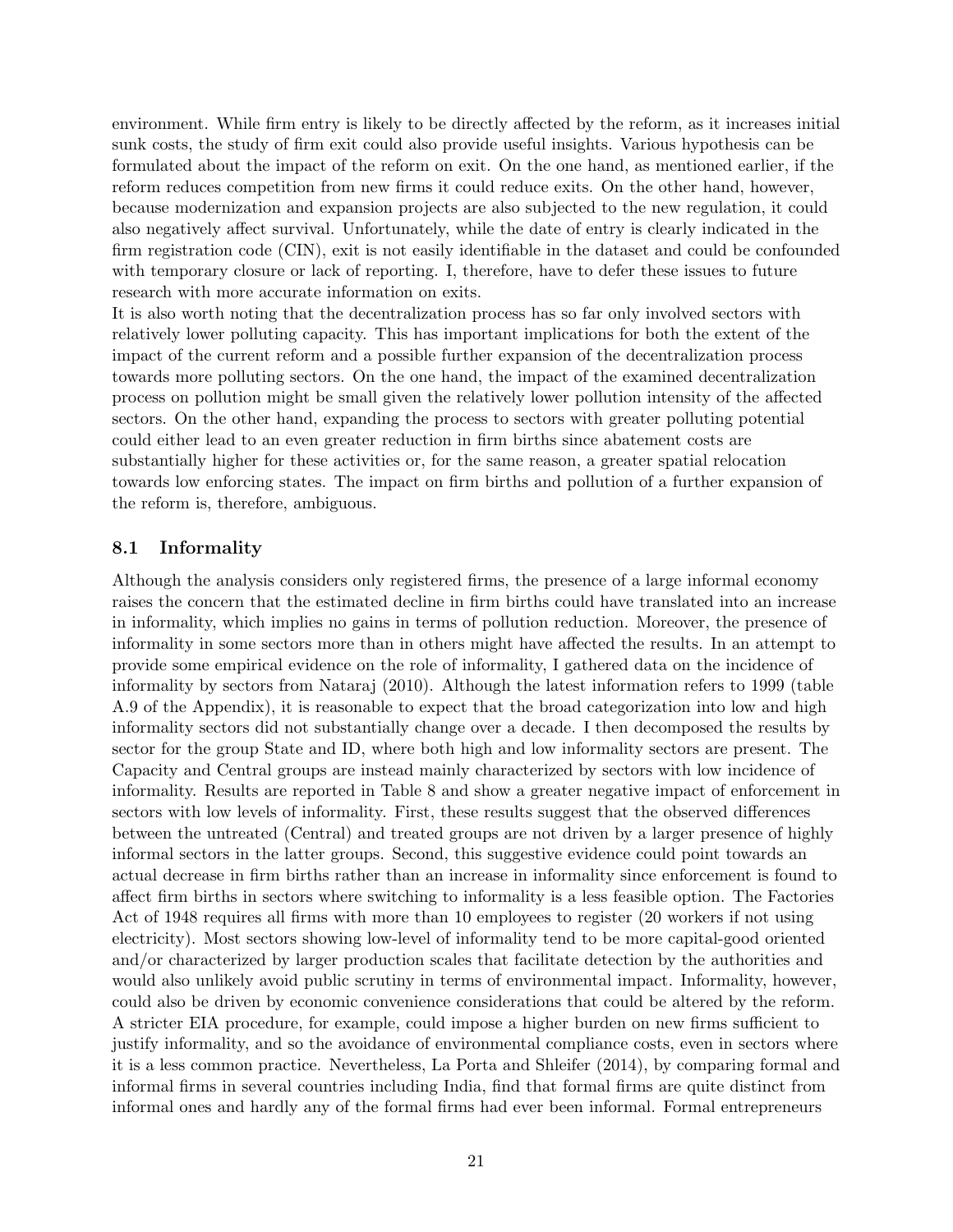| Dependent Variable:<br>Method:   | Log(new)<br>OLS                   | <b>New</b><br>Poisson          | $(1998 - 2012)$<br>Number of births | Type             |
|----------------------------------|-----------------------------------|--------------------------------|-------------------------------------|------------------|
| $D_t X E_i$                      | 0.019                             | $-0.037$                       | 58823                               |                  |
| $D_t$ X $E_i$ X Central (A)      | (0.035)<br>0.045<br>(0.032)       | (0.033)<br>0.004<br>(0.034)    | 4311                                | Low informality  |
| $D_t$ X $E_j$ X Capacity (A/B)   | 0.020<br>(0.027)                  | $-0.016$<br>(0.071)            | 63394                               | Low informality  |
| ID $(A/B)$ :                     |                                   |                                |                                     |                  |
| $D_t$ X $E_i$ X Plastic (2413)   | $-0.084$<br>(0.067)               | $-0.135**$<br>(0.066)          | 410                                 | Low informality  |
| $D_t$ X $E_i$ X Fur (182)        | $-0.055$                          | 0.133                          | 561                                 | High informality |
| $D_t$ X $E_i$ X Leather (1911)   | (0.128)<br>0.044<br>(0.137)       | (0.123)<br>$-0.042$<br>(0.190) | 427                                 | High informality |
| $D_t$ X $E_i$ X Pharma (2423)    | $-0.014$                          | $-0.017$                       | 7838                                | Low informality  |
| $D_t$ X $E_i$ X Chemicals (2411) | (0.032)<br>$-0.182***$<br>(0.055) | (0.036)<br>$-0.064$<br>(0.058) | 1759                                | Low informality  |
| State $(A)$ :                    |                                   |                                |                                     |                  |
| $D_t$ X $E_i$ X Sugar (1542)     | $-0.122$<br>(0.111)               | 0.066<br>(0.079)               | 350                                 | High informality |
| $D_t$ X $E_i$ X Paper (2101)     | $-0.151**$<br>(0.066)             | $-0.038$<br>(0.090)            | 1192                                | Low informality  |
| $D_t$ X $E_i$ X Paints (2422)    | $-0.243***$<br>(0.063)            | $-0.171***$<br>(0.061)         | 513                                 | Low informality  |
| State-sector FE<br>Year FE       | Yes<br>Yes                        | Yes<br>Yes                     |                                     |                  |
| Observations<br>Sector-state     | 11513<br>1411                     | 20670<br>1411                  |                                     |                  |

Table 8: Impact of the EIA reform by sector with low and high informality

Standard errors clustered at the state level in parentheses. \*  $p < 0.1$ , \*\*  $p < 0.05$ , \*\*\*  $p < 0.01$ . This table reports only the relevant interactions terms.  $D_t$  is a dummy indicating the period following the year reported on the column header and  $E_j$  is the enforcement index at statelevel. These are interacted with category dummies (Central, Capacity) and sector dummies for sector belonging to the ID and State category. The omitted category is "No EIA" (non-polluting firms). The sector 2430 was omitted because of limited firm births (77).

are usually more educated and productive, and are willing to bear the cost of government regulation in order to advertise their products, raise outside capital, and access public goods. In contrast, less able entrepreneurs would not be able to offset the costs from taxes and regulations. Still, EIA-related costs could drive informality choices of firms at the margin. Overall, because of the highlighted differences between formal and informal businesses, a stricter EIA is likely to lead only relatively few firms to choose the informality option, which are not expected to significantly drive the results.

## 9 Conclusions

The decentralization of environmental regulation and enforcement has the potential to lead to a more efficient and transparent system of pollution control and management. On the other hand, it carries the risk of inducing a race-to-the bottom competition among local authorities and to suffer from the consequences of heterogeneous financial and technical constraints across states. The 2006 reform of the EIA process in India has provided a useful setting to test these hypotheses in a context where environmental enforcement varies notably across states.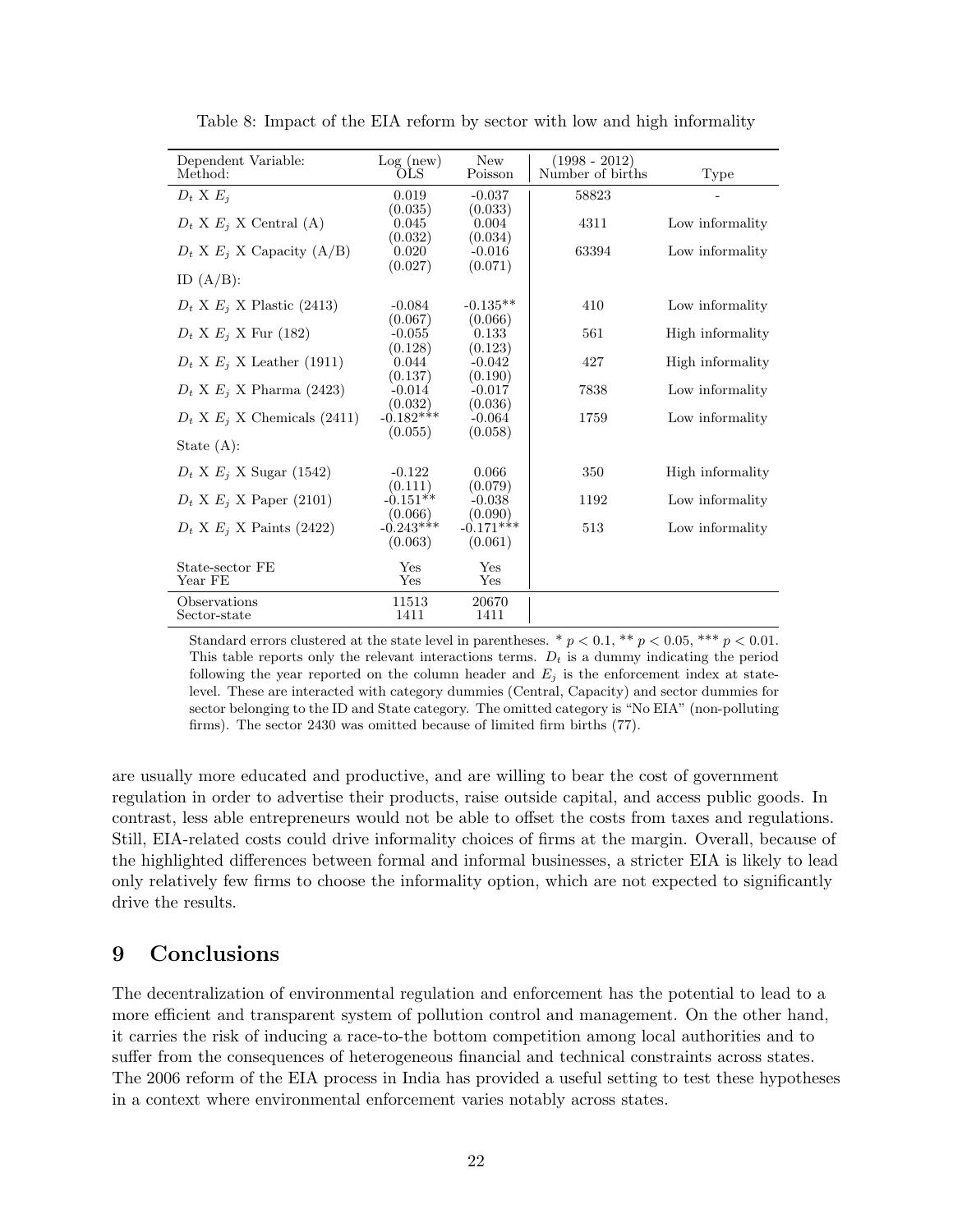This paper has investigated whether the decentralization of the EIA process in India, initiated in 2006, has affected firms' behavior across the country. By considering all registered manufacturing and energy companies, the analysis covers the entire formal economy. The results show that the reform has produced a significant change in firm births in polluting sectors and has led to a relative decrease in birth rates in states with higher enforcement levels. The results are robust to different specifications and are not driven by pre- or post- reform shocks or trends. They are also suggestive of an actual decrease in the number of new polluting firms rather than a switch to informality that would imply no gains in terms of environmental benefits.

A stricter EIA process implies that fewer firms are given permission to operate. The findings indicate that the decentralization process has led to an increase in the average regulatory stringency and has been successful in reducing the number of polluting activities. The effects, however, have not been equally distributed and have only accrued to high-enforcing states. If the regulatory gap between low and high enforcing states is maintained, the reform could, however, potentially trigger an opportunistic behavior by poorer and less developed low-enforcing states aimed at attracting new polluting industry. While the economic gains could be substantial, the health and environmental consequence could also be considerable. This has important implications for future amendments of the EIA regulation that should not ignore the great disparities in environmental enforcement across states. Assistance in the form of training programs or funding, for example, could be provided to states that face technical or financial constraints.

## References

- Badiani, R., K. K. Jessoe, and S. Plant (2012). Development and the environment: The implications of agricultural electricity subsidies in India. The Journal of Environment and Development 21 (2), 244–262.
- Becker, R. and V. Henderson (2000). Effects of air quality regulations on polluting industries. Journal of Political Economy 108 (2), 379–421.
- Bertrand, M., E. Duflo, and S. Mullainathan (2004, February). How much should we trust differences-in-differences estimates? The Quarterly Journal of Economics 119(1), 249-275.
- Besley, T. and S. Coate (2003). Centralized versus decentralized provision of local public goods: A political economy approach. Journal of Public Economics  $87(12)$ , 2611 – 2637.
- Brunnermeier, S. B. and A. Levinson (2004). Examining the evidence on environmental regulations and industry location. The Journal of Environment  $\mathscr B$  Development 13(1), 6–41.
- Cistulli, V. (2002). Environment in Decentralized Development: Economic and Institutional issues. Training Materials for Agricultural plannings no. 44. FAO, Rome.
- CMS (2005). India Corruption Study 2005 to improve governance. Transparency Internation India.
- Dean, J. M., M. E. Lovely, and H. Wang (2009, September). Are foreign investors attracted to weak environmental regulations? Evaluating the evidence from China. Journal of Development Economics  $90(1)$ , 1–13.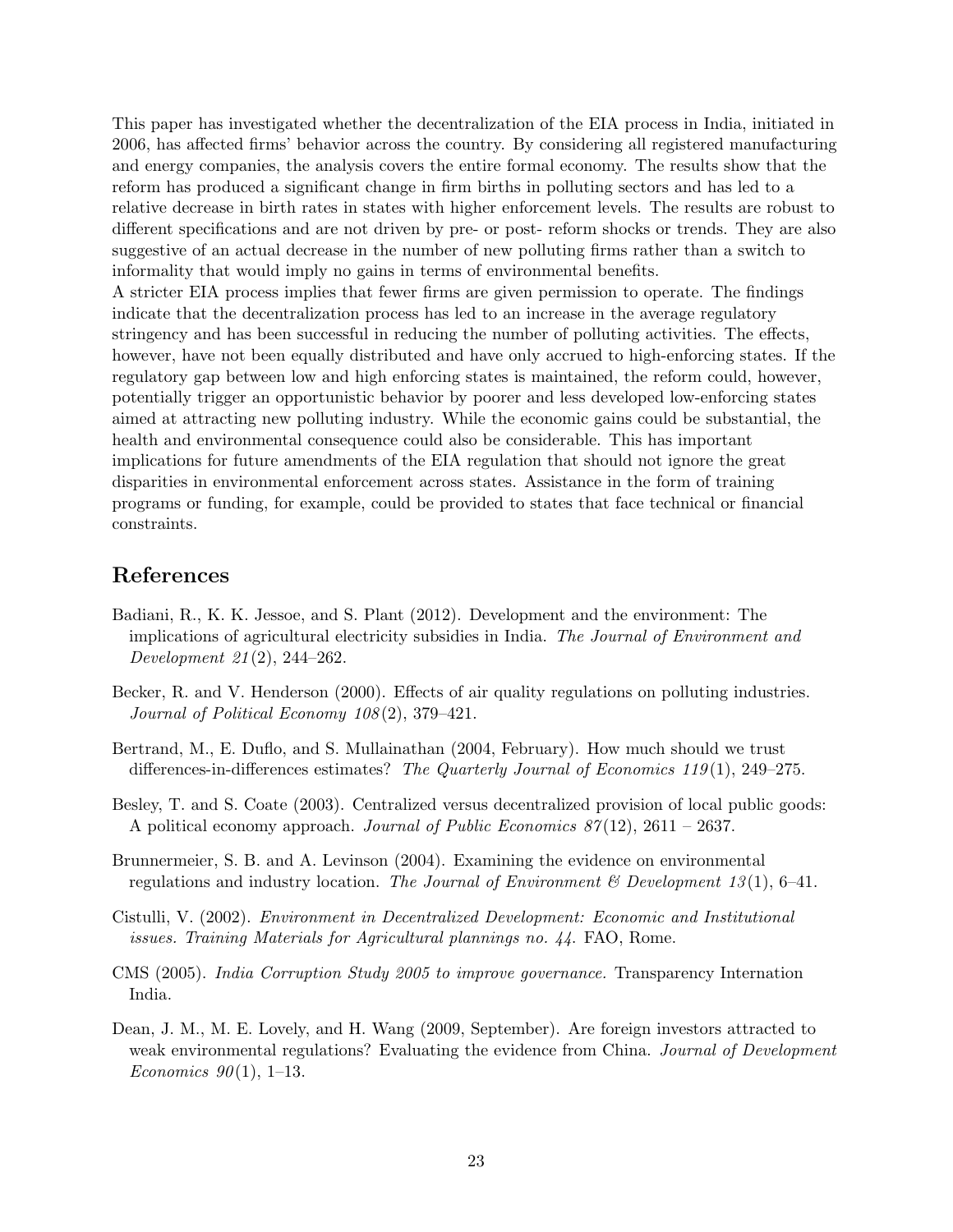- Duflo, E., M. Greenstone, R. Pande, and N. Ryan (2013). Truth-telling by third-party auditors and the response of polluting firms: Experimental evidence from India. The Quarterly Journal of Economics 128 (4), 1499.
- Duvivier, C. and H. Xiong (2013). Transboundary pollution in China: A study of polluting firms' location choices in Hebei province. Environment and Development Economics 18 (04), 459–483.
- Giovannini, E., M. Nardo, M. Saisana, A. Saltelli, S. Tarantola, and A. Hoffman (2005). Handbook on constructing composite indicators: Methodology and user guide. Technical report, OECD Statistics Working Paper.
- Government of India (Various years (1998-2012)). Annual survey of industries. Technical report, Ministry of Statistics and Programme implementation, Central Statistics Office.
- Graff Zivin, J. and M. Neidell (2013). Environment, health, and human capital. Journal of Economic Literature 51 (3), 689–730.
- Greenstone, M. and R. Hanna (2014). Environmental regulations, air and water pollution, and infant mortality in India. American Economic Review  $104(10)$ , 3038–72.
- Greenstone, M. and B. K. Jack (2015). Envirodevonomics: A research agenda for a young field. Journal of Economic Literature 53 (1), 5–42.
- Javorcik, B. S. and S.-J. Wei (2003). Pollution havens and foreign direct investment: Dirty secret or popular myth? The B.E. Journal of Economic Analysis  $\mathcal{B}$  Policy 3(2), 1–34.
- Jha-Thakur, U. (2011). Environmental impact assessment follow-up in India: Exploring regional variation. Journal of Environmental Assessment Policy and Management 13 (03), 435–458.
- Kahn, M. E. and E. T. Mansur (2013). Do local energy prices and regulation affect the geographic concentration of employment? Journal of Public Economics  $101(0)$ ,  $105 - 114$ .
- Kalemli-Ozcan, S., B. Sorensen, C. Villegas-Sanchez, V. Volosovych, and S. Yesiltas (2015). How to construct nationally representative firm level data from the orbis global database. Technical report, National Bureau of Economic Research.
- Kathuria, V. (2007). Informal regulation of pollution in a developing country: Evidence from India. Ecological Economics  $63(23)$ ,  $403 - 417$ .
- La Porta, R. and A. Shleifer (2014). Informality and development. The Journal of Economic Perspectives 28 (3), 109–126.
- Lal, P. and V. Jha (1999). Judicial activism and the environment in India. implications for transnational. Occasional paper no. 6, UNCATD/CBS Project: Cross Border Environmental Management in Transnational Corporations.
- Lipscomb, M. (2008). The erfect of environmental enforcement on product choice and competition. theory and evidence from India. Working paper no. 08-13, Center for Economic Analysis, University of Colorado at Boulder.
- Lipscomb, M. and A. M. Mobarak (2016). Decentralization and the political economy of water pollution: Evidence from the re-drawing of county borders in Brazil. The Review of Economic Studies, forthcoming.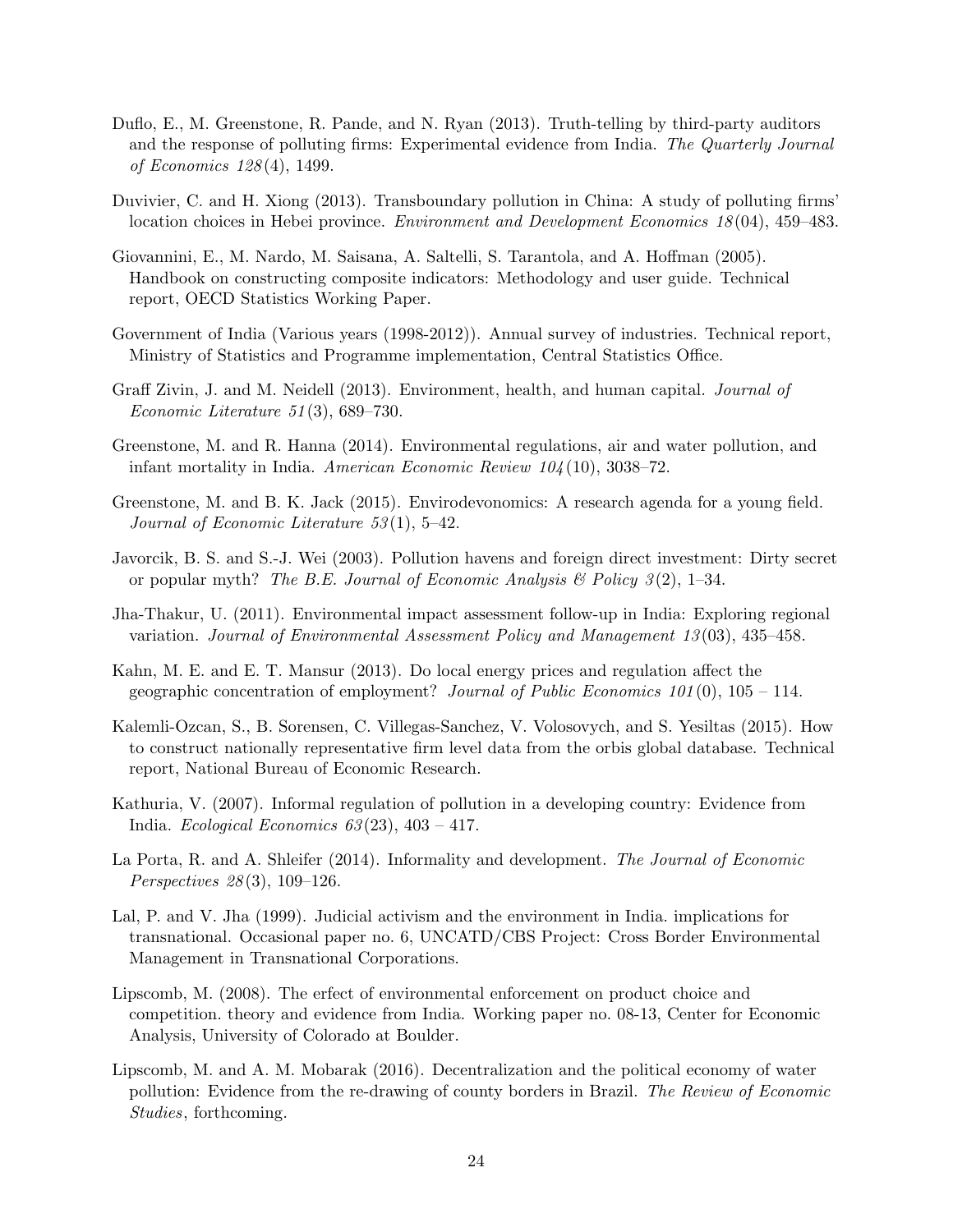- List, J. A., D. L. Millimet, P. G. Fredriksson, and W. W. McHone (2003). Effects of environmental regulations on manufacturing plant births: Evidence from a propensity score matching estimator. The Review of Economics and Statistics 85 (4), pp. 944–952.
- Mani, M., S. Pargal, and M. Huq (1997). Is there an environmental "race to the bottom"? Evidence on the role of environmental regulation in plant location decisions in India. Technical report, The World Bank.
- Nandimath, O. V. (2009). Handbook of Environmental Decision Making in India: And EIA model. New Delhi, India: Oxford University Press.
- Nataraj, S. (2010). Productivity and Firm Size Distribution: Evidence from India's Organized and Unorganized Manufacturing Sectors. Ph. D. thesis, University of California, Berkeley.
- OECD (2006). Environmental compliance and enforcement in India: Rapid assessment. Technical report, OECD, Paris.
- Panigrahi, J. K. and S. Amirapu (2012). An assessment of EIA system in India. Environmental Impact Assessment Review 35 (0), 23 – 36.
- Sigman, H. (2005). Transboundary spillovers and decentralization of environmental policies. Journal of Environmental Economics and Management  $50(1)$ ,  $82 - 101$ .
- UNESCAP (2000). State of environment in Asia and the Pacific. Technical report, Asian Development Bank and United Nations.
- Wooldridge, J. M. (1991). Specification testing and quasi-maximum-likelihood estimation. Journal of Econometrics (48), 29–55.
- World Bank (2006). India, strengthening institutions for sustainable growth: Country environmental analysis. Technical report, Report No. 38292-IN, South Asia Environment and Social Development Unit, the World Bank, Washington D.C.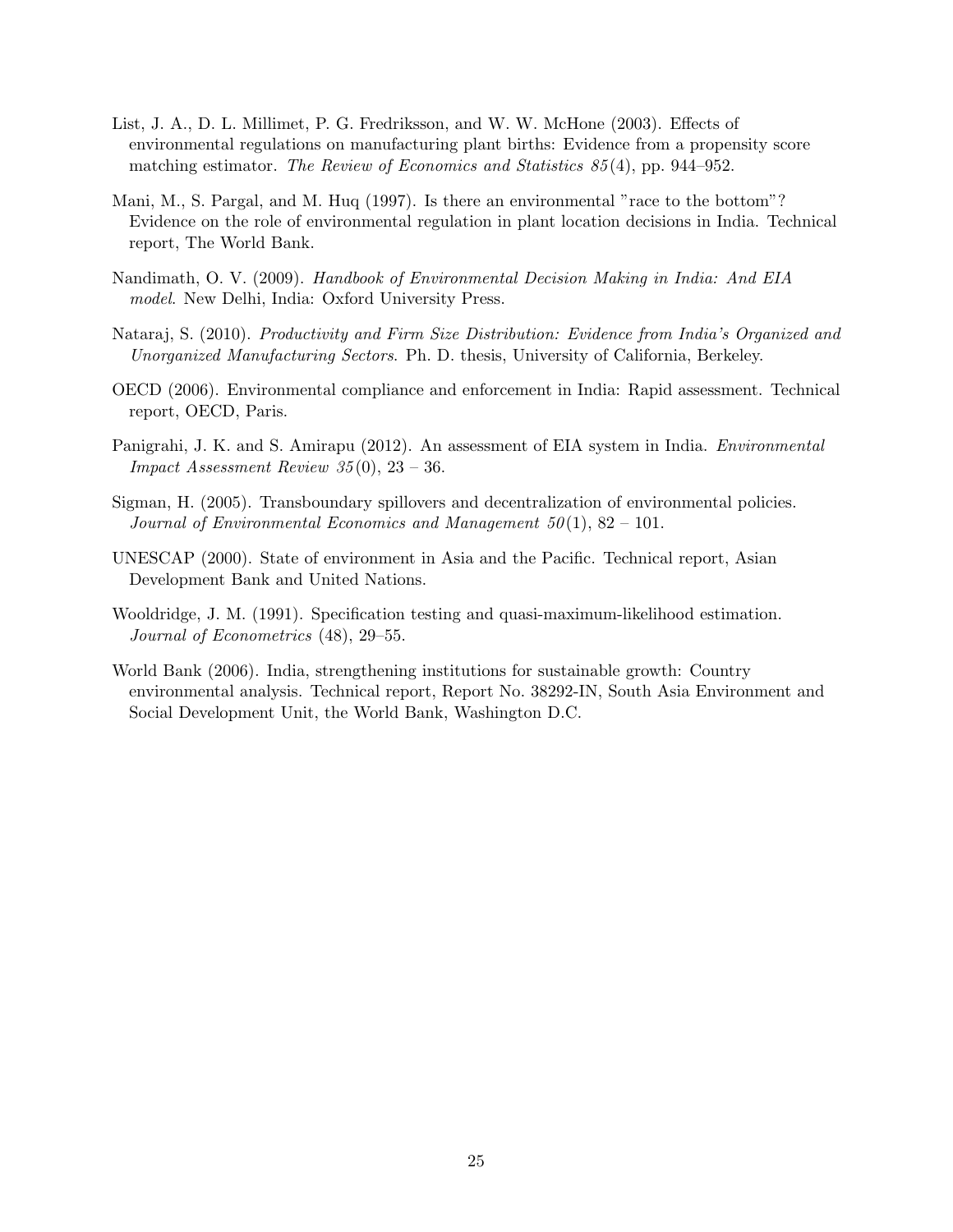# Appendix

Table A.1: Activities listed in the EIA notification, their categorization and the corresponding NIC classification

| Project or Activity                                                            | NIC 3 digit                                         | А                                                                                                                                                                                                                                                         | B                                                                                                                                                                                                                                                                                                                       | Group    |
|--------------------------------------------------------------------------------|-----------------------------------------------------|-----------------------------------------------------------------------------------------------------------------------------------------------------------------------------------------------------------------------------------------------------------|-------------------------------------------------------------------------------------------------------------------------------------------------------------------------------------------------------------------------------------------------------------------------------------------------------------------------|----------|
| Mining, extraction of natural resources and power generation                   |                                                     |                                                                                                                                                                                                                                                           |                                                                                                                                                                                                                                                                                                                         |          |
| Mining of minerals                                                             | 101,<br>102,<br>120,<br>131,<br>132,<br>141,<br>142 | $\geq 50$ ha.<br>of mining<br>lease area;<br>Asbestos<br>mining irrespective of<br>mining area                                                                                                                                                            | $<$ 50 ha; 5 ha of mining<br>lease area.                                                                                                                                                                                                                                                                                | Capacity |
| Offshore and onshore oil and<br>gas exploration, development<br>and production | 111, 112                                            | All projects                                                                                                                                                                                                                                              |                                                                                                                                                                                                                                                                                                                         | Central  |
| River Valley projects                                                          | 401, 452                                            | $(i) > 50$ MW hydro-<br>electric power genera-<br>tion; (ii) $> 10,000$ ha.<br>of culturable command<br>area                                                                                                                                              | $(i) < 50$ MW $> 25$<br>МW<br>hydroelectric<br>generation;<br>power<br>$(ii) < 10,000$ ha.<br>οf<br>culturable<br>command<br>area                                                                                                                                                                                       | Capacity |
| Thermal Power Plants                                                           | 401                                                 | 500 MW (coal/ lignite/<br>naphta and gas based);<br>50 MW (Pet coke diesel<br>and all other fuels)                                                                                                                                                        | 500<br>MW<br>(coal)<br>$\,<\,$<br>naptha<br>lignite/<br>and<br>gas based); $<50$ MW;<br>$>5\rm MW$<br>(Pet)<br>coke<br>diesel and all other<br>fuels)                                                                                                                                                                   | Capacity |
| Nuclear power projects and<br>processing of nuclear fuel                       | 401,452,<br>233                                     | All projects                                                                                                                                                                                                                                              |                                                                                                                                                                                                                                                                                                                         | Central  |
| <b>Primary Processing</b>                                                      |                                                     |                                                                                                                                                                                                                                                           |                                                                                                                                                                                                                                                                                                                         |          |
| Coal washeries                                                                 | 101, 102                                            | $\geq$ 1 million ton/ an-<br>throughput<br>num<br>of<br>coal                                                                                                                                                                                              | $\langle 1 \rangle$ million ton/ annum<br>throughput of coal                                                                                                                                                                                                                                                            | Capacity |
| Mineral beneficiation                                                          |                                                     | $\geq 0.1$ million ton/ an-<br>num mineral through-<br>put                                                                                                                                                                                                | $<$ 0.1 million ton/ an-<br>num mineral through-<br>put                                                                                                                                                                                                                                                                 | Capacity |
| <b>Materials Production</b>                                                    |                                                     |                                                                                                                                                                                                                                                           |                                                                                                                                                                                                                                                                                                                         |          |
| Metallurgical industries (fer-<br>rous and non ferrous)                        | 271, 272                                            | a)Primary<br>metallur-<br>gical industry:<br>All<br>projects; b) Sponge<br>iron manufacturing: $\geq$<br>200TPD; c) Secondary<br>metallurgical process-<br>ing industry: All toxic<br>and heavy $\geq 20,000$<br>tonnes $/$ annummetal<br>producing units | Sponge<br>iron<br>man-<br>ufacturing:<br>200<br>$\,<\,$<br>TPD; Secondary met-<br>allurgical<br>processing<br>industry: i) All toxic<br>and heavy metal pro-<br>ducing units: $< 20,000$<br>tonnes /annum; ii) All<br>other non-toxic sec-<br>metallurgical<br>ondary<br>processing industries<br>$>$ 5000 tonnes/annum | Capacity |
| Cement plants                                                                  | 269                                                 | 1.0 million tonnes/ an-<br>num production capac-<br>ity                                                                                                                                                                                                   | $\langle 1.0 \text{ million tonnes} \rangle$<br>annum production ca-<br>pacity. All Stand alone<br>grinding units                                                                                                                                                                                                       | Capacity |
| <b>Materials Processing</b><br>Petroleum refining industry                     | 232                                                 | All projects                                                                                                                                                                                                                                              |                                                                                                                                                                                                                                                                                                                         | Central  |
| Coke oven plants                                                               | 231                                                 | $\geq$ 2,50,000 tonnes/ an-<br>num                                                                                                                                                                                                                        | 2,50,000<br>and<br>$\geq$<br>$\,<$<br>$25,000$ tonnes/ annum                                                                                                                                                                                                                                                            | Capacity |
| Asbestos milling and asbestos<br>based products                                | 269, 142                                            | All projects                                                                                                                                                                                                                                              |                                                                                                                                                                                                                                                                                                                         | Central  |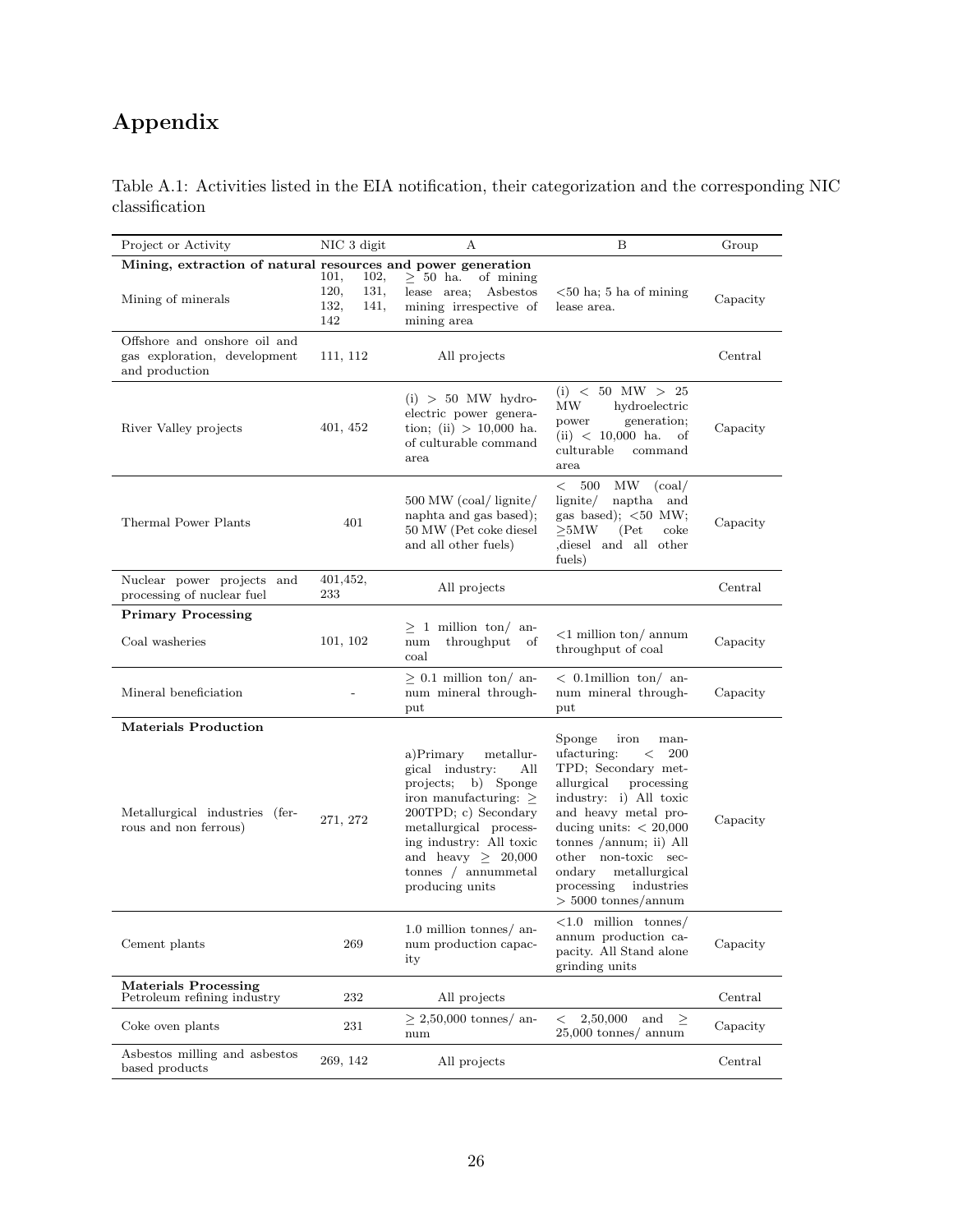| Chlor-alkali industry                                                                                                                                                                                                                                                        | 2411                | $>300$ TPD production<br>capacityor a unit lo-<br>cated out side the noti-<br>fied Industrial district/<br>district               | $<300$ TPD production<br>capacity and located<br>within a notified Indus-<br>trial district/ district | Capacity               |
|------------------------------------------------------------------------------------------------------------------------------------------------------------------------------------------------------------------------------------------------------------------------------|---------------------|-----------------------------------------------------------------------------------------------------------------------------------|-------------------------------------------------------------------------------------------------------|------------------------|
| Soda ash Industry                                                                                                                                                                                                                                                            | $\qquad \qquad -$   | All projects                                                                                                                      |                                                                                                       | Central                |
| Leather/skin/hide processing<br>industry                                                                                                                                                                                                                                     | 1911, 182           | New projects outside<br>the Industrial district<br>or expansion of existing<br>units out side the In-<br>dustrial district        | All new or expansion of<br>projects located within<br>a notified Industrial<br>district/ district     | Industrial<br>district |
| Manufacturing/Fabrication<br>Chemical fertilizers                                                                                                                                                                                                                            | 2412                | All projects                                                                                                                      |                                                                                                       | Central                |
| Pesticides industry                                                                                                                                                                                                                                                          | 2421                | All<br>units<br>produc-<br>technical<br>ing<br>grade<br>pesticides                                                                |                                                                                                       | Central                |
| Petrochemical complexes (in-<br>dustries based on processing of<br>petroleum fractions and nat-<br>ural gas and/or reforming to<br>aromatics)                                                                                                                                |                     | All projects                                                                                                                      |                                                                                                       | Central                |
| Manmade fibres manufacturing                                                                                                                                                                                                                                                 | 2430                | Rayon                                                                                                                             | Others                                                                                                | State                  |
| Petrochemical based process-<br>(processes other than<br>ing<br>cracking and reformat not<br>covered under complexes)                                                                                                                                                        |                     | Located out side the<br>notified Industrial dis-<br>trict/ district                                                               | Located in a notified<br>Industrial district/dis-<br>trict                                            | Industrial<br>district |
| Synthetic organic chemicals in-<br>dustry (dyes and dye; interme-<br>diates; bulk drugs and interme-<br>diates; synthetic rubbers; basic<br>organic chemicals, other syn-<br>thetic organic chemicals and<br>chemical intermediates includ-<br>ing pesticides intermediates) | 2411, 2413,<br>2423 | Located out side the<br>notified Industrial dis-<br>trict/ district                                                               | Located in a notified<br>Industrial district/ dis-<br>trict                                           | Industrial<br>district |
| Distilleries                                                                                                                                                                                                                                                                 | 155                 | (i)<br>All<br>Molasses<br>based<br>distilleries;<br>$(ii)$ All Cane juice/<br>non-molasses<br>based<br>distilleries $\geq$ 30 KLD | All Cane juice/non-<br>molasses based distil-<br>leries $<$ 30 KLD                                    | Capacity               |
| Integrated paint industry                                                                                                                                                                                                                                                    | 2422                | All projects                                                                                                                      |                                                                                                       | State                  |
| Pulb and paper industry ex-<br>cluding manufacturing of pa-<br>per waste from paper and man-<br>ufacture of paper from ready<br>pulp with out bleaching                                                                                                                      | 2101, 2102          | Pulp manufacturing                                                                                                                | Paper manufacturing<br>without pulp                                                                   | State                  |
| Sugar Industry                                                                                                                                                                                                                                                               | 1542                |                                                                                                                                   | $>$ 5000 tcd cane crush-<br>ing capacity                                                              | State                  |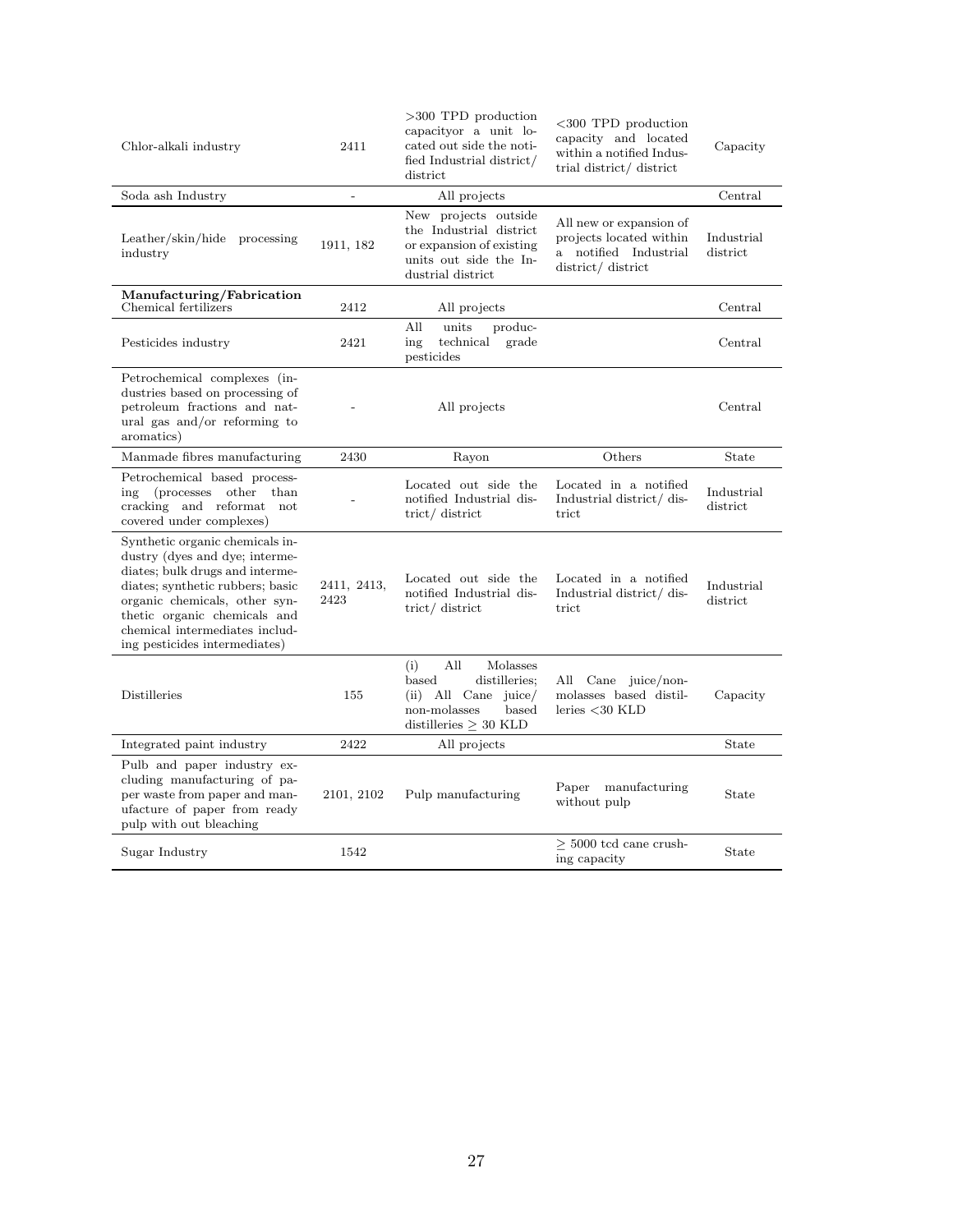Table A.2: Date of constitution of State EIA Authority

| State                  | Date of constitution of SEIAA |
|------------------------|-------------------------------|
| Andhra Pradesh         | 4th July 2007                 |
| Arunachal Pradesh      | 27th March 2008               |
| Bihar                  | 7th February 2011             |
| Chandigarh             | 21st August 2009              |
| Chhattisgarh           | 9th January 2008              |
| Dadra and Nagar Haveli | 11th October 2007             |
| Daman & Diu            | 11th October 2007             |
| Delhi                  | 30th July 2008                |
| Goa                    | 15th April 2010               |
| Gujarat                | $12th$ June $2007$            |
| Haryana                | 21st April 2008               |
| Himachal Pradesh       | 11th October 2007             |
| Jammu and Kashmir      | 8th January 2008              |
| Jharkhand              | 20th December 2012            |
| Karnataka              | $11th$ June $2007$            |
| Kerala                 | 3rd November 2011             |
| Madhya Pradesh         | 8th January 2008              |
| Maharashtra            | 21st April 2008               |
| Meghalaya              | 23rd July 2007                |
| Nagaland               | 15th April 2010               |
| Orissa                 | 17th November 2008            |
| Puducherry             | 13th December 2007            |
| Punjab                 | 19th November 2007            |
| $REj$ asthan           | 30th July 2008                |
| Sikkim                 | 8th July 2008                 |
| Tamil Nadu             | 3rd March 2008                |
| Uttar Pradesh          | 12th July 2007                |
| Uttarakhand            | 22nd September 2008           |
| West Bengal            | 13th April 2007               |

Table A.3: Sectors excluded from the analysis because of ambiguities in their classification

|      | NIC code Description                                                             |
|------|----------------------------------------------------------------------------------|
| 103  | Extraction and agglomeration of peat [incl. digging of peat]                     |
| 181  | Manufacture of wearing apparel, except fur apparel                               |
| 192  | Manufacture of footwear.                                                         |
| 261  | Manufacture of glass and glass products                                          |
| 281  | Manufacture of structural metal products, tanks, reservoirs and steam generators |
| 289  | Manufacture of other fabricated metal products; metal working service activities |
| 2410 | Manufacture of basic chemicals                                                   |
| 2420 | Manufacture of other chemical products                                           |
| 2424 | Manufacture of soap and detergents                                               |
| 2429 | Manufacture of other chemical product n.e.c.                                     |
| 2109 | Manufacture of other articles of paper                                           |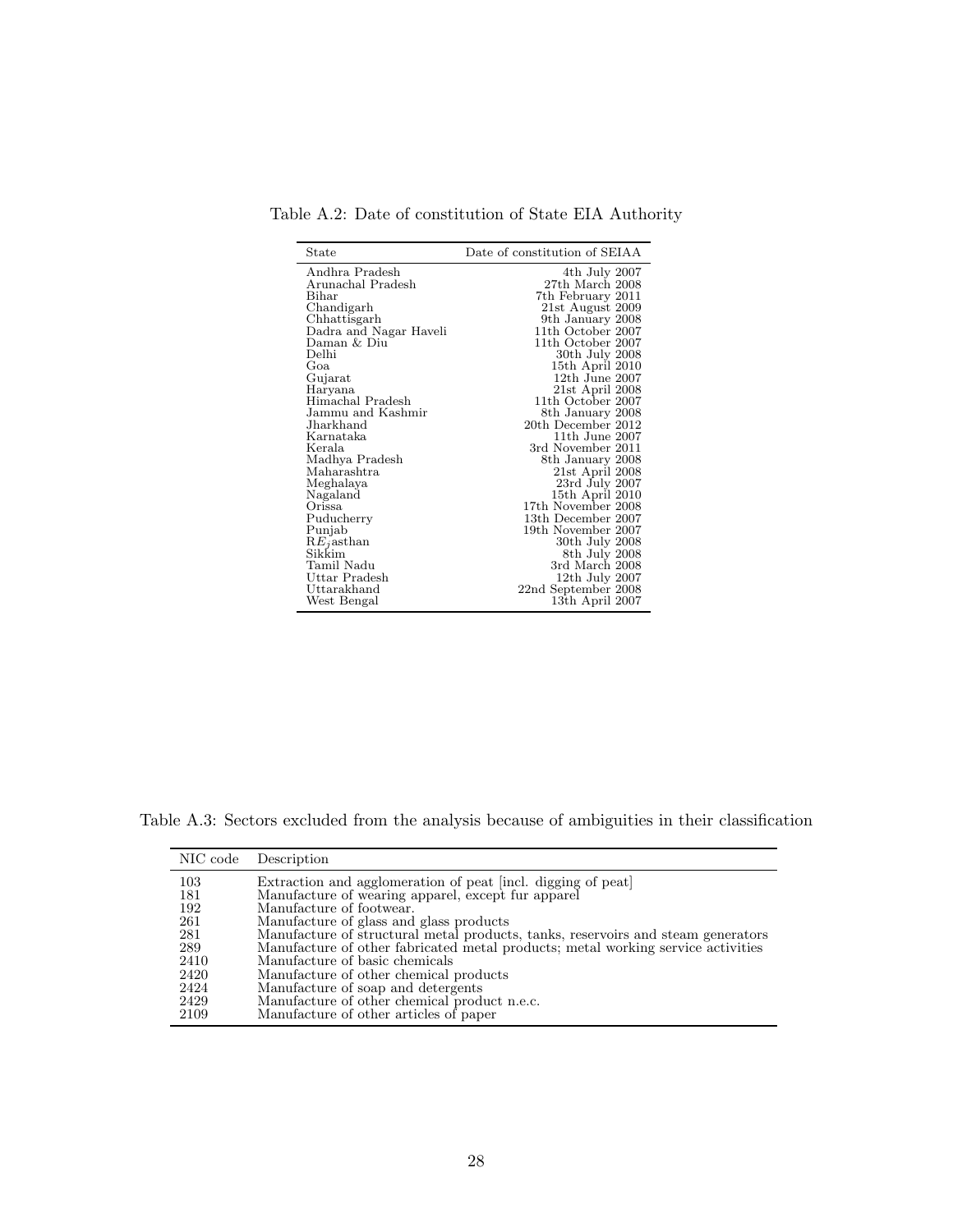| State            | Without EIA | Large | Central-level | ID        | State-level | Total  |
|------------------|-------------|-------|---------------|-----------|-------------|--------|
| Andhra Pradesh   | 3281        | 326   | 4909          | 1406      | 185         | 6826   |
| Assam            | 301         | 52    | 488           | 27        | 16          | 583    |
| Bihar            | 454         | 30    | 1733          | 124       | 14          | 1901   |
| Chandigarh       | 326         | 16    | 325           | 180       | 18          | 539    |
| Chhattisgarh     | 265         | 56    | 1041          | 49        | 8           | 1154   |
| Delhi            | 11984       | 512   | 12018         | 1823      | 440         | 14793  |
| Goa              | 207         | 14    | 258           | 28        | 10          | 310    |
| Gujarat          | 6200        | 803   | 4110          | 1346      | 171         | 6430   |
| Haryana          | 1349        | 61    | 743           | 200       | 40          | 1044   |
| Himachal Pradesh | 134         | 10    | 514           | 83        | 10          | 617    |
| Jammu & Kashmir  | 123         | 12    | 177           | 24        | $\bf 5$     | 218    |
| Jharkhand        | 242         | 29    | 1053          | 39        | 3           | 1124   |
| Karnataka        | 3474        | 169   | 3291          | 407       | 136         | 4003   |
| Kerala           | 1179        | 96    | 1639          | 274       | 46          | 2055   |
| Madhya Pradesh   | 1075        | 164   | 2065          | 387       | 57          | 2673   |
| Maharashtra      | 12822       | 875   | 11306         | $\; 2061$ | 498         | 14740  |
| Meghalaya        | 48          | 13    | 170           | 7         | 3           | 193    |
| Odisha           | 531         | 78    | 2165          | 91        | 19          | 2353   |
| Puducherry       | 89          | 6     | 86            | 33        | 6           | 131    |
| Punjab           | 1202        | 78    | 858           | 197       | 46          | 1179   |
| Rajasthan        | 1919        | 186   | 4711          | 435       | 66          | 5398   |
| Tamil Nadu       | 5185        | 266   | 3898          | 652       | 173         | 4989   |
| Uttar Pradesh    | 2121        | 135   | 1776          | 668       | 56          | 2635   |
| Uttarakhand      | 217         | 19    | 163           | 50        | 4           | 236    |
| West Bengal      | 4095        | 305   | 3897          | 404       | 102         | 4708   |
| Total            | 58823       | 4311  | 63394         | 10995     | 2132        | 139655 |

Table A.4: Number of new firms by category and state

Source: author's calculations based on Orbis dataset.



Figure 3: Number of new firms by groups and year

Author's calculation based on the Orbis database. The plots are based on 3-year moving averages.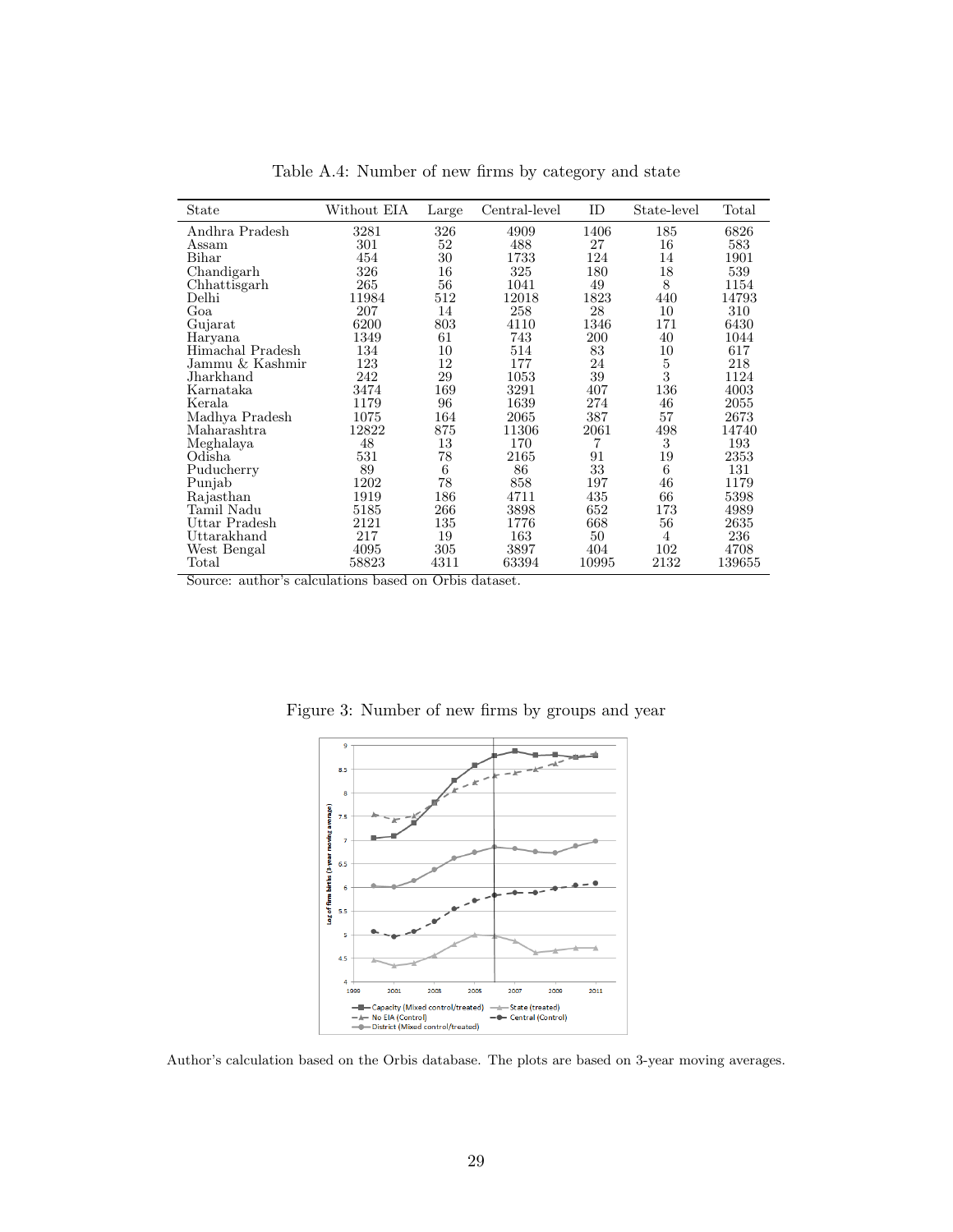|                                                           | (1)             | (2)        |  |  |  |
|-----------------------------------------------------------|-----------------|------------|--|--|--|
| Dependent variable:                                       | log (new firms) | New firms  |  |  |  |
| Method:                                                   | OLS             | Poisson    |  |  |  |
|                                                           |                 |            |  |  |  |
| $D_t$ x Central (A)                                       | $-0.158**$      | $-0.112$   |  |  |  |
|                                                           | (0.069)         | (0.080)    |  |  |  |
| $D_t$ x Capacity (A/B)                                    | 0.008           | $-0.016$   |  |  |  |
|                                                           | (0.049)         | (0.093)    |  |  |  |
| $D_t$ x ID $(A/B)$                                        | 0.086           | $-0.185$   |  |  |  |
|                                                           | (0.091)         | (0.123)    |  |  |  |
| $D_t$ x State (B)                                         | $-0.011$        | $-0.121$   |  |  |  |
|                                                           | (0.069)         | (0.113)    |  |  |  |
| $D_t \times E_i$                                          | 0.006           | $-0.059*$  |  |  |  |
|                                                           | (0.031)         | (0.034)    |  |  |  |
| $D_t$ x $E_j$ x Central (A)                               | 0.034           | 0.008      |  |  |  |
|                                                           | (0.037)         | (0.029)    |  |  |  |
| $D_t$ x $E_i$ x Capacity (A/B)                            | $-0.019$        | 0.026      |  |  |  |
|                                                           | (0.024)         | (0.051)    |  |  |  |
| $D_t$ x $E_j$ x ID (A/B)                                  | $-0.089*$       | $-0.084**$ |  |  |  |
|                                                           | (0.051)         | (0.039)    |  |  |  |
| $D_t \times E_i \times$ State (B)                         | $-0.129**$      | $-0.062$   |  |  |  |
|                                                           | (0.055)         | (0.076)    |  |  |  |
| Sector-state FE                                           | Yes             | Yes        |  |  |  |
| Year FE                                                   | Yes             | Yes        |  |  |  |
| Observations                                              | 11709           | 21165      |  |  |  |
| State-sectors                                             | 1392            | 1392       |  |  |  |
| P-value of t-test for coefficients of triple interactions |                 |            |  |  |  |
| $Central = Capacity$                                      | $0.101\,$       | 0.685      |  |  |  |
| $Central = ID$                                            | 0.006           | $0.046\,$  |  |  |  |
| $\text{Central} = \text{State}$                           | 0.020           | 0.323      |  |  |  |
|                                                           |                 |            |  |  |  |

Table A.5: Impact of the EIA reform by groups: date of creation of state-level EIA Authorities

Standard errors clustered at the state level in parentheses. \*  $p \, < 0.1$ , \*\*  $p \, < 0.05$ , \*\*\*  $p \, < 0.01$  This table reports only the relevant interactions terms. Estimates refer to most comprehensive specification.  $D_t$  is a dummy indicating the period after the creation of EIA authorities and  $E_j$  is enforcement at state-level. These are interacted with category dummies: Central, Capacity, ID and State. The omitted category is "No EIA" (non-polluting firms). The enforcement measure used in each specification is indicated in the column header.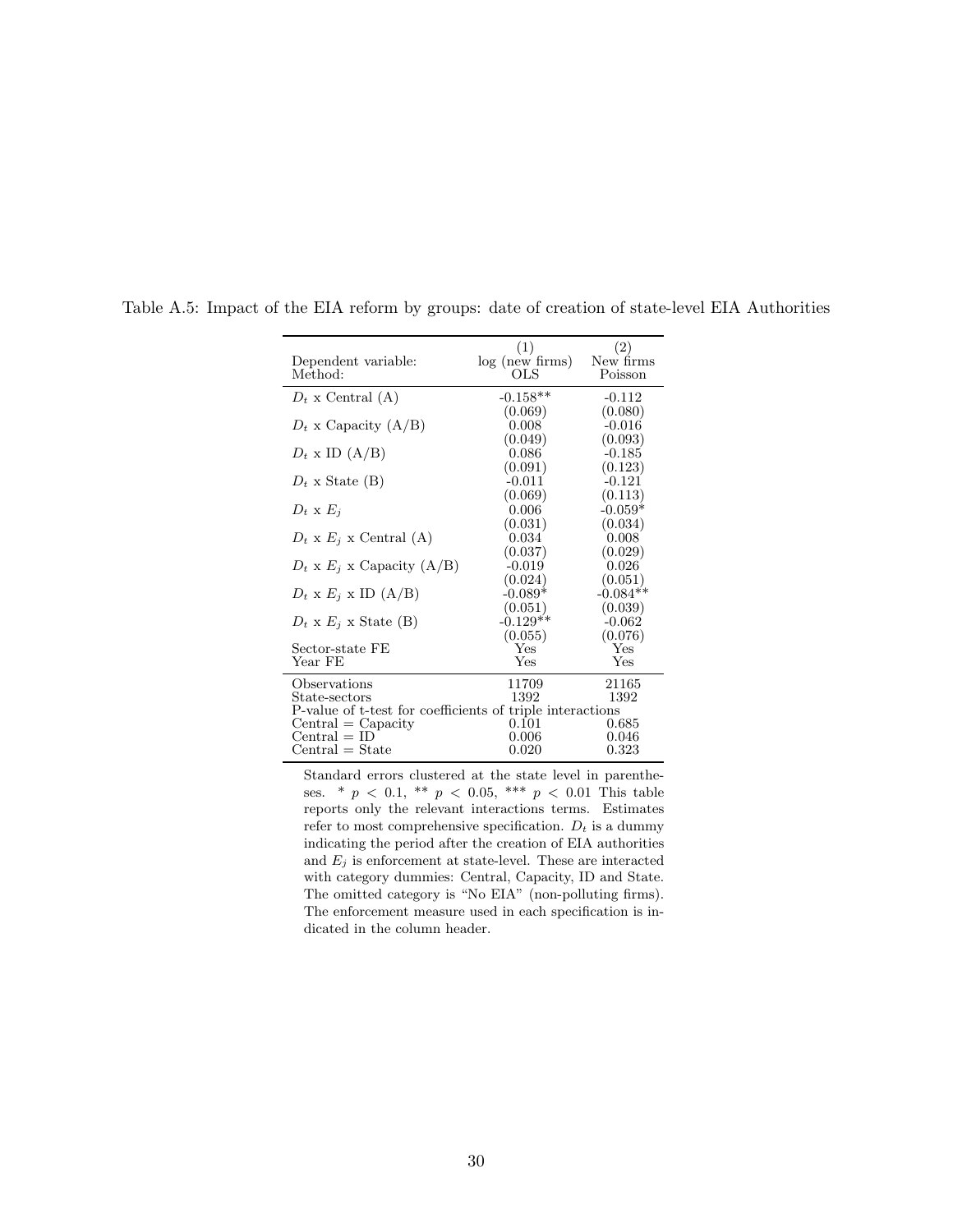|                                                                            | (1)<br>(2)<br>PCA: ratios      |                                | $\left( 3\right)$<br>(4)<br>Equal weights |                                |
|----------------------------------------------------------------------------|--------------------------------|--------------------------------|-------------------------------------------|--------------------------------|
|                                                                            |                                |                                | to standardized variables                 |                                |
| Depend variable:<br>Method:                                                | $Log$ (new firms)<br>OLS       | New firms<br>Poisson           | Log (new firms)<br>OLS                    | New firms<br>Poisson           |
| $D_t$ x Central                                                            | $-0.252***$                    | $-0.180$                       | $-0.272***$                               | $-0.204*$                      |
| $D_t$ x Capacity (A/B)                                                     | (0.067)<br>$0.396***$          | (0.112)<br>$0.268**$           | (0.066)<br>$0.385***$                     | (0.108)<br>$0.250**$           |
| $D_t$ x ID $(A/B)$                                                         | (0.080)<br>0.060<br>(0.086)    | (0.127)<br>$-0.014$<br>(0.146) | (0.081)<br>0.070<br>(0.083)               | (0.117)<br>0.059<br>(0.139)    |
| $D_t$ x State (B)                                                          | $-0.050$                       | $-0.137$                       | $-0.032$                                  | $-0.105$                       |
| $D_t \times E_i$                                                           | (0.052)<br>$0.068*$<br>(0.037) | (0.115)<br>$-0.037$<br>(0.043) | (0.054)<br>0.145<br>(0.109)               | (0.123)<br>$-0.141$<br>(0.117) |
| $D_t$ x $E_j$ x Central (A)                                                | 0.015                          | 0.023                          | 0.083                                     | 0.099                          |
| $D_t$ x $E_i$ x Capacity (A/B)                                             | (0.046)<br>0.033               | (0.050)<br>$-0.090$            | (0.119)<br>0.098                          | (0.133)<br>$-0.181$            |
| $D_t$ x $E_i$ x ID (A/B)                                                   | (0.033)<br>$-0.078*$           | (0.079)<br>$-0.128**$          | (0.091)<br>$-0.208*$                      | (0.208)<br>$-0.445***$         |
| $D_t \times E_i \times$ State (B)                                          | (0.040)<br>$-0.224***$         | (0.056)<br>$-0.131*$           | (0.114)<br>$-0.568***$                    | (0.147)<br>$-0.366$            |
| Sector-state FE                                                            | (0.051)<br>Yes                 | (0.071)<br>$_{\rm Yes}$        | (0.147)<br>$_{\rm Yes}$                   | (0.224)<br>$_{\rm Yes}$        |
| Year FE                                                                    | $_{\rm Yes}$                   | $_{\rm Yes}$                   | $_{\rm Yes}$                              | $_{\rm Yes}$                   |
| Observations                                                               | 11709                          | 21165                          | 11709                                     | 21165                          |
| State-sectors<br>P-value of t-test for coefficients of triple interactions | 1411                           | 1411                           | 1411                                      | 1411                           |
| $Central = Capacity$                                                       | 0.495                          | 0.084                          | 0.841                                     | 0.138                          |
| $Central = ID$                                                             | 0.110                          | 0.038                          | 0.048                                     | 0.000                          |
| $Central = State$                                                          | 0.002                          | 0.029                          | 0.001                                     | 0.020                          |

Table A.6: Results using alternative enforcement index

Standard errors clustered at the state level in parentheses. \*  $p < 0.1$ , \*\*  $p < 0.05$ , \*\*\*  $p < 0.01$ . Results are obtained using a alternative enforcement indexes. In Columns 1 and 2 the index is obtained with principal component analysis and enforcement variables are divided by the size of the population in each state with the exception of the corruption index. In Columns 3 and 4 the index is obtained by given equal weights to all standardized variables. This table reports only the relevant interactions terms. Estimates refer to most comprehensive specification.  $D_t$  is a dummy indicating the period after the creation of EIA authorities and  $E_j$  is enforcement at state-level. These are interacted with category dummies: Central, Capacity, ID and State. The omitted category is "No EIA" (nonpolluting firms).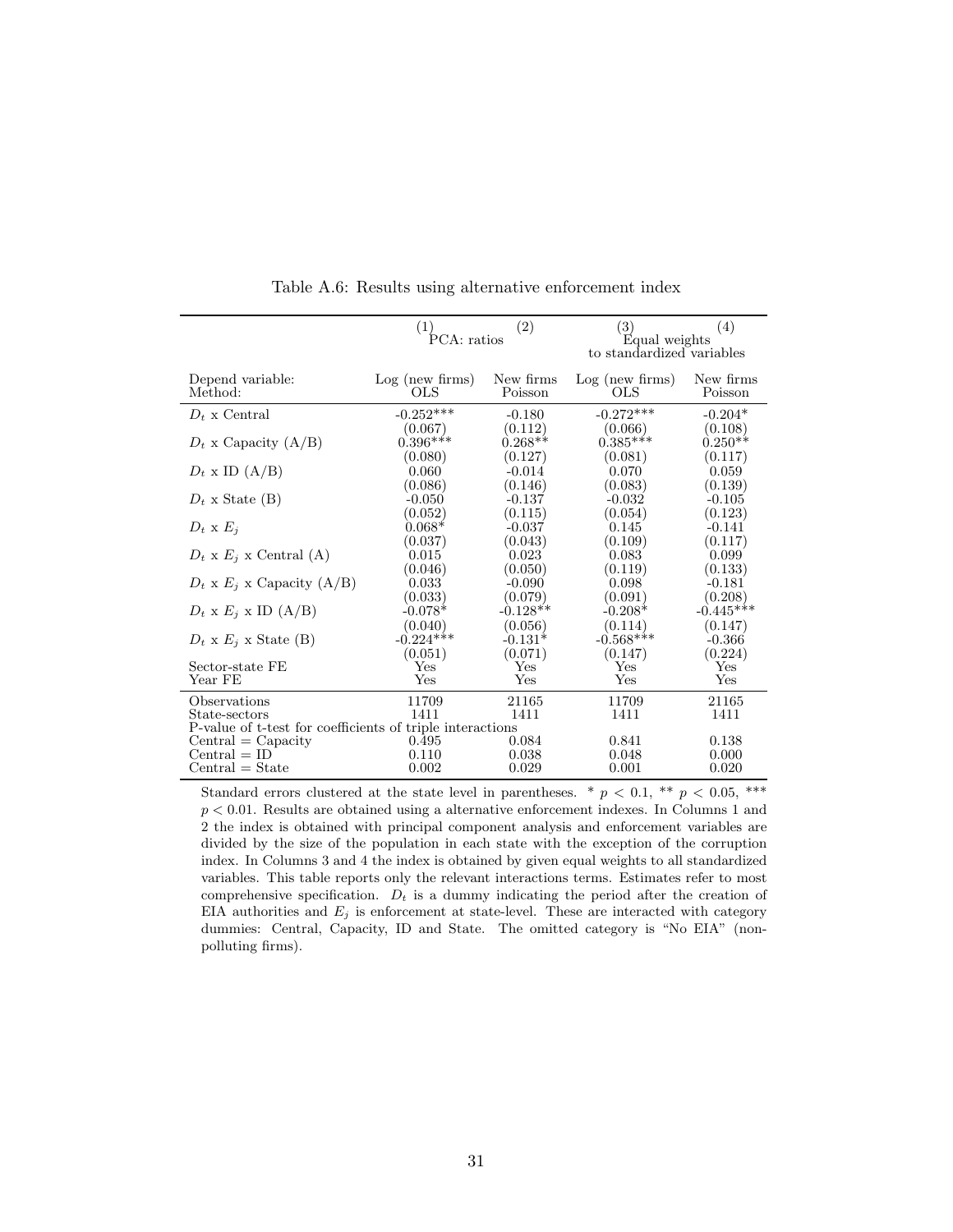|                                                           | Log (new firms)<br>OLS. | New firms<br>Poisson | $Log$ (new firms)<br>OLS. | New firms<br>Poisson |  |  |
|-----------------------------------------------------------|-------------------------|----------------------|---------------------------|----------------------|--|--|
| $D_t$ x Central (A)                                       | $-0.161***$             | $-0.193$             | $-0.081$                  | $-0.149*$            |  |  |
|                                                           | (0.054)                 | (0.130)              | (0.089)                   | (0.080)              |  |  |
| $D_t$ x Capacity (A/B)                                    | $-0.083$                | 0.191                | $-0.082$                  | $-0.195*$            |  |  |
|                                                           | (0.057)                 | (0.125)              | (0.109)                   | (0.112)              |  |  |
| $D_t$ x ID $(A/B)$                                        | 0.085                   | $-0.077$             | $0.213***$                | $-0.041$             |  |  |
|                                                           | (0.071)                 | (0.150)              | (0.062)                   | (0.118)              |  |  |
| $D_t$ x State (B)                                         | 0.076                   | $-0.133$             | $-0.025$                  | 0.154                |  |  |
|                                                           | (0.060)                 | (0.144)              | (0.079)                   | (0.138)              |  |  |
| $D_t \times E_i$                                          | 0.020                   | $-0.021$             | $0.099**$                 | $-0.067**$           |  |  |
|                                                           | (0.039)                 | (0.058)              | (0.036)                   | (0.032)              |  |  |
| $D_t \times E_i \times$ Central (A)                       | 0.049                   | 0.026                | 0.011                     | 0.050                |  |  |
|                                                           | (0.036)                 | (0.067)              | (0.039)                   | (0.063)              |  |  |
| $D_t$ x $E_i$ x Capacity (A/B)                            | 0.018                   | $-0.100$             | 0.023                     | $-0.108$             |  |  |
|                                                           | (0.025)                 | (0.090)              | (0.025)                   | (0.067)              |  |  |
| $D_t$ x $E_i$ x ID (A/B)                                  | $-0.080**$              | $-0.146*$            | $-0.123**$                | $-0.094**$           |  |  |
|                                                           | (0.041)                 | (0.070)              | (0.045)                   | (0.041)              |  |  |
| $D_t \times E_i \times$ State (B)                         | $-0.148***$             | $-0.136$             | $-0.116**$                | $-0.118**$           |  |  |
|                                                           | (0.057)                 | (0.104)              | (0.054)                   | (0.058)              |  |  |
| State - sector FE                                         | Yes                     | Yes                  | Yes                       | Yes                  |  |  |
| Year FE                                                   | No                      | No                   | Yes                       | Yes                  |  |  |
| Observations                                              | 11709                   | 21165                | 2528                      | 2822                 |  |  |
| State-sectors                                             | 1411                    | 1411                 | 1411                      | 1411                 |  |  |
| P-value of t-test for coefficients of triple interactions |                         |                      |                           |                      |  |  |
| $Central = Capacity$                                      | 0.263                   | 0.103                | 0.703                     | 0.072                |  |  |
| $Central = ID$                                            | 0.002                   | 0.068                | 0.007                     | 0.027                |  |  |
| $Central = State$                                         | 0.002                   | 0.080                | 0.046                     | 0.022                |  |  |

Table A.7: Results using bootstrapped standard errors and pre-post treatment averages

\*  $p < 0.1$ , \*\*  $p < 0.05$ , \*\*\*  $p < 0.01$ . This table reports only the relevant interactions terms. All specifications are, however, estimated including all interaction terms as reported in Equation 1.  $D_t$  is a dummy indicating the post-reform period and  $E_j$  is enforcement at state-level. These are interacted with category dummies: Central, Capacity, ID and State. The omitted category is "No EIA" (non-polluting firms). Columns 1 and 2 report bootstrapped standard errors using state-level clusters and 500 repetitions. In column 3 and 4 data are averaged over the pre and post period.